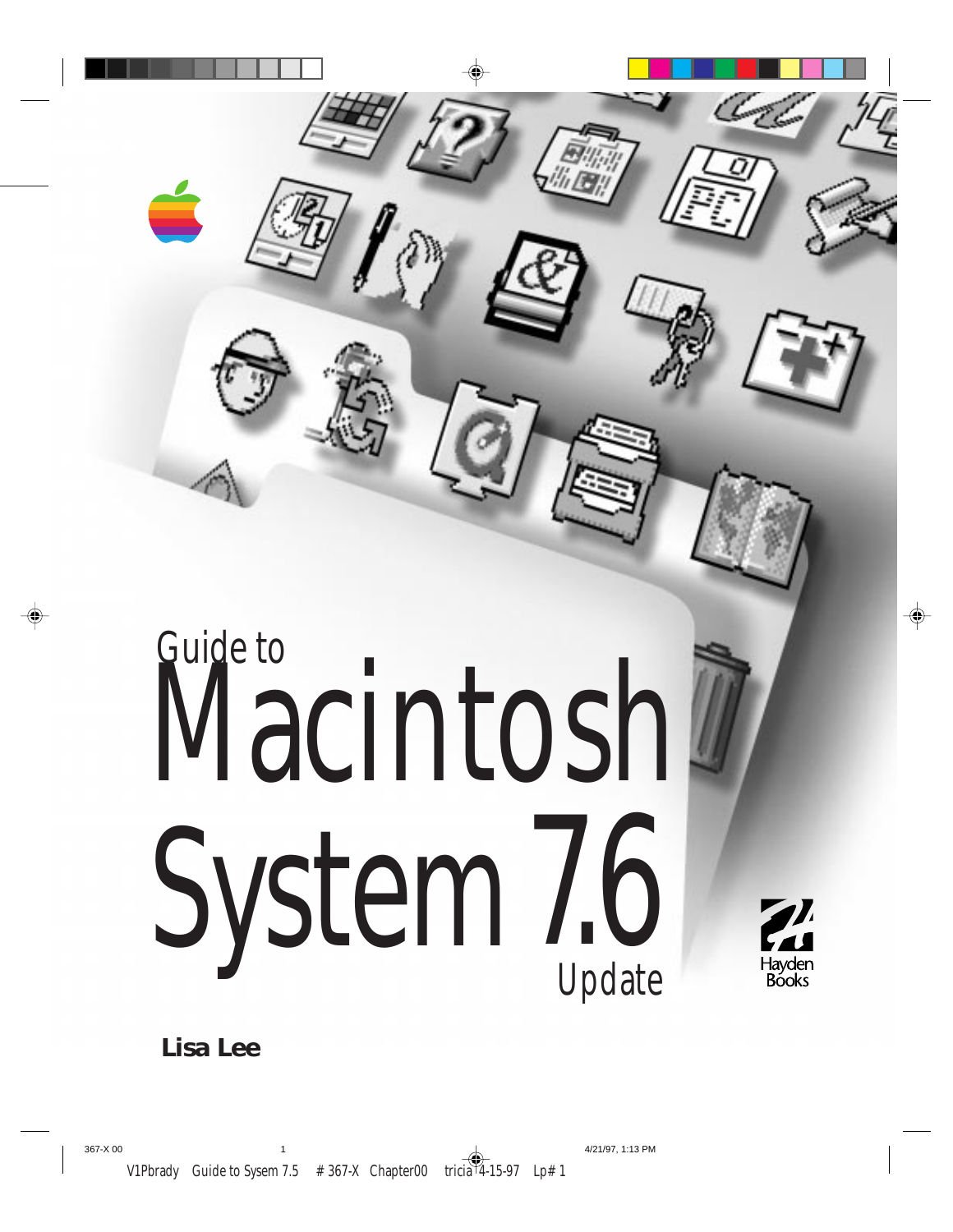#### **Guide to Macintosh System 7. Update**

©1997 Hayden Books

All rights reserved. Printed in the United States of America. No part of this book may be used or reproduced in any form or by any means, or stored in a database or retrieval system, without prior written permission of the publisher except in the case of brief quotations embodied in critical articles and reviews. Making copies of any part of this book for any purpose other than your own personal use is a violation of United States copyright laws. For information, address Hayden Books, 201 W. 103rd Street, Indianapolis, Indiana 46290.

#### ISBN: 1-56830-424-2

This book is sold as is, without warranty of any kind, either express or implied. While every precaution has been taken in the preparation of this book, the publisher and author assume no responsibility for errors or omissions. Neither is any liability assumed for damages resulting from the use of the information or instructions contained herein. It is further stated that the publisher and author are not responsible for any damage or loss to your data or your equipment that results directly or indirectly from your use of this book.

99 98 97 4 3 2 1

Interpretation of the printing code: the rightmost double-digit number is the year of the book's printing; the rightmost single-digit number is the number of the book's printing. For example, a printing code of 97-1 shows that the first printing of the book occurred in 1997.

*Trademark Acknowledgments:* All products mentioned in this book are either trademarks of the companies referenced in this book, registered trademarks of the companies referenced in this book, or neither. We strongly advise that you investigate a particular product's name thoroughly before you use the name as your own.

Apple, Mac, and Macintosh are registered trademarks of Apple Computer, Inc.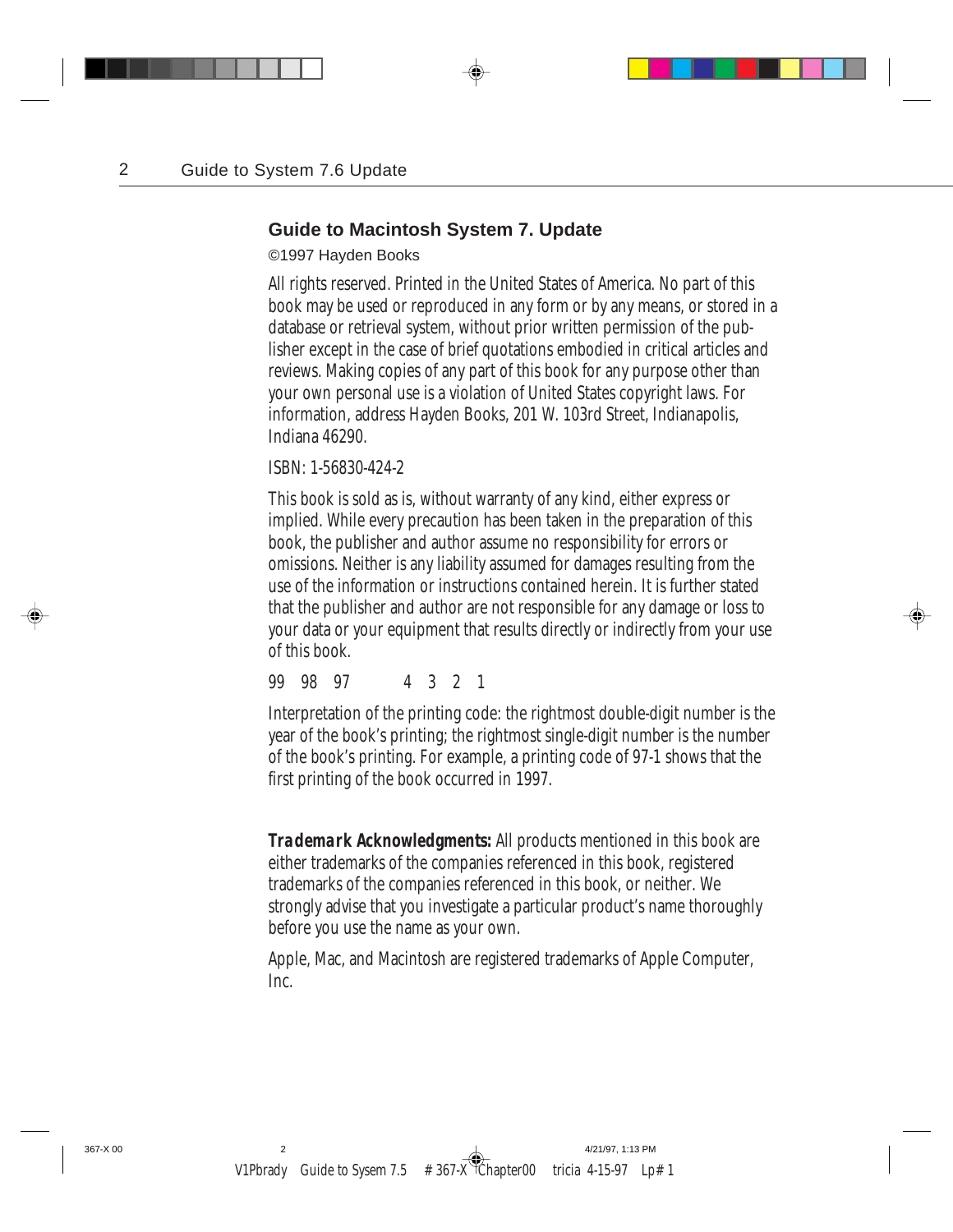# *Chapter*

# Mac OS 7.6 Reality Check *A*

ppleScript, OpenDoc, Open Transport, Cyberdog, and QuickDraw EX are important System tools and features codified in Mac OS 7.6, 's discussed on Page 2, paragraph 1. AppleScript and Open Transport are installed as part of the Mac OS installer. OpenDoc, CyberDog, and QuickDraw GX have their own installers, which are accessible individually or by using the Install Mac OS 7.6 application. PowerTalk, however, is no longer supported by Mac OS 7.6. Consequently, Apple has also announced it does not plan to support QuickDraw GX, OpenDoc or Open Transport in future versions of its operating systems, such as Rhapsody.

# **What's in Mac OS 7.6?**

System 7.5.5 was the last System software release from Apple to support all Mac models (see page 3, paragraph 3). Mac OS 7.6 supports all 68030 (except for the SE/30, IIx and IIcx), 68040 and all Power Macintosh models with at least 8MB of RAM and an additional 8MB of virtual memory. 32-bit memory mode is always "on," and with Power Macs, Modern Memory Manager is always "on." Mac OS 7.6.1 is required for Macs released after 7.6, such as the 5500, 6500, 9600/200, and 8600/200 (and Multi-processor) Macs.

**Safe Install Utility**, mentioned on Page 4, paragraph 1, is replaced by a new installer application in Mac OS 7.6, Install Mac OS, version 7.6. Install Mac OS is the application that you should run before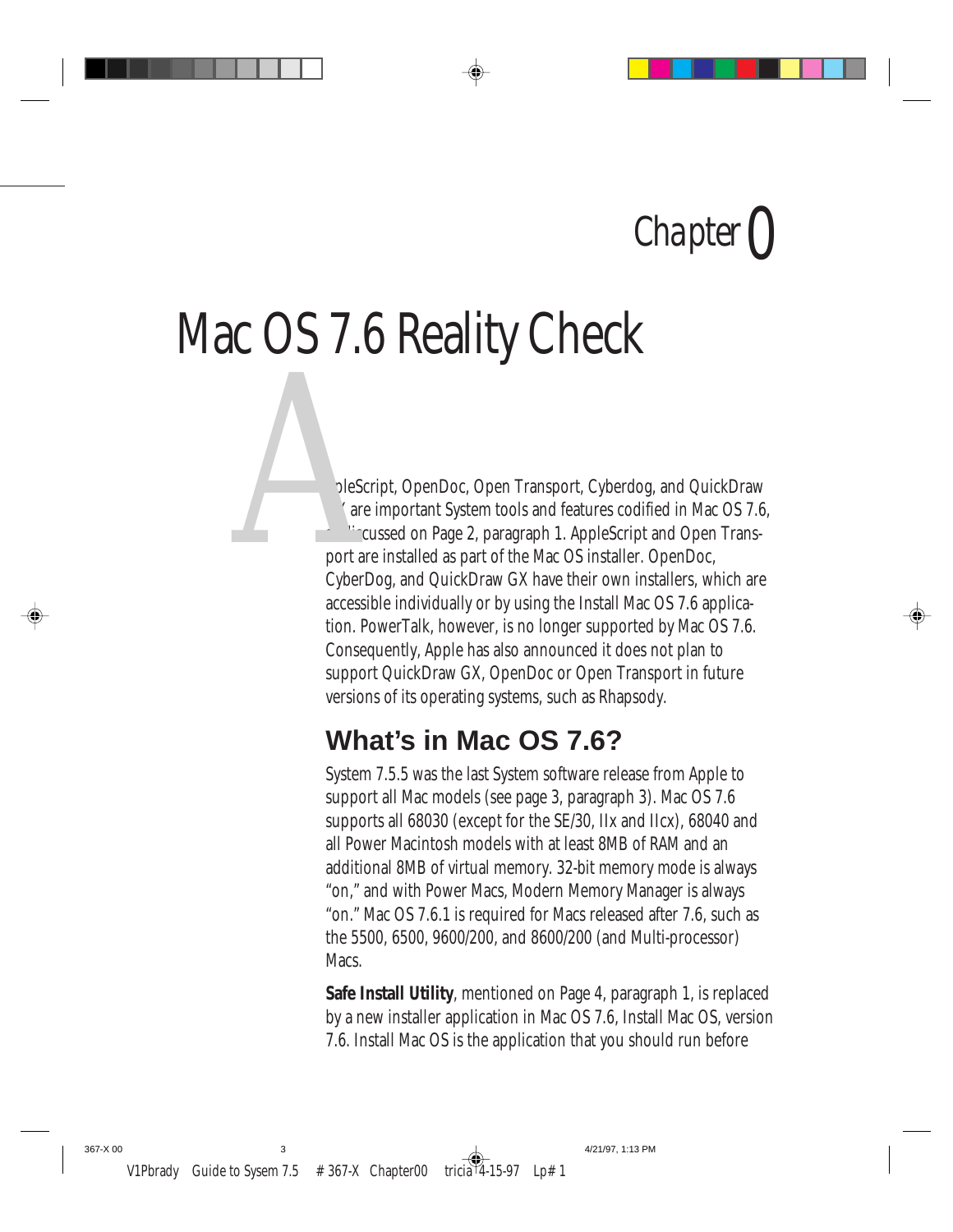installing Mac OS 7.6. Install Mac OS is located on the first install disk on the floppy version of 7.6, or on the root level of the Mac OS 7.6 CD-ROM.

| File<br>Edit                                                                                | Label Special<br><b>Ulieur</b>                                                        |                                                                                                                                            | 8:03 PM ② □                                 |
|---------------------------------------------------------------------------------------------|---------------------------------------------------------------------------------------|--------------------------------------------------------------------------------------------------------------------------------------------|---------------------------------------------|
| 皿<br>13 twns<br>and and street<br>About Mac 08 7.6<br>Apple Extrast<br><b>Maduké ko 9.1</b> | Macintosh HD<br>477.5 MB to did:<br>쯉<br>About DeesDoo<br>œп<br>Cuberdeg 1.2.1 Folder | 區<br>159.4 MB available<br>줄<br>About OpenDoc <sup>as</sup> Essentials IOR<br>Mac 05 T.6<br>Open Transport/PPP Remate Access Client Falder | Macintosh HD<br>My Hard Drive<br>Another HD |
| StrupleText<br>ā                                                                            | Stationery<br>tanni<br>Using English Text-to-Speech                                   | Suctem Fulder<br>k<br>b                                                                                                                    | Laser Viriter GK                            |
| 国の                                                                                          | 8   O   O   A   B   O   B   G   C   O   O   A   K                                     |                                                                                                                                            | Tradh                                       |

*Figure 0.1 Mac OS 7.6 desktop.*

**Apple Macintosh Guide** has a newer version in Mac OS 7.6 (see Page 4, paragraph 3). Apple Guide 2.1.1 includes guide support for OpenDoc parts. Both OpenDoc 1.1.2 and CyberDog 1.2.1 provide guide support in Mac OS 7.6.

**Macintosh Easy Open<sup>™</sup> (see Page 6, paragraph 5) has had a name change.** Macintosh Easy Open has been renamed to Mac OS Easy Open. There also is a new version of Mac OS Easy Open, version 1.1.3. This version must be used with Mac OS 7.6.

**PC Exchange** (see Page 6, paragraph 6) is version 2.1.1 on Mac OS 7.6. It contains bug fixes for Power Mac models and support for 586 cards for Power Macs.

Mac TCP<sup>®</sup> (see Page 6, paragraph 7) is no longer installed with Mac OS 7.6. Mac OS 7.6 only installs and supports Open Transport. The Network Selector Switch application and Classic AppleTalk are no longer supported in Mac  $OS$  7.6.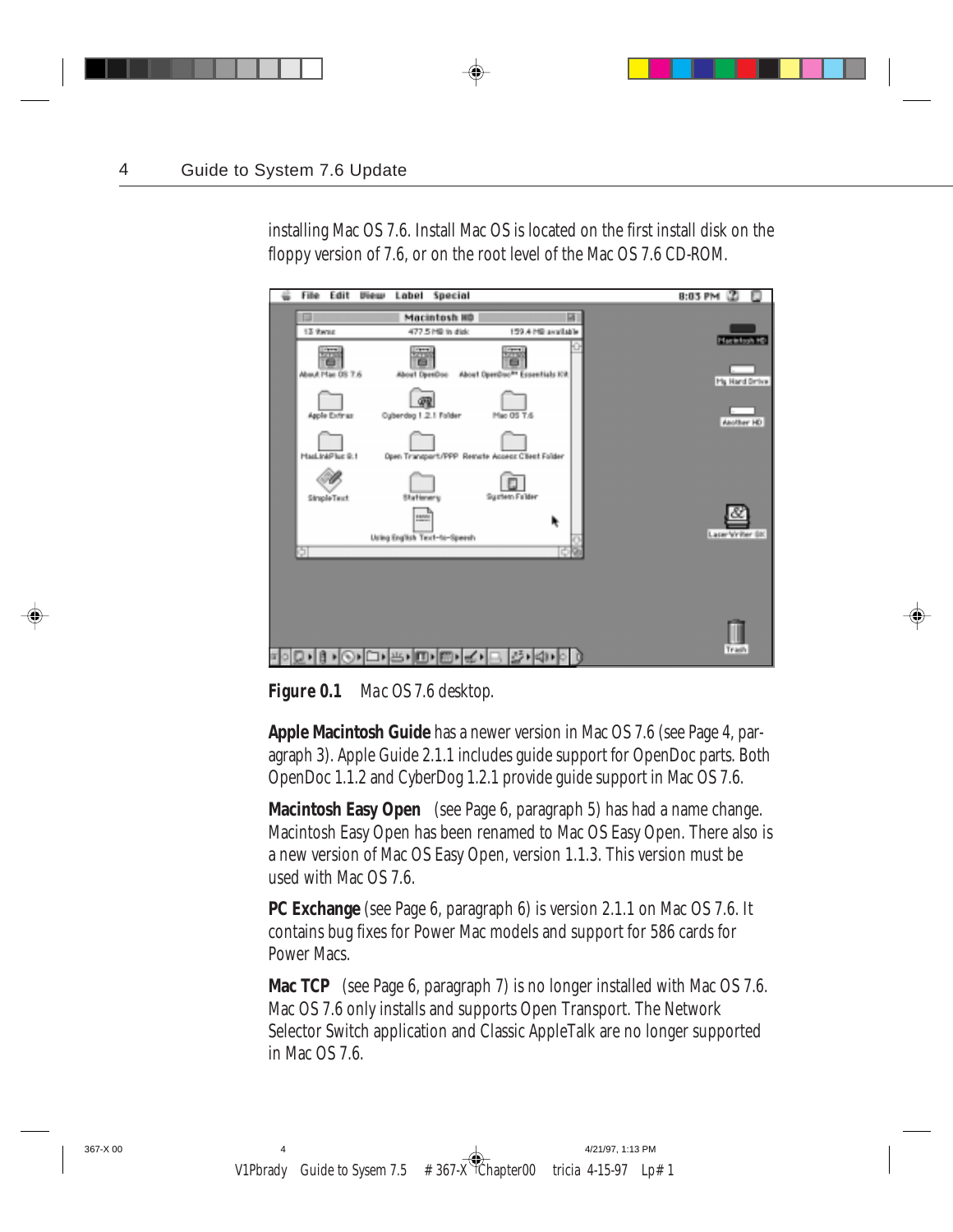**Multitasking Thread Manager** (see Page 7, paragraph 1) was formerly a shared library that installed to the extensions folder. Multitasking Thread Manager is built into the system file of Mac OS 7.6 (as well as in the system file of System 7.5).

**PowerTalk**™ (see Page 7, last paragraph) is only supported on System 7 Pro through System 7.5.5.Mac OS 7.6 will not allow any PowerTalk technologies to work with it.

QuickDraw GX<sup>™</sup> 1.1.5 is a new (and last) version of QuickDraw GX. Mac OS 7.6 has a new version of QuickDraw GX, version 1.1.5. QuickDraw GX 1.1.5 must be used with Mac OS 7.6. Earlier versions of QuickDraw GX are not supported by Mac OS 7.6. For reference see Page 8, last paragraph.

The following additional information is referenced from Page 10, following paragraph 6. These are new features that have been added to Mac OS 7.6.

#### **Apple System Profiler**

System Profiler is an application that will display more detailed information about your Mac and Power Mac such as the processor, speed of the processor, amount of memory installed, printer selected in Chooser, and version of System software currently running.

#### **Extensions Manager 4.0**

Extensions Manager has a new look and additional features in Mac OS 7.6. Its main purpose is to allow you to turn on or off your System Folder's extensions. Extensions Manager 4.0 is explained in more detail in Chapter 3, starting on Page 136.

#### **Screen Capture**

Full and partial screen captures are supported in Mac OS 7.6. The following is a list of screen capture options available in Mac OS 7.6 courtesy of Apple Computer.

- Command-Shift-Control-3 copies a picture of the entire desktop to the Clipboard.
- Command-Shift-4 creates a picture file of a rectangular selection of the desktop. After pressing and releasing the key combination, position the cursor at the upper-left corner of the area you want to capture, then drag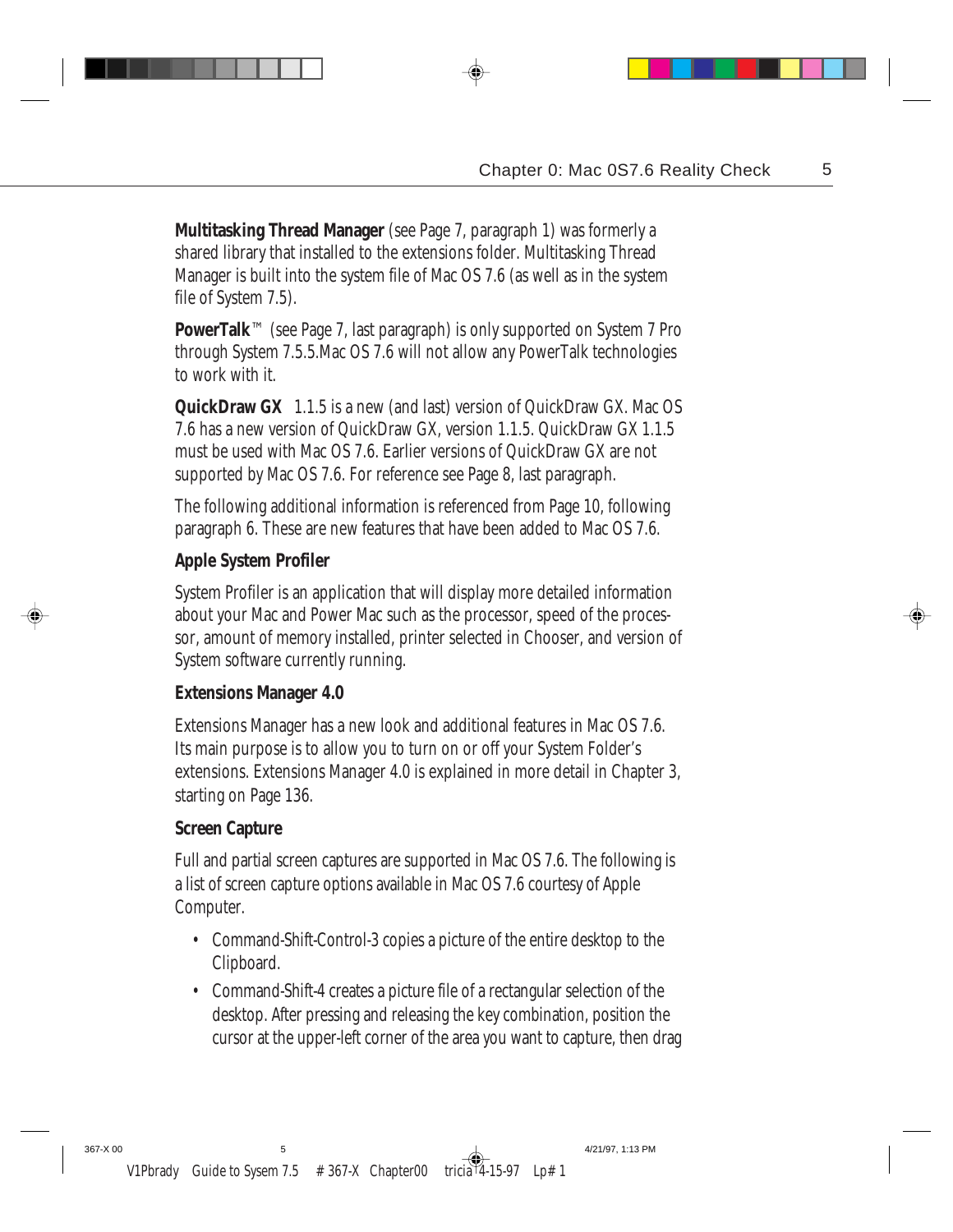to the lower-right corner. If you continue to press the Shift key while dragging the cursor, the capture area will be constrained to a square.

• Command-Shift-4-Caps Lock creates a picture file of a window. After pressing the key combination, click the window you want to capture.

To save the rectangle or window on the Clipboard instead of as a file, press the Control key as you click. To cancel a Command-Shift-4 screen selection, press the Spacebar.

# **Third-Party Software Bundled on the CD-ROM Version of Mac OS 7.6**

The CD-ROM for Mac OS 7.6 contains software updaters, as mentioned on Page 11, paragraph 5. There at two At Ease updaters on the Mac OS 7.6 CD. They are located in the CD Extras folder and contain updates to At Ease 2.0.3 and At Ease 3.0.3. On Page 11 in general, paragraphs referring to PowerTalk software do not apply to Mac OS 7.6.

# **Crabb's Bottom Line**

Crabb's Bottom line summarizes its chapter contents. On Page 13, PowerTalk references in Chapter 6 do not apply to Mac OS 7.6.

# *Chapter*1 A First Look at Mac OS 7.6

New features for Mac OS 7.6 are not based on System 7 Pro, as referenced from Page 16, paragraph 3. System 7 Pro was a PowerTalk release of Mac OS. Mac OS 7.6 does not support PowerTalk and is based more on System 7.5, version 7.5.3r2.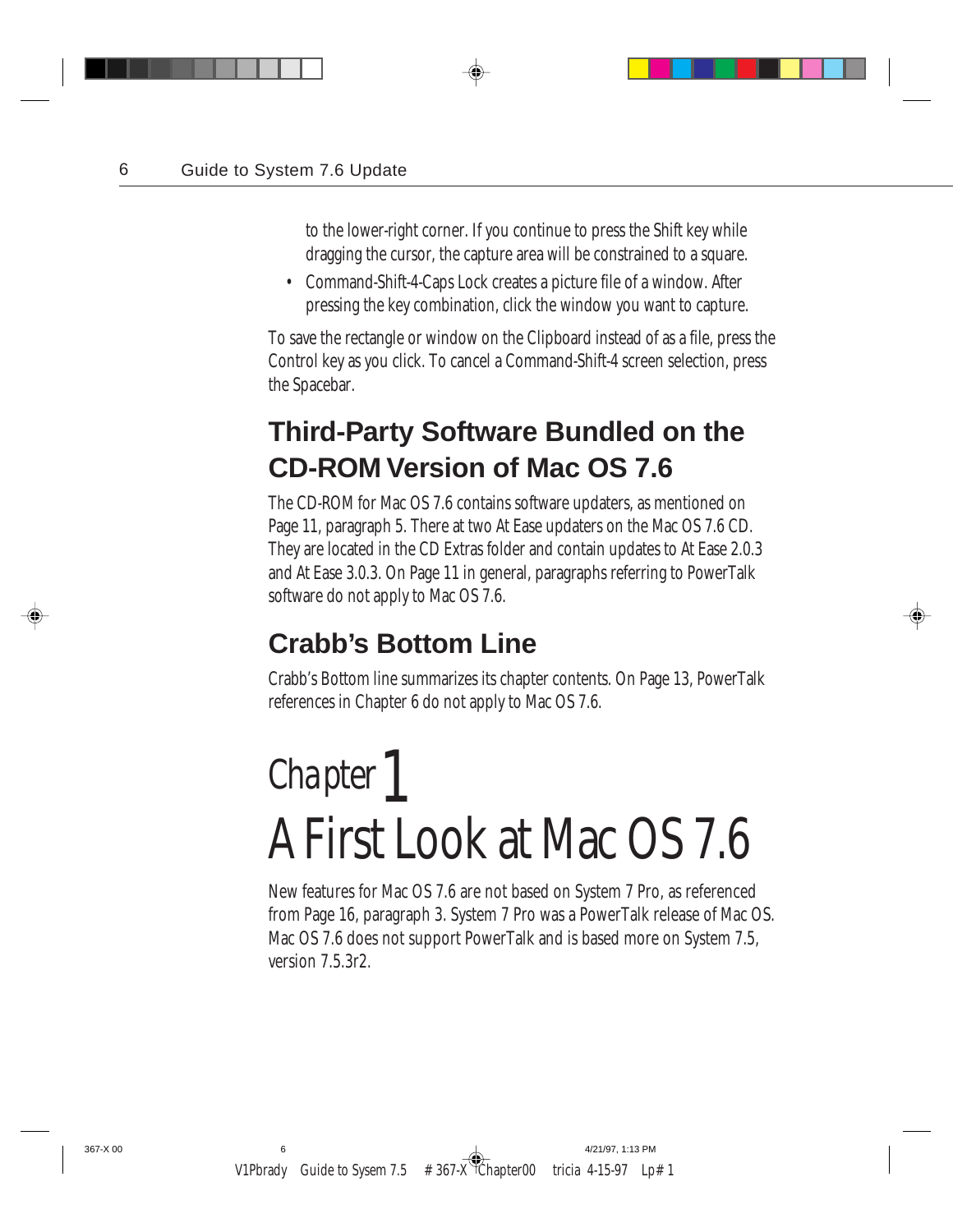# **The Macintosh Desktop: A Guided Tour**

System 7.5.5 consisted of three installers (see Page 17, paragraph 3). Mac OS 7.6 consists of 10 software installers for Power Macs, and 7 for 680x0 Macs. CFM 68K is not supported in Mac OS 7.6, preventing OpenDoc 1.1.2 and CyberDog 1.2.1 software from being supported on 680x0 Macs. QuickDraw 3D is a Power Mac-only software package. A newer version of CFM 68K, available from Apple's Web site) is now available for 680x0 Macs and can be used with Mac OS 7.6. The CFM 68K updates is also apart of Apple's Mac OS 7.6.1 update, which can also be found on Apple's Web site.



#### *Figure 1.1 The Mac OS 7.6 desktop.*

 *(Figure 1.1 is an updated screenshot of that shown on page 18.)*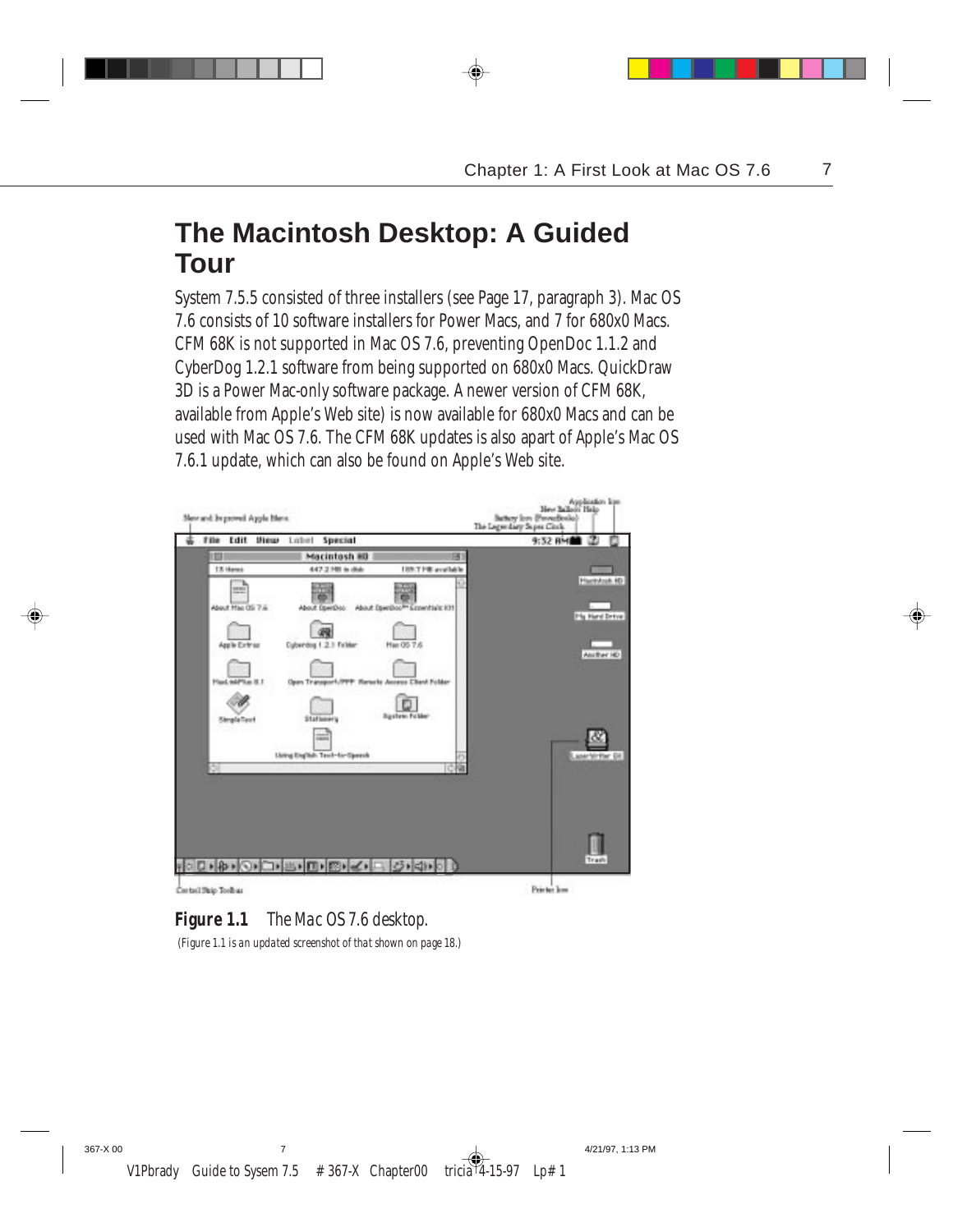

#### *Figure 1.2 Stickies.*

*(Updated screen shot of that shown on Page 27.)*



*Figure 1.3 WindowShade. (Updated screen shot of that shown on Page 28.)*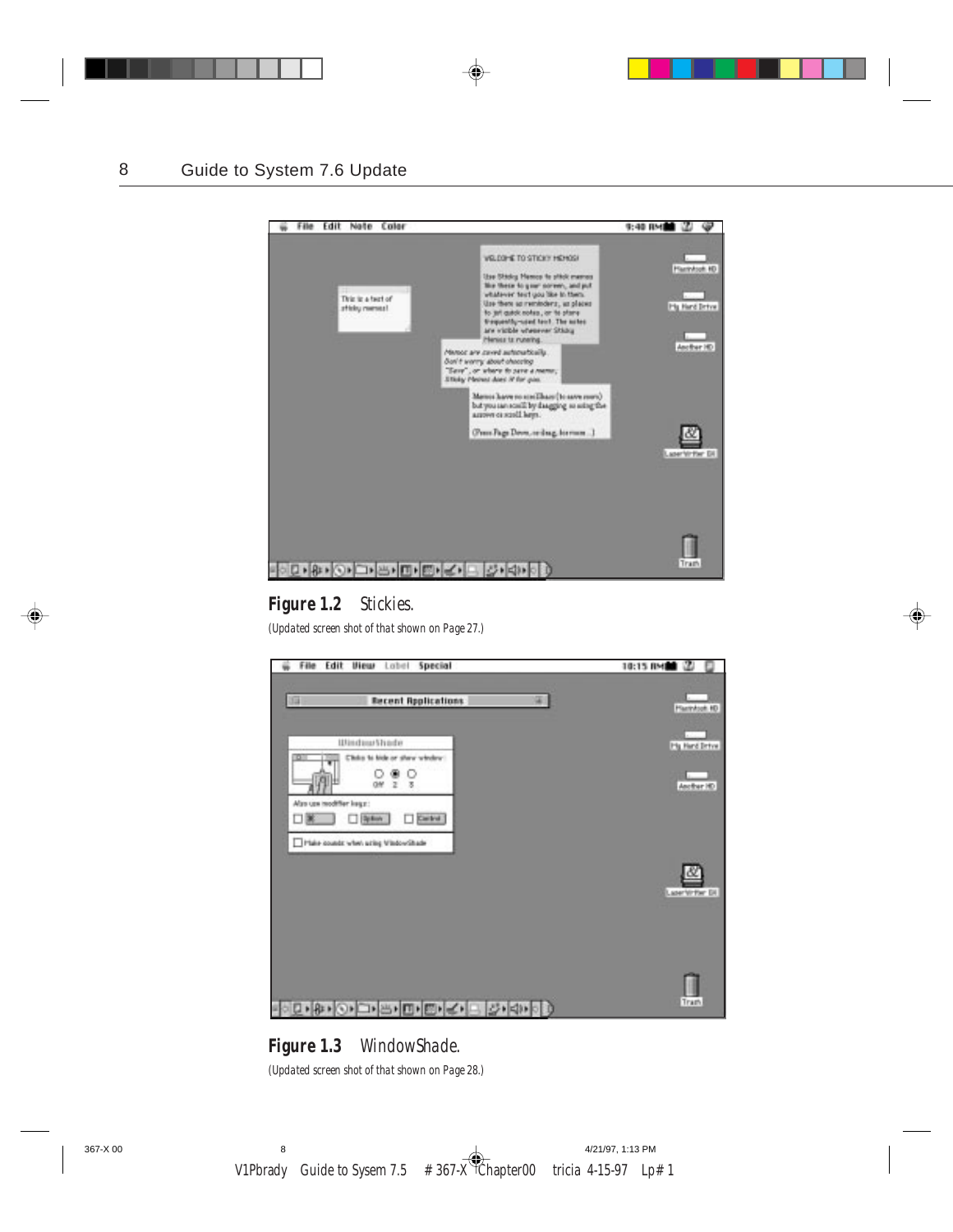# **Collaboration (AOCE and PowerTalk)**

Starting with page 41 and on through 47, various features of PowerTalk are explained. These PowerTalk features are no longer supported by Mac OS 7.6.

# **Macintosh Telephone Manager**

Apple Telecom is not included with Mac OS 7.6. You can download the latest version and updates to Apple Telecom, including Telephone Manager (see page 48) from Apple's web site (www.apple.com).

# **Multi-Processing Software**

Mac OS 7.6 includes MP (multi-processing) software support for PCI Power Macs with multiple 604 processors. Follow these steps (courtesy of Apple Computer) to use MP software with Mac OS 7.6.

### **Turn Off Virtual Memory and Do Not Install RAM Doubler**

Turn off virtual memory in the Memory control panel, and do not install Connectix RAM Doubler software. If virtual memory is turned on or RAM Doubler is installed, then your multiprocessor-compatible software applications will not be able to take advantage of the second PowerPC processor.

To turn off virtual memory, open the Memory control panel. In the Virtual Memory section, click the Off button. Then restart your computer. For more detailed information about virtual memory, see the topics on memory in Mac OS Guide, available in the Guide menu.

#### **Turn Off Hard Disk Sleep**

Make sure that the hard disk sleep interval is set to "Never" in the Energy Saver control panel. Otherwise, software applications designed to work with your multiprocessor computer may not work properly.

# **System Requirements and Availability**

Mac OS 7.6 requires a 32-bit clean Macintosh with at least 16MB of memory installed ( if you have 8MB of memory, you must have an additional 8MB of virtual memory turned "on"). The Mac Plus, SE, Portable, II, LC, SE/30, IIx,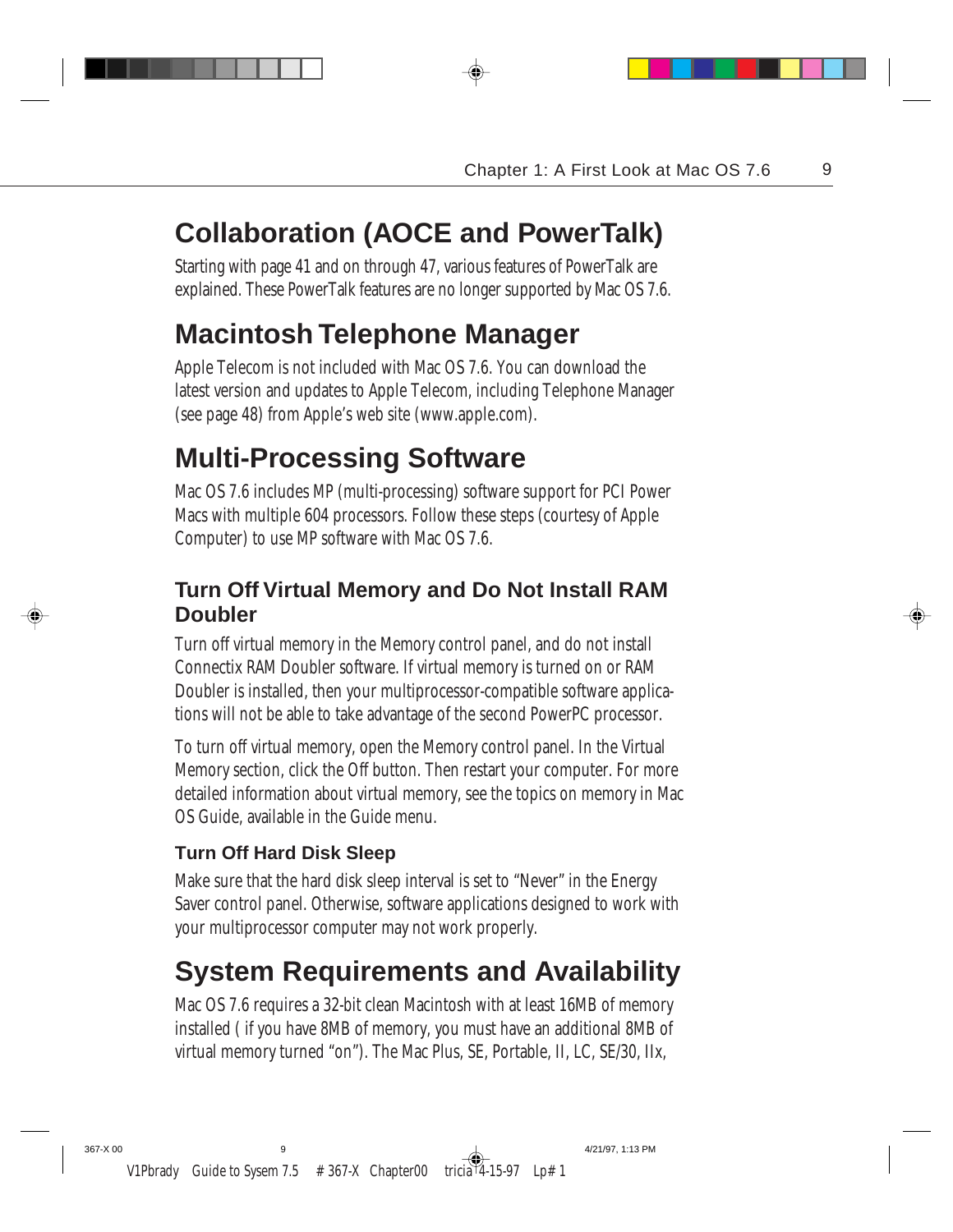and IIcx are not supported by Mac OS 7.6, although they were supported in System 7.5.5 as referenced on Page 51, paragraph 1.

I wouldn't install Mac OS 7.6 on anything older or slower than a Macintosh Quadra or 68040 PowerBook. Page 52, paragraph 1 recommends a Mac II for System 7.5.5. Because Mac OS 7.6 no longer supports a Mac II, and also requires a little more memory than previous versions of System 7, I recommend an 68040 Mac, especially if you plan to upgrade to Mac OS 8.

#### **Software and Hardware Compatibility**

Mac OS 7.6 uses a slightly larger system heap (approximately 30K) more than System 7.5.3. If an application or third party software package has a problem launching under Mac OS 7.6, try increasing its memory partition via the Get Info window located in the File Menu. See Page 52, paragraph 2 for the original reference to making software and hardware compatible with System 7.5.5.

#### **The Installer**

A new installer application is included with Mac OS 7.6, Install Mac OS (see Figure 1.4). It uses the same installer application found in System 7.5, and as discussed on Page 53, paragraph 2, however, it has a much simpler interface consisting of four steps. To begin, double-click on the Install Mac OS icon. When the applications launches, you will see a window with four steps. Begin with Step One, then continue through Step Four to begin installing your Mac OS 7.6 software.

#### **Automatic Installation**

Install Mac OS selects the system software installer, OpenDoc, Mac Link, and QuickDraw 3D (Power Macs) automatically by default. You can select additional or all installation options and Install Mac OS will cycle through all the selected installers until all selected items are installed. Auto-install only brings up the first licensing agreement from the first software installer list. This is the simplest way to install all your Mac OS 7.6 software packages. A clean install can be selected by selecting the appropriate radio button via the Options button located at the bottom of the main installation window as shown in Figure 1.5.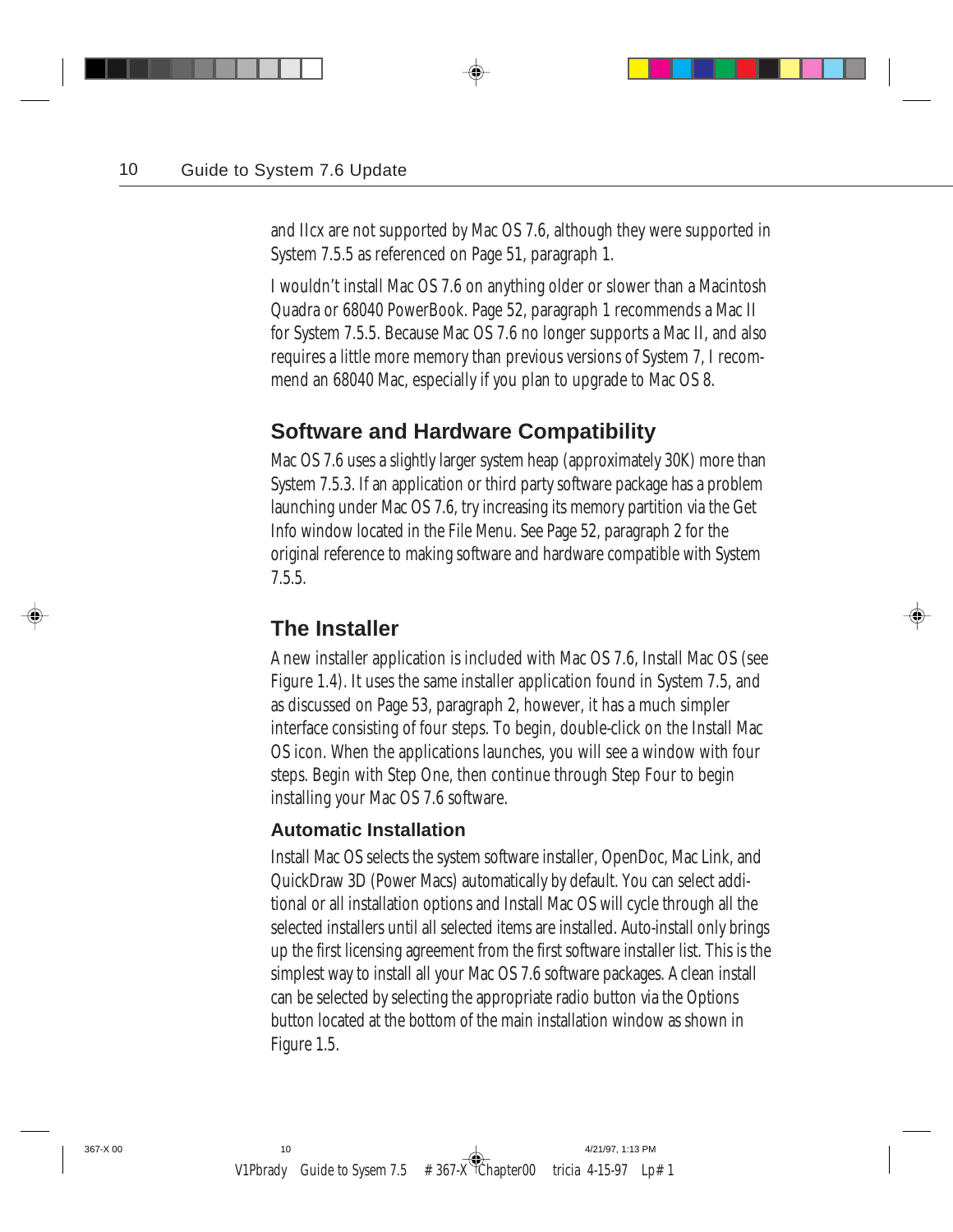

*Figure 1.4 Install Mac OS 7.6 application's main window.*

| Software Installation                                                                              |                        |
|----------------------------------------------------------------------------------------------------|------------------------|
| Click Start to install the Mac OS 7.6 basic system and any<br>selected software on "Macintosh HD." |                        |
| Detional poftware                                                                                  | Installation status    |
| <b>図 QuickDraw 30 1.0.6</b>                                                                        | Will be installed      |
| [3] MacLinkPlus 8.1                                                                                | Will be installed      |
| <b>Rople Remote Rccess Client 2.1</b>                                                              | Will not be installed  |
| Cyberdog 1.2.1                                                                                     | Will not be installed  |
| Open Transport PPP 1.0                                                                             | Will not be installed  |
| English Text-Ta-Speech 1.5                                                                         | Will not be traitabled |
| $\Box$ QuickDraw 68 1.1.5                                                                          | Will not be traited    |
|                                                                                                    | л                      |
| Customize<br>Options                                                                               | Start<br>Cancel        |

*Figure 1.5 Install Mac OS 7.6 application's automatic installation window.*

#### **Custom Installation**

If you don't want to automatically install your Mac OS 7.6 software, you can select the Customize button and Install Mac OS will bring up each software installers selected in the installation list (see Figure 1.6).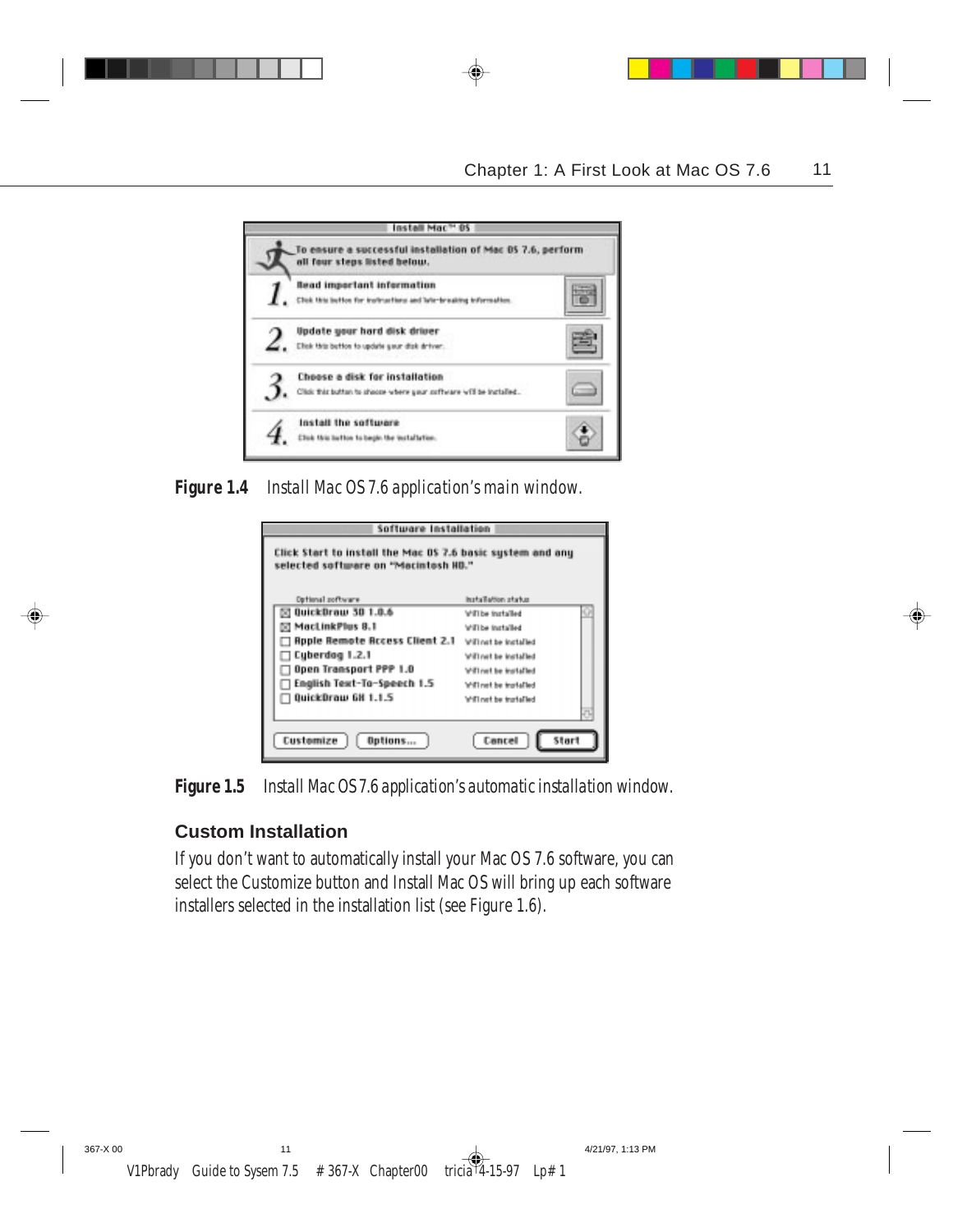| <b>Custom Software Installation</b>                         |                            |
|-------------------------------------------------------------|----------------------------|
| Click Start to install selected software on "Macintosh HD." |                            |
| Seffware                                                    | Installation status        |
| 図 Mac 05 7.6                                                | Will be tratalled          |
| $[3]$ OpenDoc 1.1.2                                         | в<br>Will be installed     |
| [5] OpenDoc" Essentials 1.0.1                               | Will be installed          |
| 53 QuickDraw 30 1.0.6                                       | Will be installed          |
| 図 MacLinkPlus 8.1                                           | Will be installed          |
| <b>Rpple Remote Access Client 2.1</b>                       | Will not be installed      |
| Cyberdog 1.2.1<br>H                                         | Will not be installed      |
| Open Transport PPP 1.0                                      | Will not be traited        |
| English Text-Ta-Speech 1.5                                  | Ξ<br>Will not be installed |
| <b>Don't Customize</b><br>Options                           | Start<br>Cancel            |

*Figure 1.6 Install Mac OS 7.6 application's custom Software Installation dialog box.*

# **Upgrades**

Mac OS 7.6 will be followed by an update, Mac OS 7.6.1. Customers with Mac OS 7.6 will be able to upgrade to 7.6.1 for a nominal fee. Customers who purchased a 5500, 6500, 9600/200, 8600/200, or other new Mac that did not include 7.6, will be able to upgrade to 7.6.1 by using the coupon included with their Mac packaging. If you purchased another Mac that is supported by 7.6, but shipped with 7.5.5, you can upgrade (for a limited time) to 7.6 for around \$24. Call Apple at 1-800-SOS-APPL or visit Apple's Web site for more detailed information on upgrades for Mac OS 7.6.

Mac OS 7.6.1 is available from Apple's Web site at www.apple.com, or at Apple's forum area on America Online (keyword 'AppleComputer' or 'MacUpdate'). Below is a brief list of 7.6.1 enhancements and new software items courtesy of Apple Computer.

• Nearly all Type 11 errors eliminated:

Type 11 errors force you to restart the computer without saving your work. Most of these errors are now properly classified as Type 1 or Type 2 errors, which cause the active application to quit, but do not force you to restart the computer. Type 11 errors occur while using "native" applications used by computers with PowerPC processors.

Important: When you get an error that forces a program to quit, you should still save your work in other open programs and restart the computer.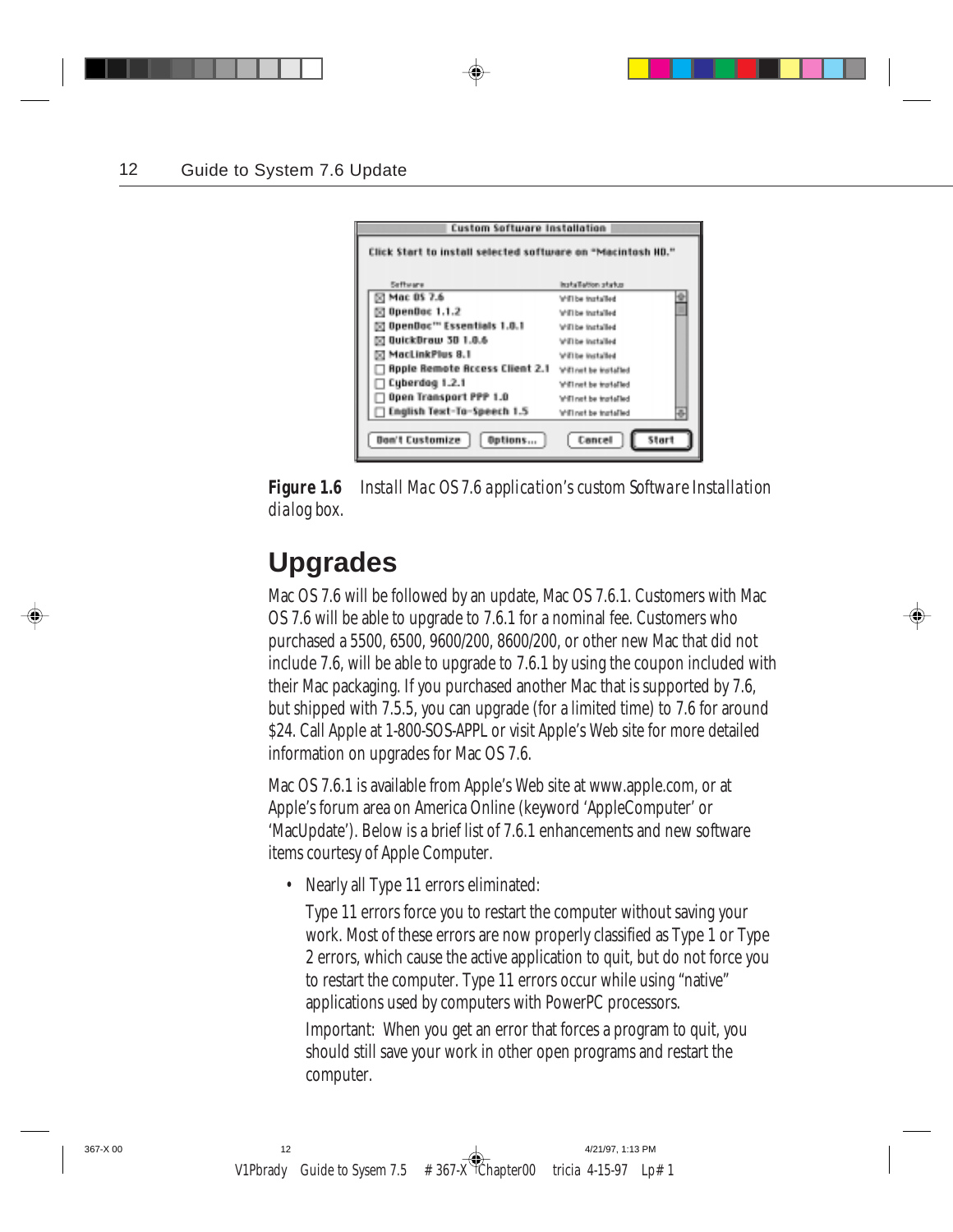• Type 112 errors eliminated:

Type 112 errors, which occurred when using some multimedia applications, have been eliminated.

• CFM-68K Runtime Enabler included for computers with 68030 and 68040 processors:

Computers with 68030 and 68040 processors can now use programs that require the CFM-68K Runtime Enabler. The CFM-68K Runtime Enabler is a system extension that allows application programs to share code resources. Because of a problem with this extension, it was not included with Mac OS 7.6. This problem has been fixed.

Apple products that use the CFM-68K Runtime Enabler include OpenDoc, the LaserWriter 8.4 driver, Apple Telecom software 3.0 and later, and the Apple Media Tool. Applications from other companies that require the CFM-68K Runtime Enabler include America Online 3.0 and Internet Explorer 3.0. (If you continue to experience problems with non-Apple programs that use the CFM-68K Runtime Enabler, contact the manufacturer.)

• Improved compatibility with serial devices when using Performa 5400 and 6400 and PowerBook 3400 computers:

Equipment connected to the serial port now communicates correctly with these computers. (Previously, some devices using the serial port were not recognized by these computers if the devices were connected when the computer started up.)

• Infrared problems fixed on PowerBook 1400 and 3400 computers:

The computer no longer freezes if the infrared window is blocked when the computer is starting or transferring files.

• Improved reliability when using large QuickTime files, or using QuickTime in low-memory situations:

Application programs that use QuickTime files work more reliably when working with large files and when using QuickTime files in low-memory situations.

• Printing improved for Performa and Power Macintosh 5400 and 6400 series computers using non-Apple printers over LocalTalk networks: Performa and Power Macintosh 5400 and 6400 computers now print at an acceptable speed on non-Apple printers over a LocalTalk network. (Previously, printing was very slow.)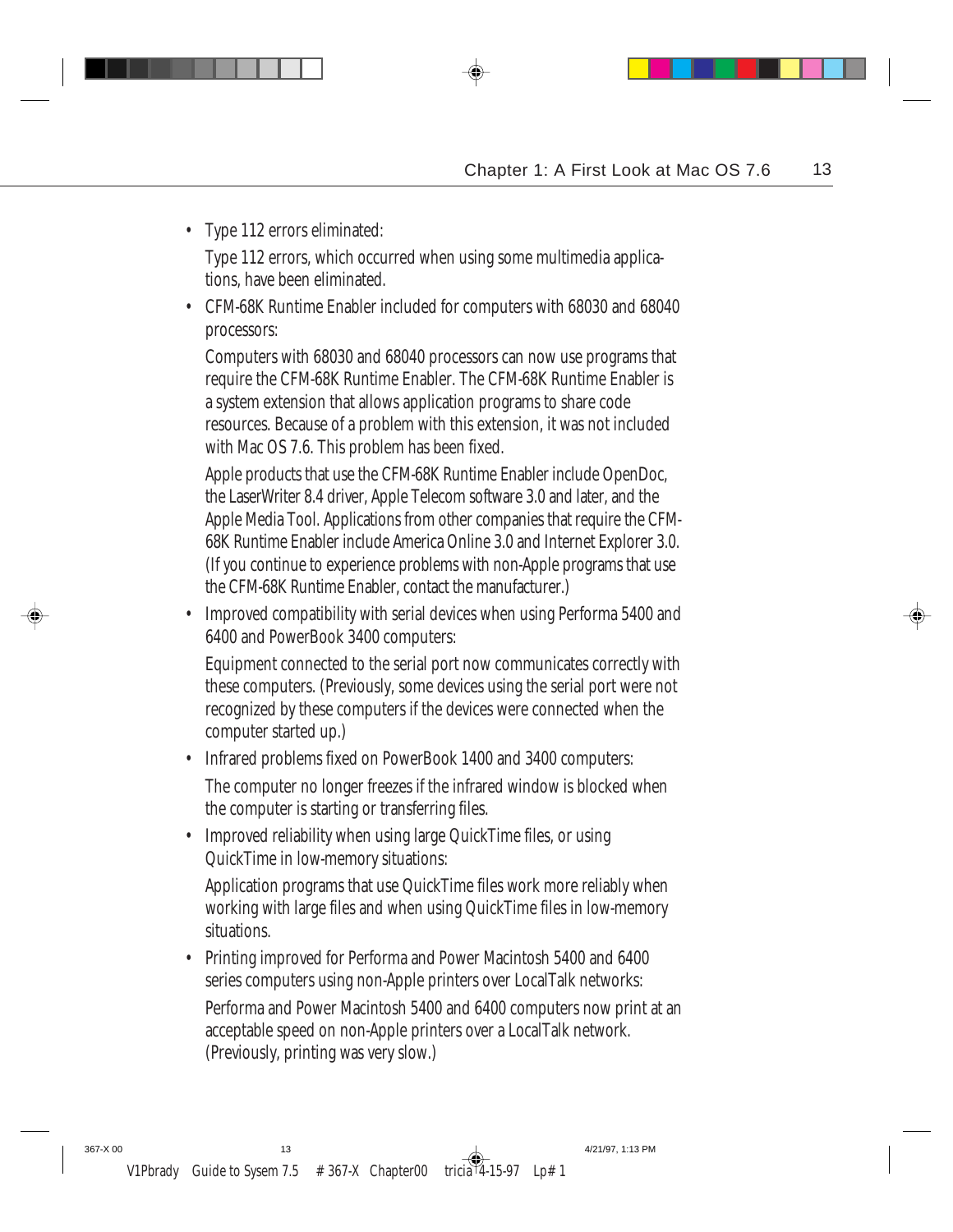- Video applications recognize that MPEG is installed: Video applications, including the Apple Video Player, now correctly recognize when MPEG software or hardware is installed.
- Storage PC Cards no longer require a utility program to appear on the desktop:

PC Cards used for storage now appear on the desktop when inserted. A mounting utility program is no longer required.

• Only two low-battery messages displayed on PowerBooks before computer shuts itself down:

Only two low-battery messages are displayed, instead of three, before the computer shuts itself down. The first message appears approximately two to four minutes before shutdown. The second occurs approximately ten seconds before shutdown.

- PowerBook 1400 computers now wake from sleep faster: When you wake the computer, there is less of a delay before the screen appears.
- Contrast and brightness controls work as expected on PowerBook 1400 computers:

The screen will get brighter or show more contrast when the plus  $(+)$ controls are pressed. Previously, the functionality of the plus  $(+)$  and minus (-) controls were reversed on PowerBook 1400 computers.

• On the PowerBook 3400, the CD-ROM drive works correctly if inserted when the computer is on:

The removable CD-ROM drive now appears correctly on the desktop if it is inserted in the expansion bay while the computer is on.

- New version of Apple System Profiler IDE-based CD-ROM drives, such as the built-in CD-ROM drive for the PowerBook 1400, are now listed in the Apple System Profiler window.
- New version of AppleVision software:

A new version of AppleVision software improves reliability on computers that currently use AppleVision monitors.

• New version of Apple Video Player Video-capture and TV tuner PC Cards now work correctly on PowerBook 3400 computers. Additionally, all computers can use the AppleScript scripting language to automate tasks in Apple Video Player.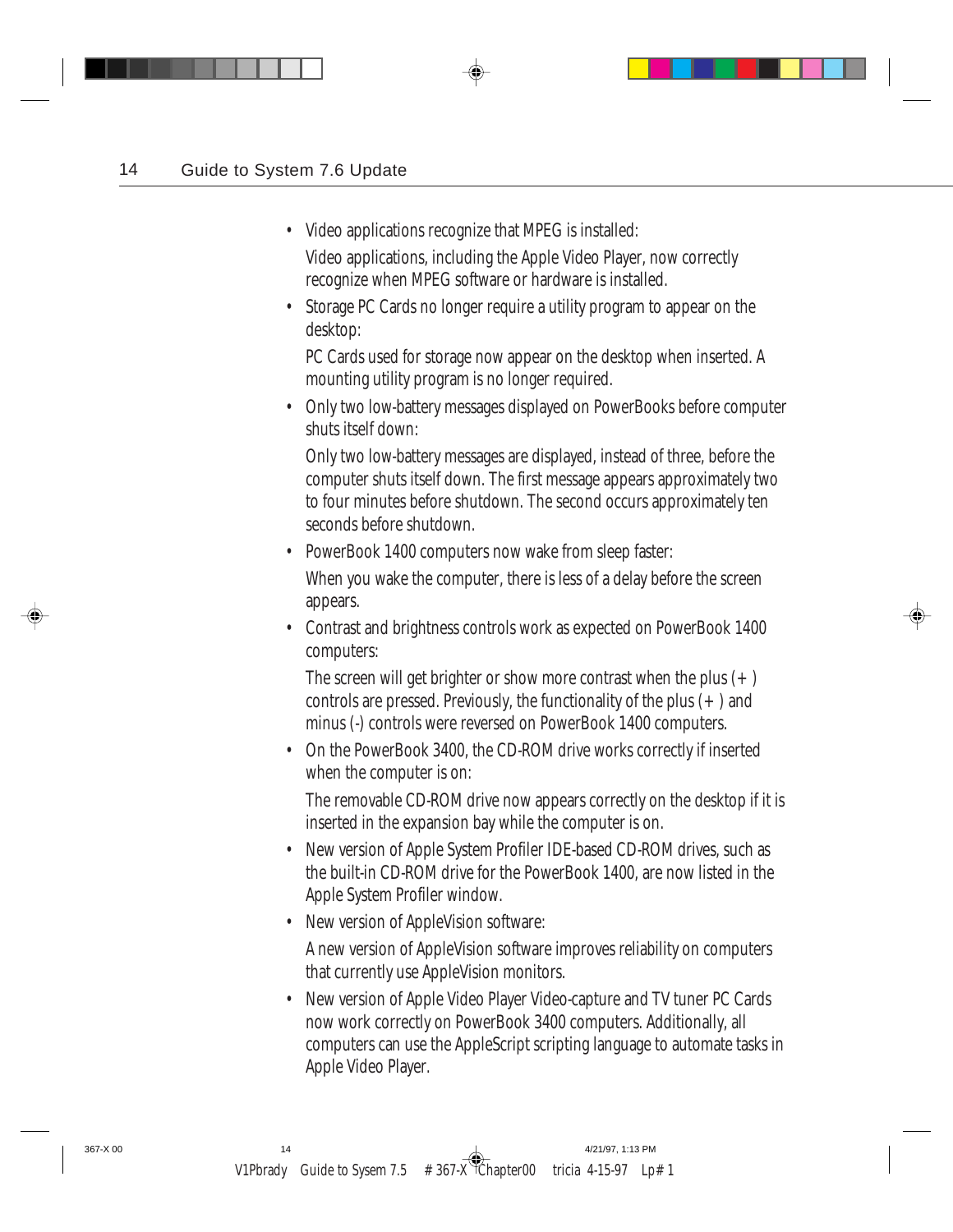For additional technical information, see the Mac OS 7.6.1 Update Technote. You can find it at the Apple Developer World site at http:// devworld.apple.com/dev/technotes.shtml.

# **Common Myths about Mac OS 7.6**

## **The Party Line and Don's Comments**

Myth #2, on Page 57, paragraph 4 says System 7.5.5 runs in 4MB but you really need 8MB. Mac OS 7.6 needs more memory to run than System 7.5.5. 16MB of real RAM or 8MB with an additional 8MB of virtual memory "on" is the minimal configuration recommended for Mac OS 7.6. 24MB or more (with or without virtual memory) is a healthier memory configuration for running Mac OS 7.6.

Myth  $# 3$ , on Page 58, paragraph 1, says MacTCP won't work with System 7.5.5. Mac TCP 2.0.6 will work with System 7.5.5. Mac TCP, however, is not supported by Mac OS 7.6. Mac OS 7.6 only supports Open Transport for TCP networking.

# *Chapter* Using Finder 7.5.6

he Finder is a little different in Mac OS 7.6, compared to the one described on Page 62, paragraph 1. Mac OS 7.6 contains a slightly newer version of the Finder. The main change to Finder 7.5.6 involves changing the word Macintosh or Mac to Computer or Mac OS in Mac OS 7.6. For example, go to the Apple Menu and select About This Computer.

This window was titled About This Macintosh in System 7.5.5. These changes were made so that Mac OS could more easily support its clones, since the Macintosh product is exclusive to Apple.

On Power Macs, Finder items become translucent as you move them when you click-drag their icons.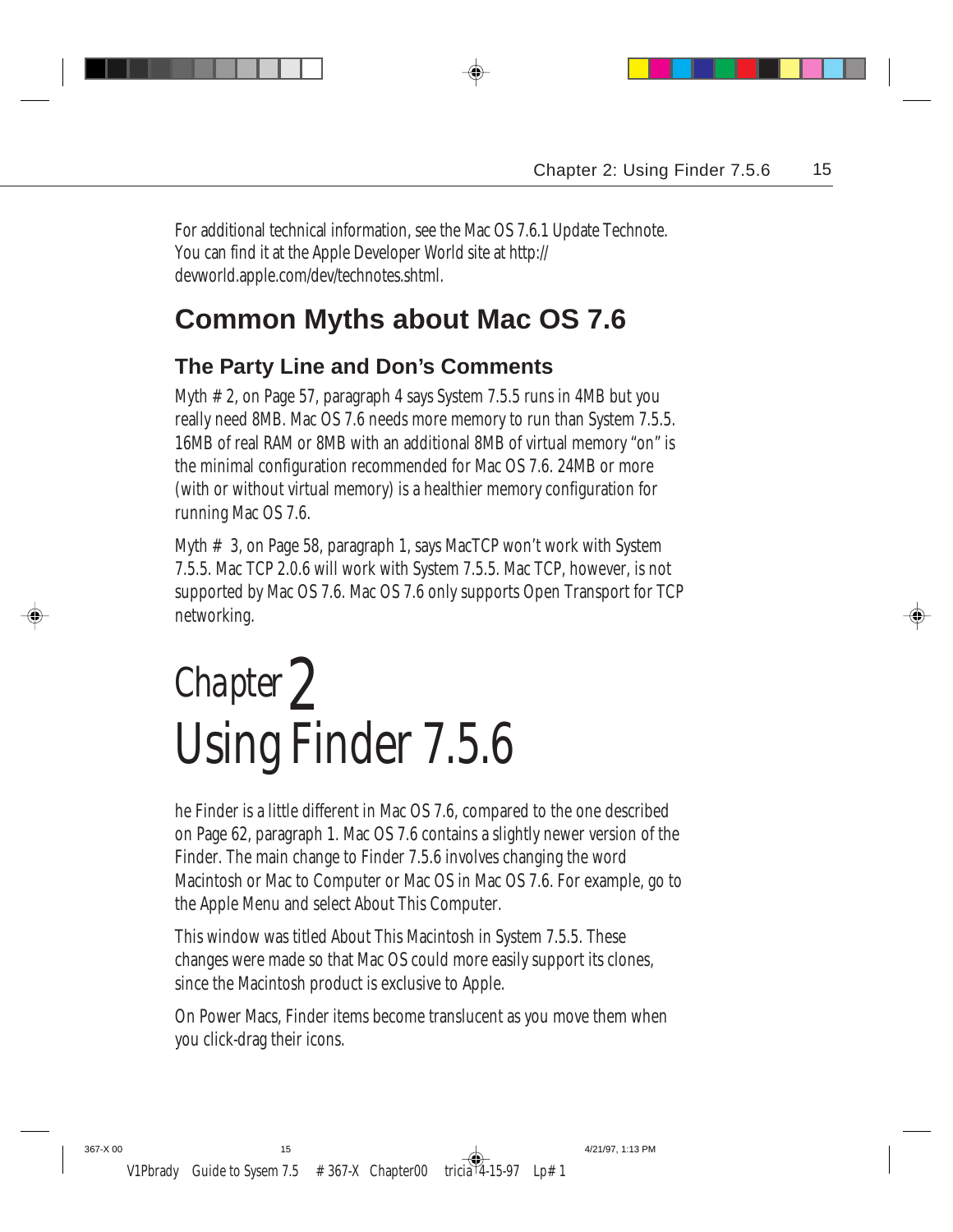| File<br>Edit      | <b>Hew</b> Label<br>Special<br>Macintosh HD   |                                            | 9:32 RM 2      |
|-------------------|-----------------------------------------------|--------------------------------------------|----------------|
| 13<br>12 Harns    | 447.2 Mil to disk                             | 189.71% analytic                           |                |
|                   |                                               |                                            | Plachritch IID |
| m                 |                                               |                                            |                |
| About Mac OS 7.6  | <b>About Dearthier</b>                        | About GoreDoc <sup>ary</sup> Essentials EV | hty Hard Drive |
|                   |                                               |                                            |                |
| Apple Extrao      | Cuberdog 1.2.1 Folder                         | Har 057.6                                  |                |
|                   |                                               |                                            | Another ND     |
| PfacLinkPfue @.I. | Epen Transport/PPP Remain Ancess Chest Falder |                                            |                |
|                   |                                               |                                            |                |
|                   |                                               | Suctor: Folder                             |                |
| <b>BingleText</b> | Stationers                                    |                                            |                |
|                   | mī                                            |                                            |                |
|                   | Using English Text-to-Speech                  |                                            | LaterWriter 68 |
| 5                 |                                               |                                            |                |
|                   |                                               |                                            |                |
|                   |                                               |                                            |                |
|                   |                                               |                                            |                |
|                   |                                               |                                            |                |

# *Figure 2.1 The Finder desktop.*

*(Update of figure on Page 63.)*

| File | Edit<br>Wew Lebel<br>Special                        | 10:15 RM单 ②       |
|------|-----------------------------------------------------|-------------------|
| 1981 | 開設<br><b>Recent Replications</b>                    | Placertosh HD     |
|      | <b>IllindourShade</b>                               | Hy Hard Drive     |
|      | Clicks to hide or show window :<br>$O \nparallel 2$ | Another HD        |
| ж    | Also kan medifier kega:<br>Cantrol<br>C Dation      |                   |
|      | Make sounds when using Windowlikade                 |                   |
|      |                                                     | Later's'riter Sit |
|      |                                                     |                   |
|      |                                                     |                   |
|      |                                                     | Trick             |
|      | Q をつつ ロード・ローローイ・日<br>影中                             |                   |

*Figure 2.2 WindowShade in action and the WindowShade control. (Update of figure on Page 109.)*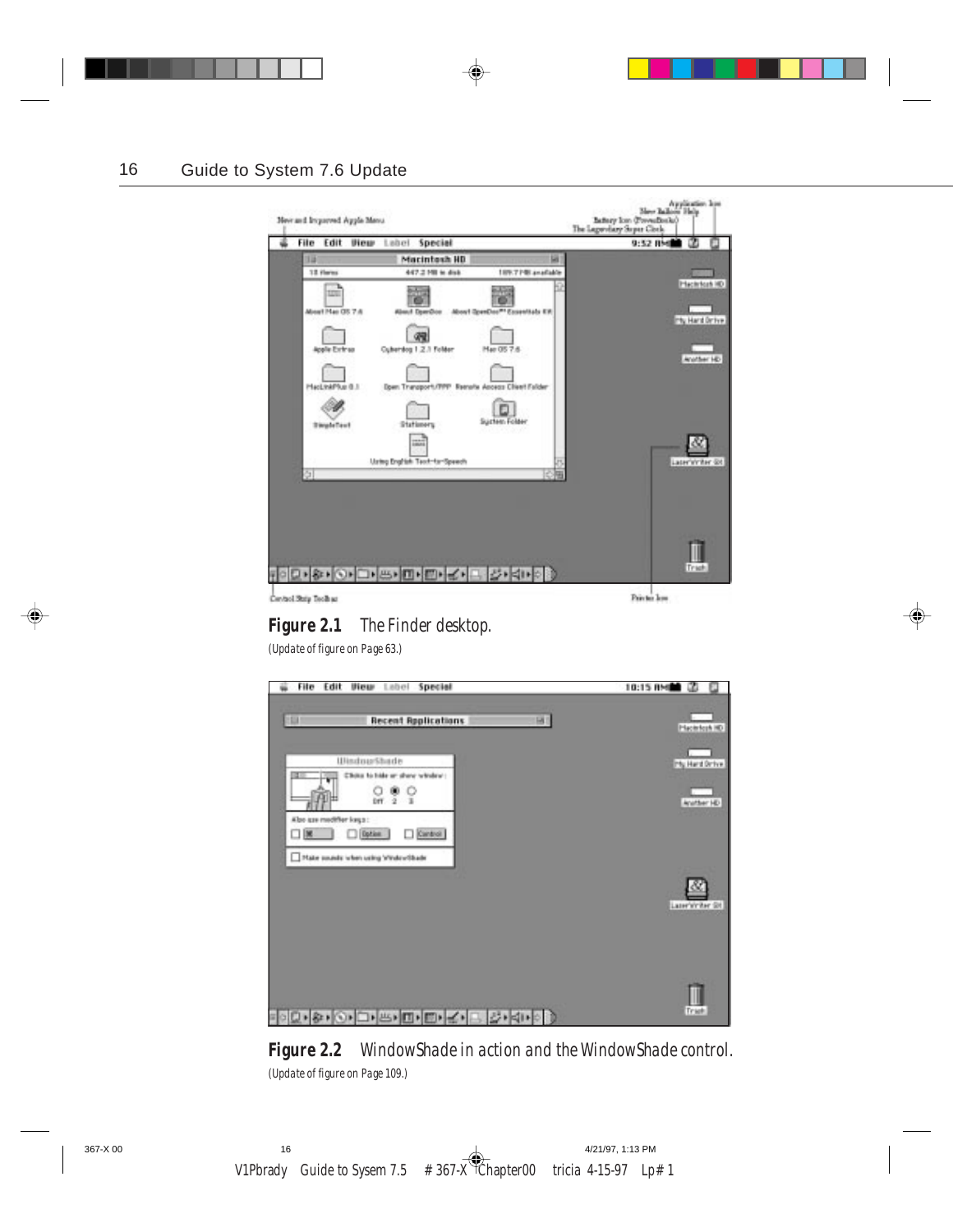

*Figure 2.3 The Scrapbook dialog box. (Update of figure on Page 112.)*

# *Chapter*3 Modifying the Mac OS 7.6 Environment

An explanation of Extensions Manager 3.0 begins on Page 136. Mac OS 7.6 has a new version of Mac OS 7.6, Extensions Manager 4.0, as you can see in Figure 3.1.

Extensions Manager 3.0 has had a face lift for Mac OS 7.6. Extensions Manager 4.0 contains almost all of the features from Extensions Manager 3.0, such as the capability to turn extensions on or off. Extensions Manager 4.0, however, now has a much larger window that shows more information about extensions and control panels in your System Folder. Some of the additional information displayed includes the file's icon, file size, version, package, and balloon help text. You also can view type and creator information by selecting these items in the Extensions Manager Preferences menu command, located in the Edit menu.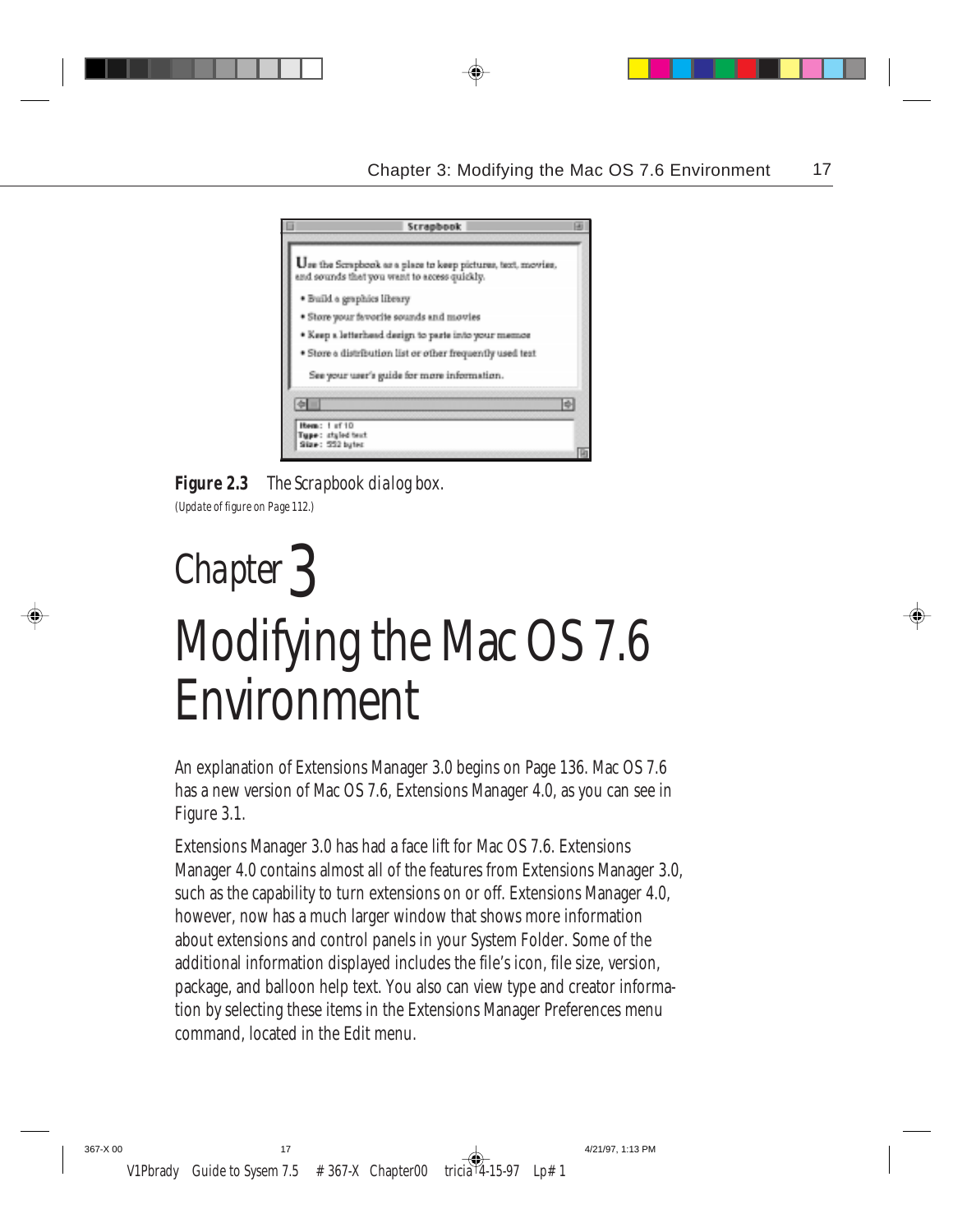

*Figure 3.1 The Extensions Manager control panel.*

*(Update of figure on Page 136.)*

The main features of Extensions Manager 4.0 are the following:

- Mac OS 7.6 folder structure aware, showing you the folders inside the System Folder where extensions reside.
- General and detailed file information ranging from file size to an explanation about the file's use.
- View extensions and control panels by name, item, or package (see Figure 3.2). A package view displays software that was installed as part of the same set, or software package.
- Automatic saving of sets

You can compare this feature list with the one on Page 137, paragraph 1 to Extensions Manager 3.0 features with version 4.0 (see Figure 3.3).

Other notable features include a restart button in the main window, resizable Name and Package columns, and identification and ability to delete duplicate files in your System Folder. Extensions Manager 4.0 also includes two pre-configured sets for Mac OS all and base files. One thing Extensions Manager 4.0 cannot see are aliases located in your System Folder, in particular aliases that might reside in your Startup Items or Shutdown Items folders.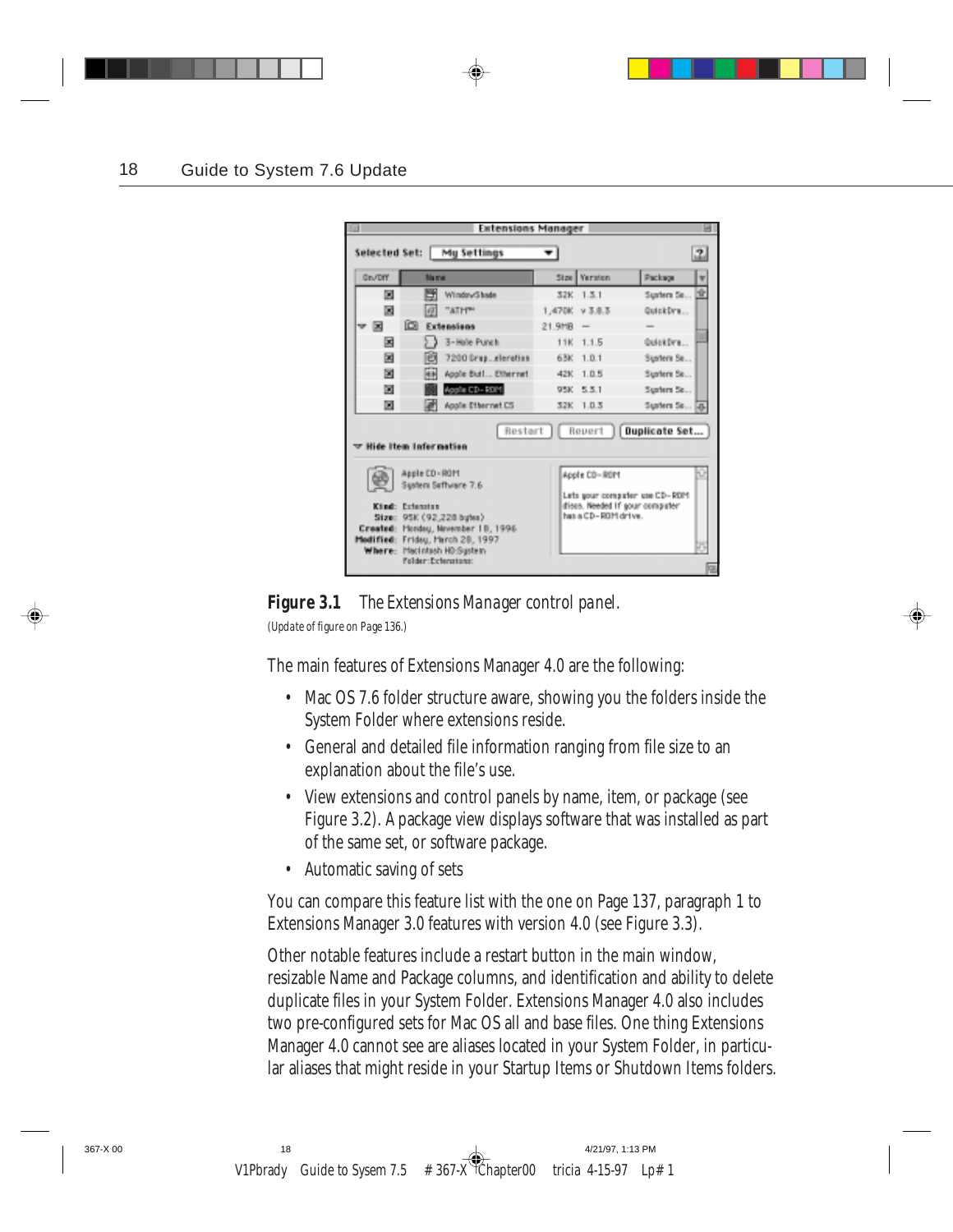|   |         | 700111                       | as Folders                         |          | <b>Extensions Monager</b> |                                                                                               |          |                      | 口  |
|---|---------|------------------------------|------------------------------------|----------|---------------------------|-----------------------------------------------------------------------------------------------|----------|----------------------|----|
|   |         | Selected Se as Items         | <b>Les Packages</b><br>к           |          |                           |                                                                                               |          |                      | э. |
|   | Dry/Dff | <b>Manuel</b>                |                                    |          | Size Version              | Package                                                                                       | Type     | Creator              |    |
|   | 図       | м                            | Remote Access Setup                | 53K 2.1  |                           | Apple Rem odev                                                                                |          | resu                 |    |
|   | м       |                              | Remote Only                        | 11K      | 2.1                       | Apple Rere adev                                                                               |          | n/2                  |    |
|   | м       | ж                            | Sental Por ritttrator              | 11K      | 2.1                       | Apple Rere LTMC                                                                               |          | garp                 |    |
| - | 閪       | 曚                            | Cuberdog 1.2.1                     | 305K     | $=$                       | Cuberdo                                                                                       | $\equiv$ | $\sim$               |    |
|   | 圜       |                              | <b>EEE</b> Text Ence, Converter    |          | 137K 1.0.3                | Cuberdag                                                                                      | shib     | #BOV                 |    |
|   | 圜       |                              | <b>RB VT102 Tool</b>               |          | 168K 1.0.2                | Cuberdag                                                                                      | 1000     | etht                 |    |
|   | ত চা    | œ                            | English Tepeech 1.5                | 147K     |                           | English                                                                                       |          |                      |    |
|   | 図       | 幽                            | Speech                             | 105K 1.5 |                           | English Te., edev                                                                             |          | earc                 | ╃  |
|   |         | <b>Hide Item Information</b> | Restart                            |          | Revert                    |                                                                                               |          | <b>Duplicate Set</b> |    |
|   |         | Cuberdeg 1.2.1               | <b>Text Encoding Canverter</b>     |          | convert character sets.   | This shared library, in conjunction with the<br>appropriate files, enables gour Placintost ta |          |                      | 69 |
|   |         | Kind: Extension              | Size: 137K (128,229 bytes)         |          |                           |                                                                                               |          |                      |    |
|   |         |                              | Crested: Friday, December 6, 1996  |          |                           |                                                                                               |          |                      |    |
|   |         |                              | Modified: Friday, December 6, 1996 |          |                           |                                                                                               |          |                      | n, |
|   |         |                              | Where: Macintash H0:Sgatem         |          |                           |                                                                                               |          |                      |    |

*Figure 3.2 Extensions Manager View by Package feature.*

|                                           | SON.       |                      |         | <b>Extensions Manager</b> |                    |      |                        | 圓 |
|-------------------------------------------|------------|----------------------|---------|---------------------------|--------------------|------|------------------------|---|
| Duplicate Set<br>Rename Set<br>Delete Set |            | ettings              |         |                           |                    |      |                        | 2 |
|                                           |            |                      |         | Size   Version            | <b>Package</b>     | Type | Creetor <sup>1</sup> v |   |
| <b>Get Info</b><br><b>Find Item</b>       | 361<br>SEF | al Controls          |         | 740 7.5.7                 | System Saf odev    |      | reise                  | Ш |
|                                           |            | ard                  |         | 11K 7.5.1                 | System Sef cdev    |      | kest                   |   |
| <b>Create Test File</b>                   |            |                      | THE 7.1 |                           | Sustem Sef., odev  |      | fl ba                  |   |
|                                           |            | tur                  | 63K 2.B |                           | Sustern Suf., cdev |      | mash                   |   |
| <b>Close Window</b><br>Quit               | 寒田<br>米目   | S Eesy Open          | 1476    | 1.1.3                     | System Suf., odew  |      | <b>CEASE</b>           |   |
| 酉<br>œ                                    |            | mactoris/Plus Setup  |         | 42K 8.10 Bundle           | MedLink® odev      |      | DWCP                   |   |
| 図                                         | Mag        |                      |         | 42K 7.5.1                 | Suptern Suf odev   |      | wreas                  |   |
| 図                                         | Memoral    |                      |         | 42K 7.5.7                 | System Saf odev    |      | mmmu                   |   |
| <b>Hide Item Information</b>              |            | Restart              |         | Revert                    |                    |      | <b>Duplicate Set</b>   |   |
| Heniory                                   |            | Surters Sethvare 7.6 |         | Memory                    |                    |      |                        |   |

*Figure 3.3 Extensions Manager new File menu.*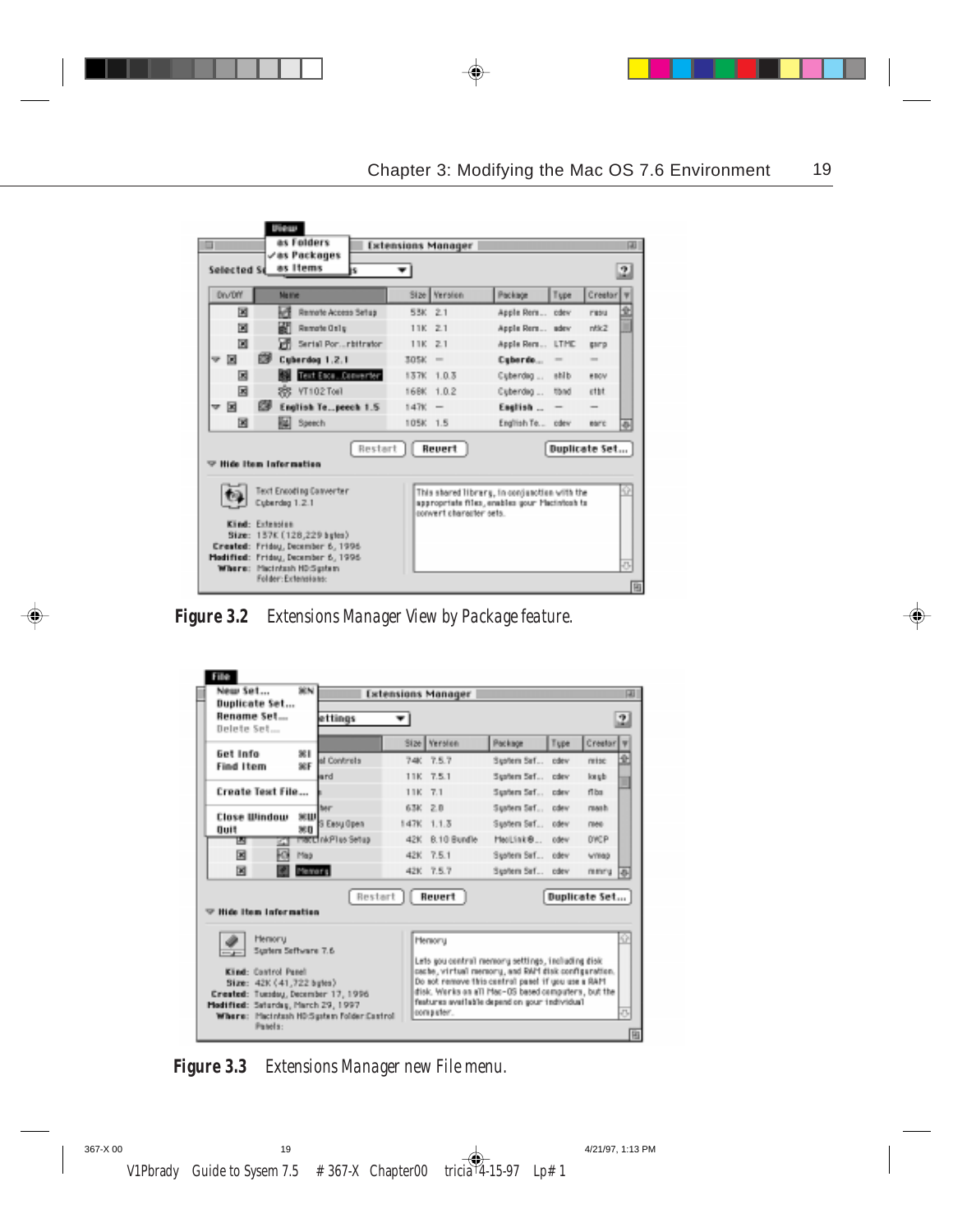The Mac OS base set turns on all the files originating from the system software install. For example, OpenDoc, QuickDraw 3D, and QuickDraw GX extensions and control panels are not selected in this set. The Mac OS all set includes all possible extensions and control panels from all possible Install Mac OS software installers. The Mac OS 7.6 sets are locked sets, so you won't be able to make changes to them directly. You can, however, duplicate copy any set and edit the resulting duplicate set.

You also can move sets from one Mac OS 7.6 CPU to another. So if you make a set of extensions and want to share them, you can. All sets are located in the Extensions Manager Preferences folder, which is located in the Preferences folder of your System Folder.

**Apple CD Speed Switch**, mentioned on Page 137, last paragraph, is not part of Mac OS 7.6. This control panel was used for two-speed CD-ROM drives. Apple's latest Macs ship with 8 to 12-speed CDs, approaching 24 speed in the future. Apple's CD-ROM driver has been updated in version 5.3 to support the fastest speed possible on Apple's CD drives.

AppleTalk control panel replaces the Network control panel, mentioned on Page 151, paragraph 3. The Network control panel is supported through System 7.5.5 and its classic AppleTalk network software. Introduced with Open Transport, AppleTalk control panel allows you to select the type of network connection for your Mac, such as Ethernet or Localtalk, via your printer or modem port.

|       | AppleTalk                            |  |
|-------|--------------------------------------|--|
|       | Connect via: Printer Port            |  |
| Setup |                                      |  |
|       | Currwyl zone: 4 no zonez available > |  |

*Figure 3.4 AppleTalk control panel. (Update of figure on Page 151.)*

**Macintosh Easy Open** is renamed to Mac OS Easy Open in Mac OS 7.6. All functionality discussed on Page 145, last paragraph, about Macintosh Easy Open still exists with Mac OS Easy Open.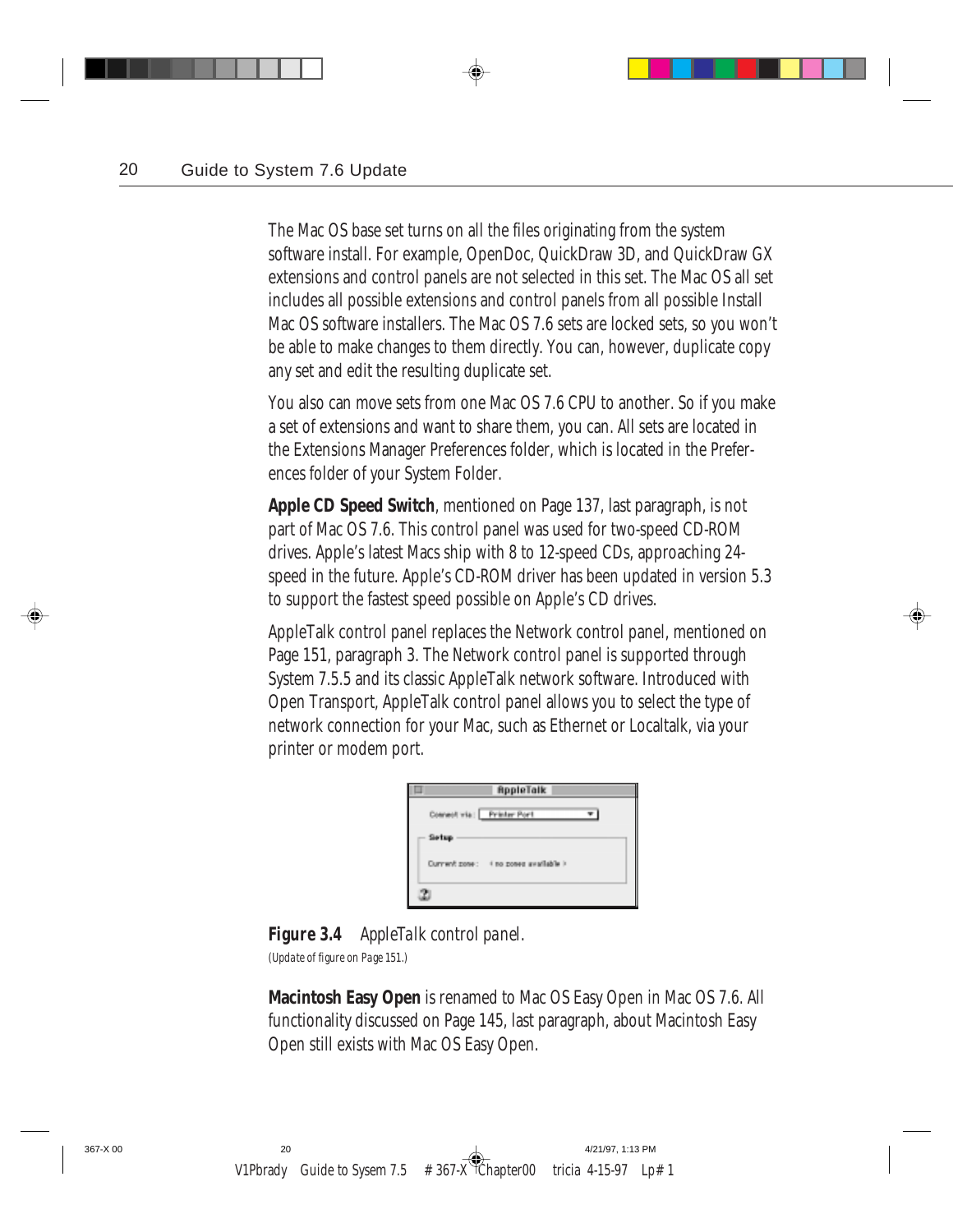

*Figure 3.5 Mac OS Easy Open control panel. (Update of figure on Page 146.)*

**Mac TCP**, referenced on Page 146, paragraph 2, is replaced with Open Transport's TCP/IP control panel in Mac OS 7.6. TCP/IP enables you to have multiple IP configurations and switch between them without requiring you to restart your Mac. Use the Configurations Configure menu item (under the File menu) to select an IP configuration. Then select the IP configuration and Make Active button to change your IP configuration. Be sure to save your changes made to the TCP/IP control panel.

| ш                         | TCP/IP                                         |                  |
|---------------------------|------------------------------------------------|------------------|
| Connect via: FPP<br>Setup | ▾                                              |                  |
|                           | Configure:   Hanua'lly                         |                  |
| IP Address:               | Subnet mask: < will be supplied by server >    |                  |
|                           | Router address: < will be supplied by server > |                  |
| Name swrver addr.:        |                                                | Search dansains: |
|                           |                                                |                  |
| 2                         |                                                |                  |

*Figure 3.6 TCP/IP control panel. (Update of figure on Page 146.)*

Mac PPP 1.0 is a new software control panel. It is a part of Open Transport's PPP (Point-to-Point Protocol) software package, which is a part of Install Mac OS, but separate from Mac OS software installation.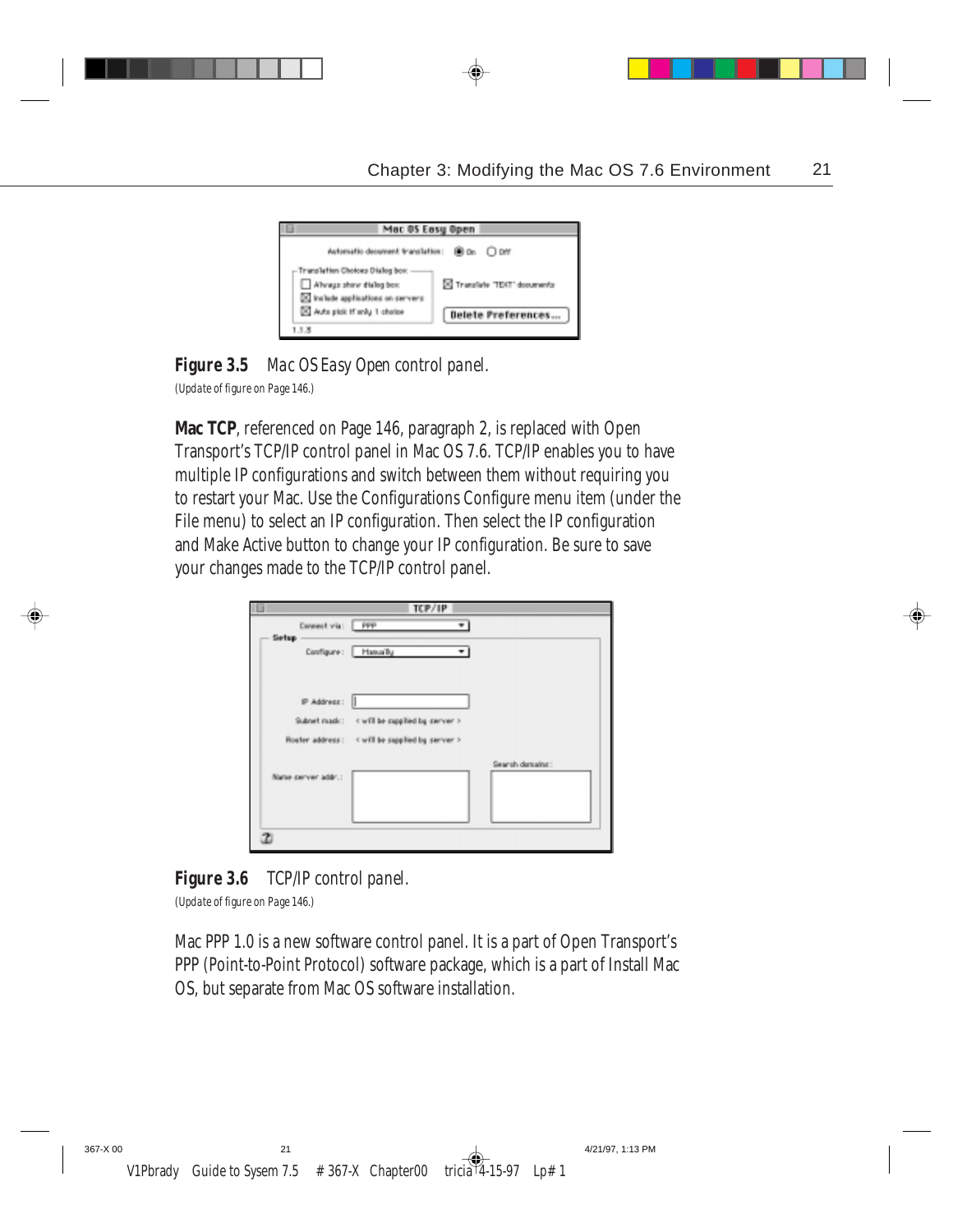|                   | Connect via: Modem        |  |
|-------------------|---------------------------|--|
| <b>Connection</b> |                           |  |
|                   | C Registered User C Ouest |  |
|                   | Name: George              |  |
| Panzywid: 000     |                           |  |
|                   | Save pacovard             |  |
|                   | Number: 000 555-5555      |  |
| Statuc            |                           |  |
| idir.             |                           |  |
|                   |                           |  |
|                   |                           |  |
|                   | Options) [ Connect        |  |

*Figure 3.7 PPP control panel.*

**Memory** control panel mentioned on Page 147, paragraph 2 has a few new features in Mac OS 7.6. Upgraded from version 7.5, Memory control panel 7.5.7 no longer has a Modern Memory manager section because it's always on. Also, the RAM Disk feature has an additional checkbox for saving RAM disk contents when you shutdown your Mac on PowerBooks.

|        |                                                         | Memory                                                                                 |                         |
|--------|---------------------------------------------------------|----------------------------------------------------------------------------------------|-------------------------|
|        | Disk Cache<br>Allwags On                                | Cache Stre                                                                             | $56K$ $8$               |
|        |                                                         | Siebect Hard Dick:<br>- My Hard Brive                                                  |                         |
|        | <b>Virtual Hemory</b>                                   |                                                                                        |                         |
| 띄      | C) On<br>0 afr                                          | Available built-in memory: 27M                                                         | Available on disk: 103H |
| -93    | <b>RAM Dick</b><br>® ûn<br>Oam<br>[X] Save on Stut Down | Percent of available memory<br>to use for a RAM disk:<br>O'R.<br>NOW.<br>RAM Disk Size | 100%<br>4468.           |
| v7.8.7 |                                                         | <b>Use Defaults</b>                                                                    |                         |

*Figure 3.8 The Memory control panel. (Update of figure on Page 147.)*

**Monitors** control panel on Page 149, paragraph 4 is still supported on all Mac OS 7.6 computers. In addition to Monitors control panel, Monitors and Sound control panel is supported on PCI Power Macs and can work with or replace the separate Monitors or Sound control panels.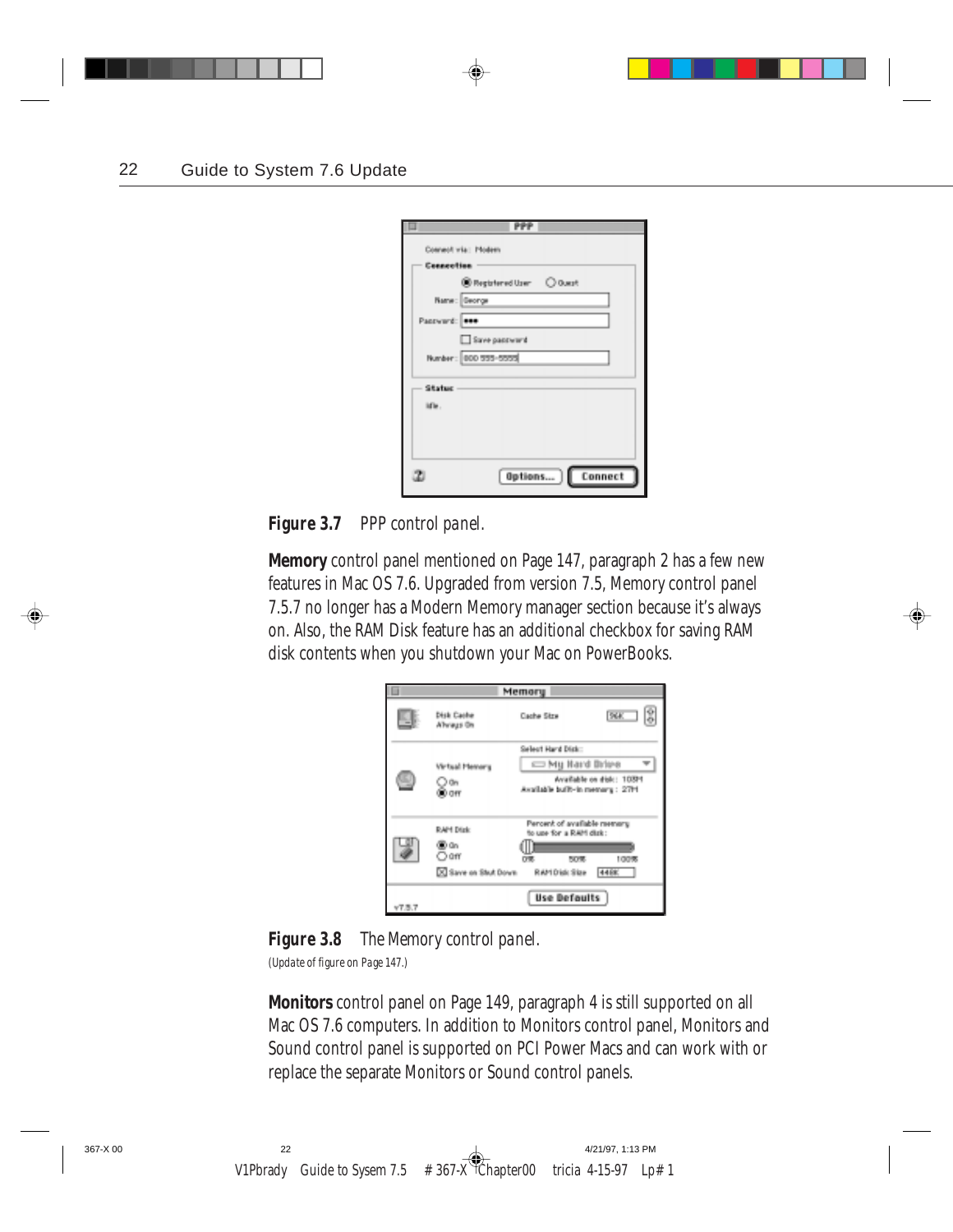**Network** control panel referenced on Page 151, paragraph 3 is no longer apart of Mac OS 7.6. It is replaced with Open Transport's AppleTalk control panel.

**Network** control panel has been replaced by the AppleTalk control panel, mentioned on Page 151, paragraph 3. The Network control panel is supported through System 7.5.5 and its classic AppleTalk network software. Introduced with Open Transport, AppleTalk control panel allows you to select the type of network connection for your Mac, such as Ethernet or Localtalk, via your printer or modem port.

|       | AppleTalk                            |
|-------|--------------------------------------|
|       | Connect via: Printer Port            |
| Setup |                                      |
|       | Currwyl zone: 4 no zonez available > |
|       |                                      |

*Figure 3.9 AppleTalk control panel. (Update of figure on Page 151.)*

**PowerTalk Setup**, as described on Page 153, paragraph 2, is not apart of Mac OS 7.6.

```
Chapter4
Fonts and Printing
```
The following section explains LaserWriter 8 and Desktop Printing. It is an addendum to the information on Page 223, following the section on Managing Multiple Serial Printers and Modems

# **LaserWriter 8**

Mac OS 7.6 contains LaserWriter 8, version 8.4.2. It supports all printers that use the LaserWriter 7 printer driver, plus has several new features which make printing easier.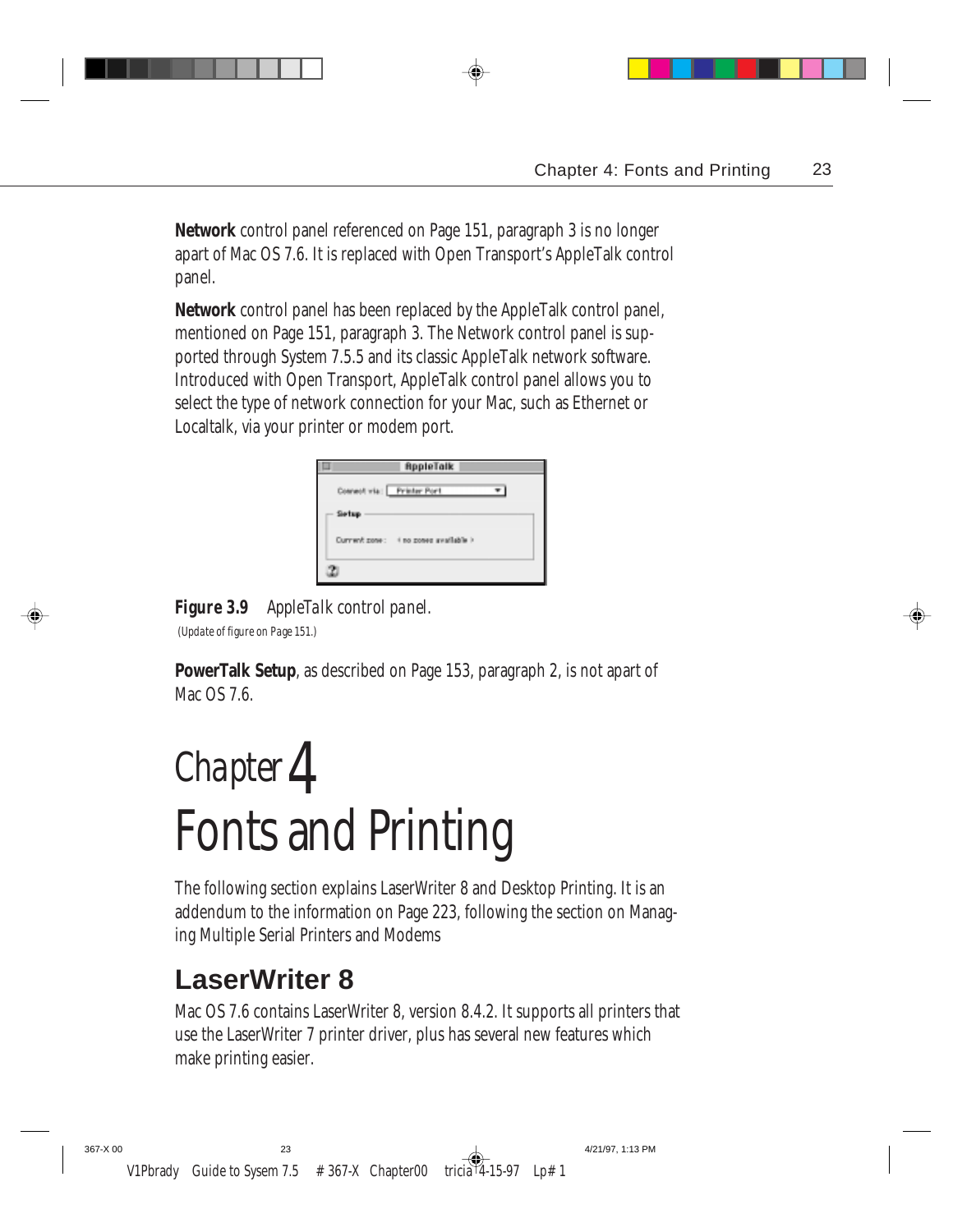# **Desktop Printing**

Mac OS 7.6 contains version 2.0.2 of Desktop Printing software. Desktop Printing shares similar features as QuickDraw GXs desktop printing feature. These include features such as creating a desktop printer icon, scheduling document printing, and support for dragging files onto desktop printers. Desktop Printing can work with or without QuickDraw GX being installed with Mac OS 7.6. Desktop Printing 2.0.2 also enables you to configure your desktop printers in the control strip, Apple Menu, or the Desktop Printer menu located on the right corner of the menu bar (you need to create a desktop printer in order for the menu to appear). The following is an explanation of Desktop Printing features courtesy of Apple Computer.

## **New Features in Version 2.0**

- Desktop printer icons can be moved off the desktop and into folders.
- A printer menu located on the right-hand side of the menu bar provides a convenient means to switch the user's default printer.
- A control strip module with functionality identical to the printer menu is provided for PowerBook systems and other systems employing the Control Strip software.

## **Hints and Shortcuts**

- The Desktop Printers folder in the Apple Menu provides a convenient shortcut to desktop printers. This is especially helpful if you have moved your desktop printer icons off the desktop.
- Command-L key combination is a shortcut equivalent to the Set Default Printer command in the Printing menu.
- Holding down the Option and Shift keys makes the Hold and Resume buttons function as Stop Print Queue and Start Print Queue.
- To print additional copies of a file, you can select the spool file waiting in the print queue and choose Duplicate from the File menu.

## **Creating Desktop Printers**

To create a desktop printer, follow these steps:

- **1.** Open the Chooser.
- **2.** Select the print driver for the printer you are using.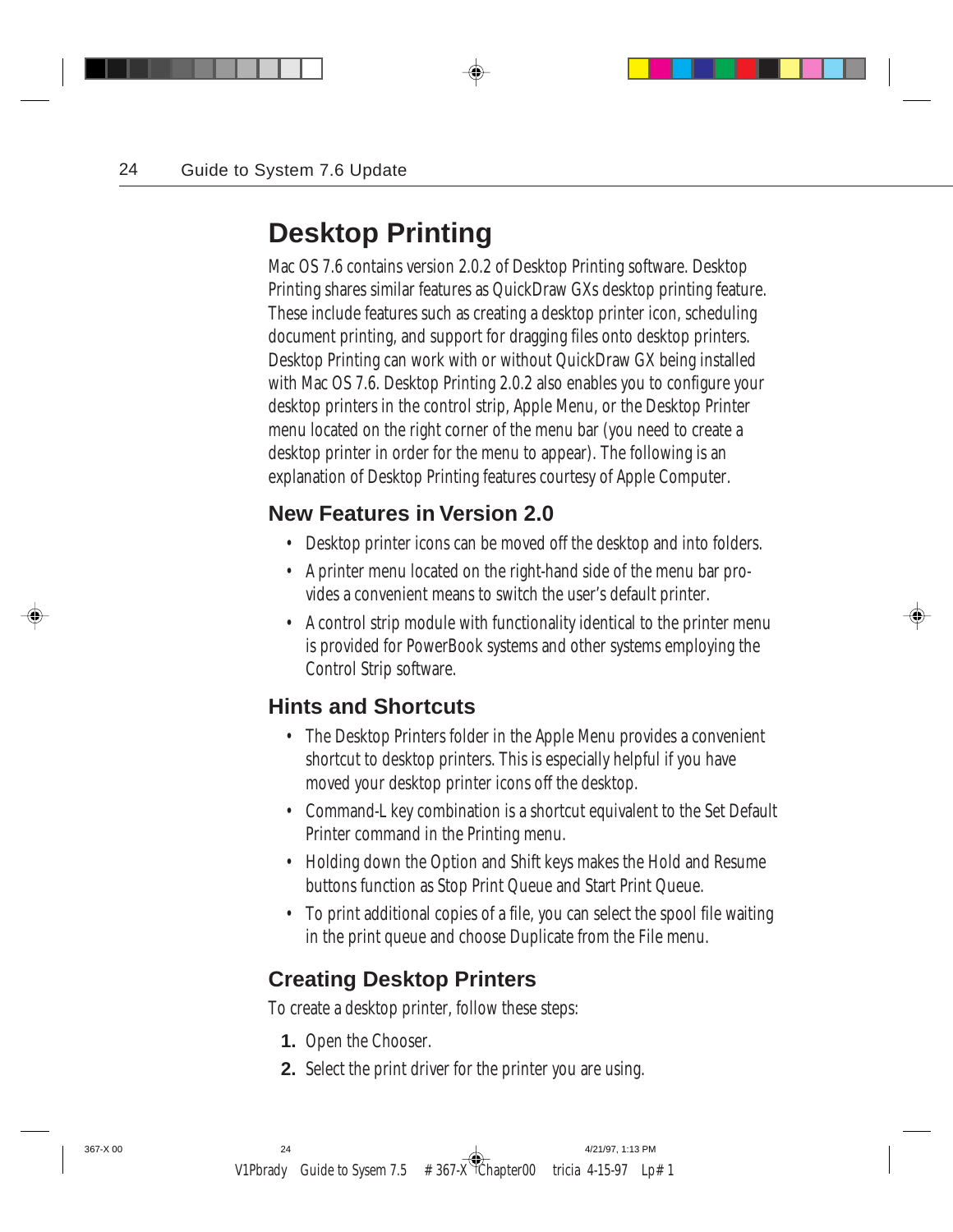- **3.** Select the printer you want to use.
- **4.** Close the Chooser.

When you close the Chooser, an icon for the printer appears on the desktop. The name of the icon is the name of the printer. The name of the printer also appears in the Printer menu to the left of the Guide menu and in the Desktop Printers item in the Apple menu.

After the desktop printer icon appears, you can move it to any location on your startup disk.

You can have as many desktop printers as you want. To create other desktop printers, you must open the Chooser, select the printer, and close the Chooser for each printer you want to use.

The last printer you select in the Chooser becomes the default printer. The default printer is used whenever you choose Print from the File menu. The desktop printer icon for the default printer has a bold outline. For other ways to select the default printer, see "Selecting a Default Printer" later in this document.

Note: If you use different versions of the LaserWriter 8 software to print to the same printer, you can create a desktop printer icon for each version of the LaserWriter software. For example, you might use LaserWriter driver version 8.3 for printing and version 8.2.2f for faxing. To create a desktop printer for each driver, select the LaserWriter 8.3 driver and your printer in the Chooser, then close the Chooser. Reopen the Chooser and select the LaserWriter 8.2.2f driver and your printer, then close the Chooser. To choose which version of the driver to use, change the default printer (see "Selecting a Default Printer"). To avoid confusion, rename the desktop printer icons to indicate which version of the printer software the icon uses.

#### **Selecting a Default Printer**

The default printer is the printer you use when you choose Print from the File menu.

To change the default printer, you can do the following:

- Print documents from the Finder with a desktop printer icon.
- Select a desktop printer icon and choose Set Default Printer from the Printing menu.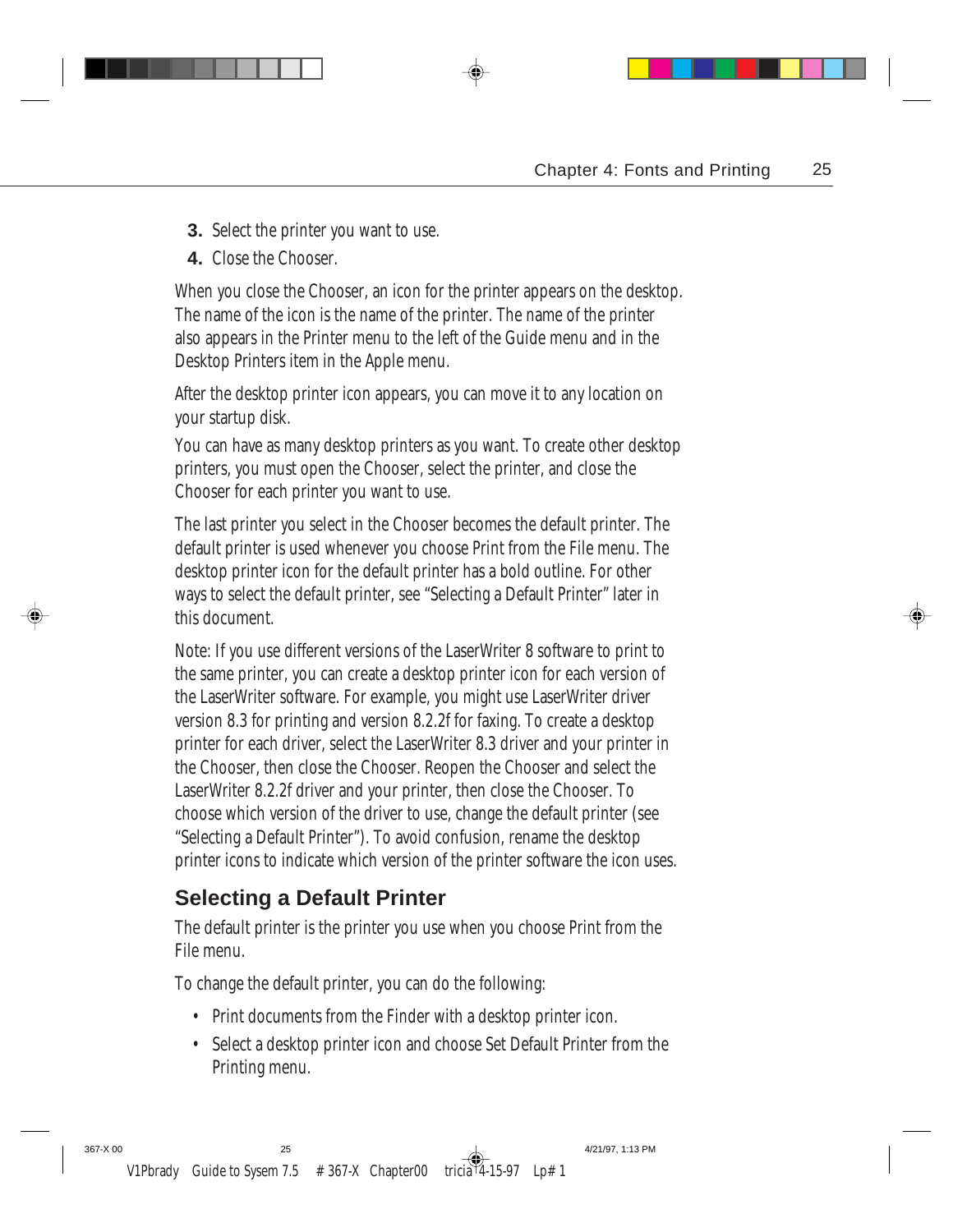- Choose the printer from the Printer menu that appears to the left of the Guide menu.
- Select the printer name using the Printing module in the Control Strip.
- Select a new printer in the Chooser.

Note: Changing the printer you are using may change how much information appears on a page of your document. If you change printers, check the formatting of your document.

## **Working with Desktop Printer Icons**

Desktop printer icons show the status of the printer. You can rename desktop printer icons, make aliases of them, and throw them away, just like other Finder icons.

If you throw away the icon for the default printer, another desktop printer is automatically selected as the default printer. If you do not have another desktop printer, another icon is automatically created for the desktop printer you are throwing away. To throw away the last desktop printer icon, you must select a printer in the Chooser that does not support desktop printing.

#### **Managing Printing**

If background printing is turned on for the printer you are using, you can use desktop printing to manage print jobs. You perform tasks with the Printing menu that appears when you select a desktop printer. You perform other tasks by using the desktop printer window that opens when you double-click a desktop printer icon.

#### **To Manage Printing using the Printing Menu**

The Printing menu appears to the right of the Special menu when you select a desktop printer icon.

Using the Printing menu you can do the following:

- Choose Start Print Queue to restart printing.
- Choose Stop Print Queue to stop printing all of your documents. The icon of the printer indicates that you have stopped printing.
- Choose Get Printer Info to see information about the printer. (Only available for some printers.)



You can't throw away a desktop printer icon while the printer is printing a document.



You need to choose Start Print Queue to restart printing if you click the Stop Queue button in a printer alert message.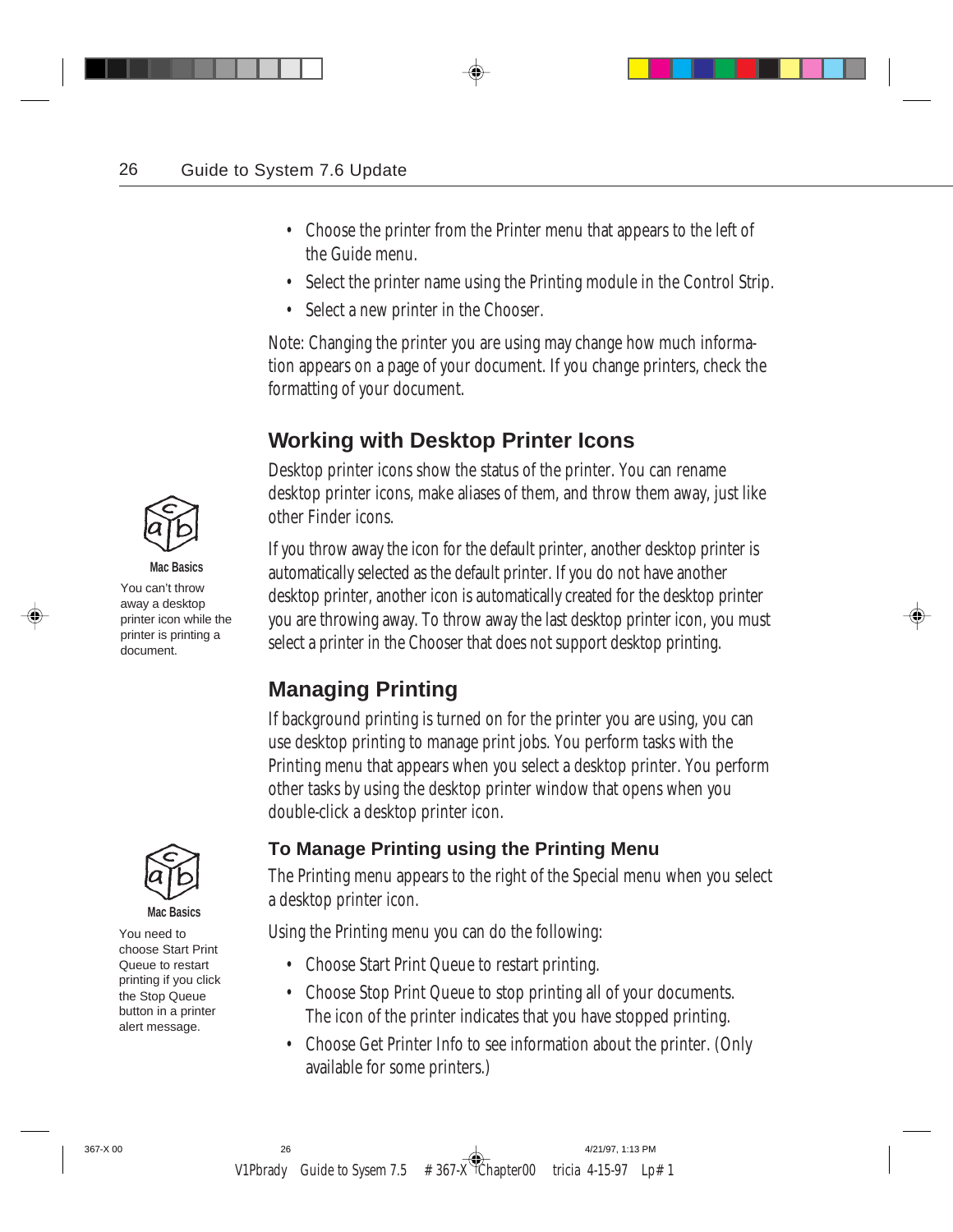- Choose Change Setup to change the setup of the printer. (Only available for some printers. You can change the setup of other printers using the Chooser.)
- Choose Show Manual Feed Alert to turn on or off the manual alert.
- Choose Set Default Printer to select the printer as the default printer, if it isn't selected already.

#### **To Manage Printing using the Desktop Printer Window**

Double-click a desktop printer icon to open its window. The name of the document currently printing and status messages about the current print job appear in the upper box. The status messages can help you troubleshoot a printing problem.

When you are printing more than one document, a list of the print jobs appears in the lower box. If this list is sorted by the Print Time column, it shows the order in which the documents will be printed.

Using the desktop printer window, you can do the following:

- Change the sort order of the print job list. To do this, click the title of the column by which you want to sort. The column title by which the list is sorted is underlined. To sort by the name of the document, for example, click Document Name.
- Cancel printing a document. To do this select the print job in the list and click the Remove button. You also can drag the print job from the window to the Trash icon on the desktop.
- Put a printing document on hold. To do this select the print job in the list and click the Hold Job button. You also can put the document that's currently printing on hold by dragging it to the print job list.
- Resume printing a document. To do this, select the print job and click the Resume Job button.
- Print a document immediately. To do this select the print job and put it on hold. Next, click the Set Print Time icon button and select Urgent in the dialog box that appears. Then click OK. You also can drag the print job to the top of the print job list or to the area reserved for the currently printing job.
- Schedule printing. To do this select a print job and click the Set Print Time button. In the Set Print Time dialog box, click At Time and set the time you want. Then click OK.



Changing the sort order of the print jobs does not change the order in which they will print. To see that order, click the Print Time heading.



These methods do not delete the document itself.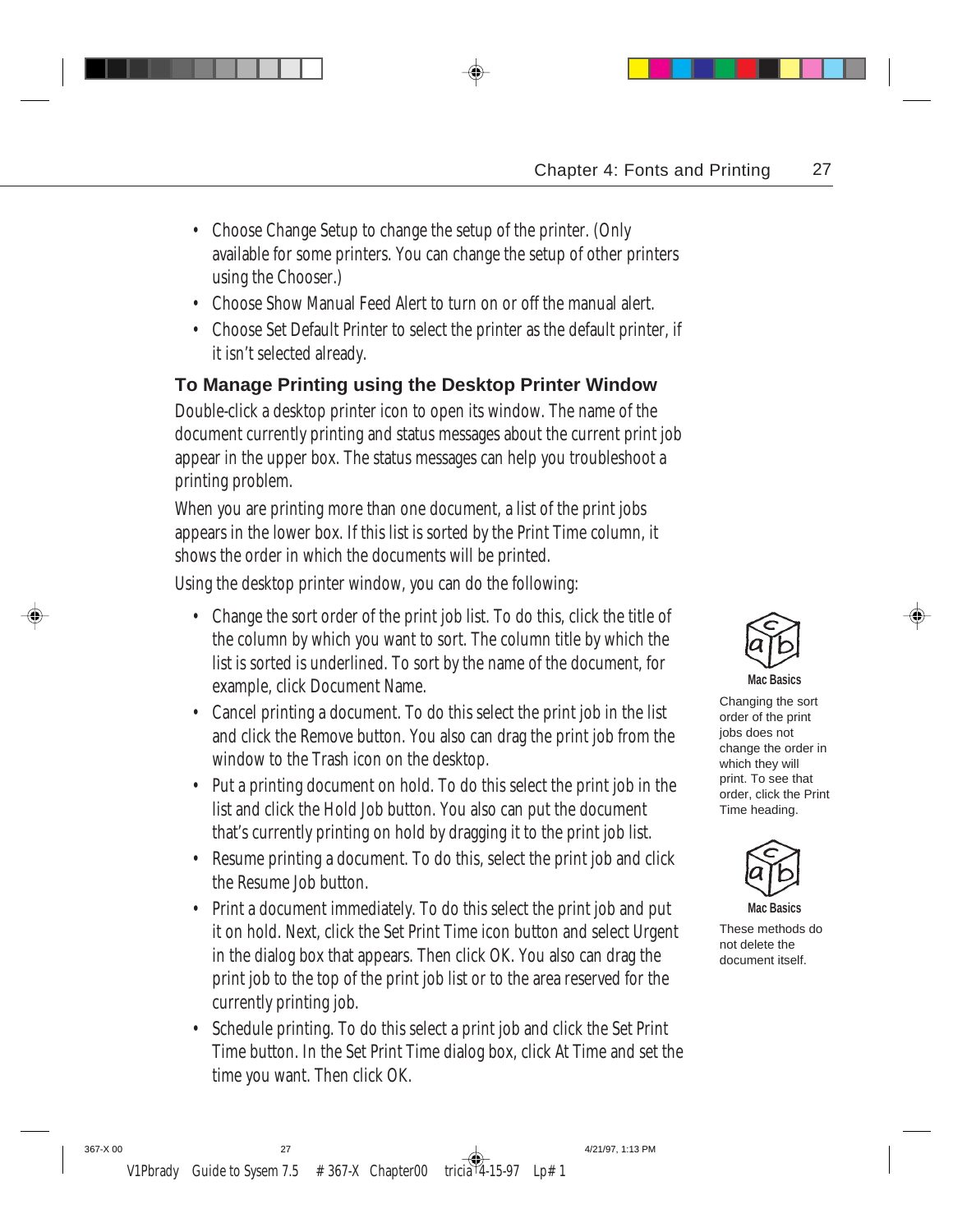- Change the print order. To do this drag the name of a print job up or down in the print job list.
- Print the document using another desktop printer. To do this drag the print job to the icon of the other desktop printer. That printer becomes the default printer. You can only move a print job to another printer of the same type. For example, you can't move a print job from a LaserWriter printer to a StyleWriter printer.
- Stop printing all documents. To do this hold down the Option and Shift keys and click the Hold Job button. You also can choose Stop Print Queue from the Printing menu.
- Start printing documents. To do this hold down the Option and Shift keys and click the Resume Job button. You can also choose Start Print Queue from the Printing menu.

## **Turning Off Desktop Printing**

If you don't want to use desktop printers, you can turn off Desktop PrintMonitor using the Extensions Manager control panel.

IMPORTANT: Before you turn off Desktop PrintMonitor, be sure that all documents have finished printing. If there are documents waiting to print that you do not want to print, you can cancel printing as described in the previous section on this document.

To turn off Desktop PrintMonitor, follow these steps:

- **1.** Open the Extensions Manager control panel.
- **2.** Click the boxes next to these extensions to remove the X:
	- Desktop PrintMonitor
	- Desktop Printer Extension
	- Desktop Printer Spooler
	- Desktop Printer Menu extensions
- **3.** Click the close box to close the control panel.
- **4.** If your computer has a Control Strip, drag the Printer Selector file from the Control Strip Modules folder in the System Folder to the Trash.
- **5.** Restart your computer.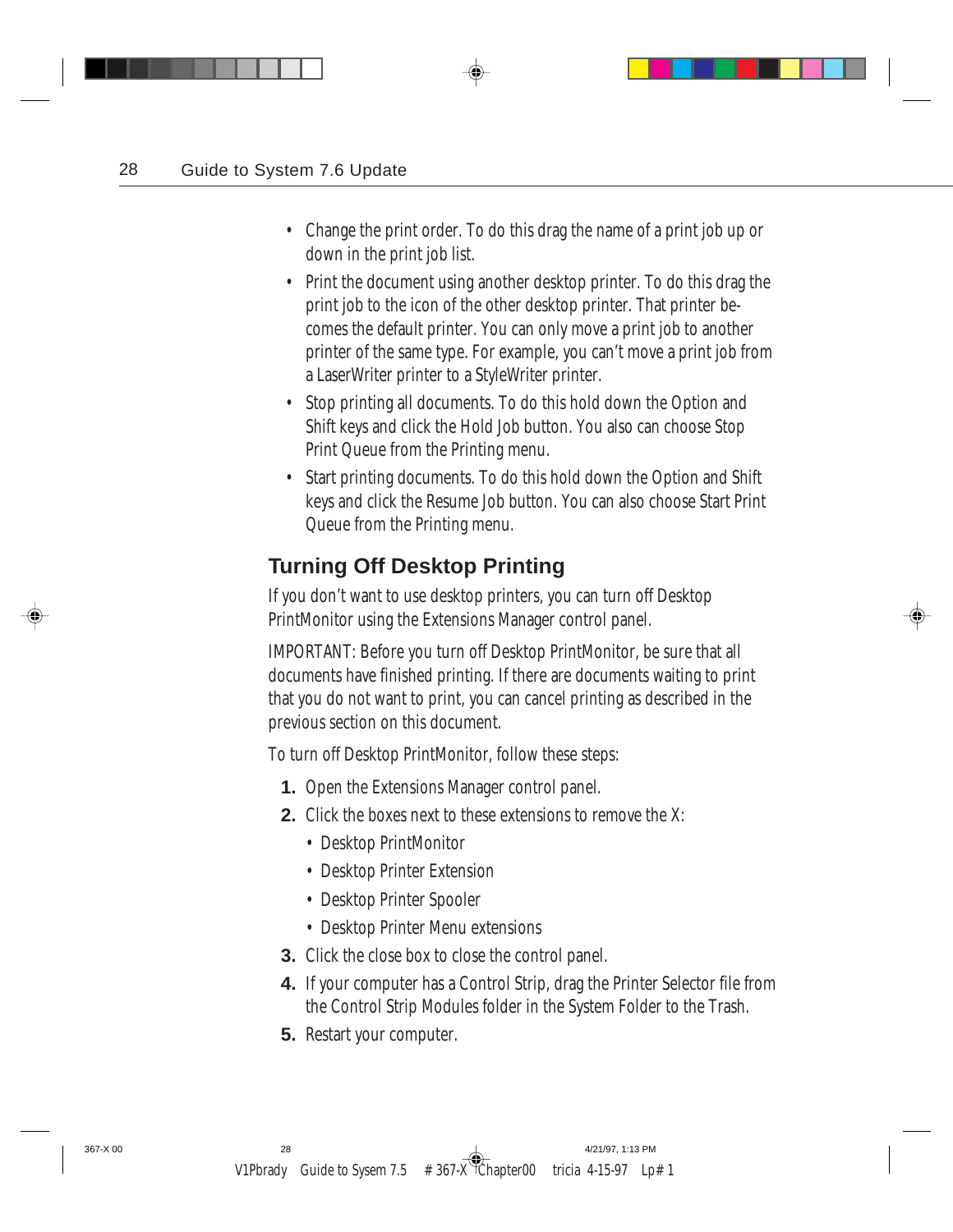# *Chapter*5 The Multimedia Is the **Message**

The following explanation of the QuickTime Settings control panel is an addendum to the QuickTime information from Page 229.

## **QuickTime Settings Control Panel**

QuickTime 2.5 introduces the QuickTime Settings control panel (see Figure 5.1). It enables you to configure AutoPlay and music features in QuickTime 2.5. If you place an audio CD in your CD player, QuickTime Settings control panel will begin playing the first track of the CD after it appears on your desktop. Similarly, if you have CD-ROM AutoPlay on, QuickTime will begin playing the CD-ROM mounted on your Mac's desktop. To turn off these features, simply uncheck the appropriate checkbox.



*Figure 5.1 QuickTime Setting control panel, AutoPlay.*

Music is the second section of the QuickTime Settings control panel (see Figure 5.2). It works in conjunction with the newer features of QuickTime 2.5 outlined in this chapter.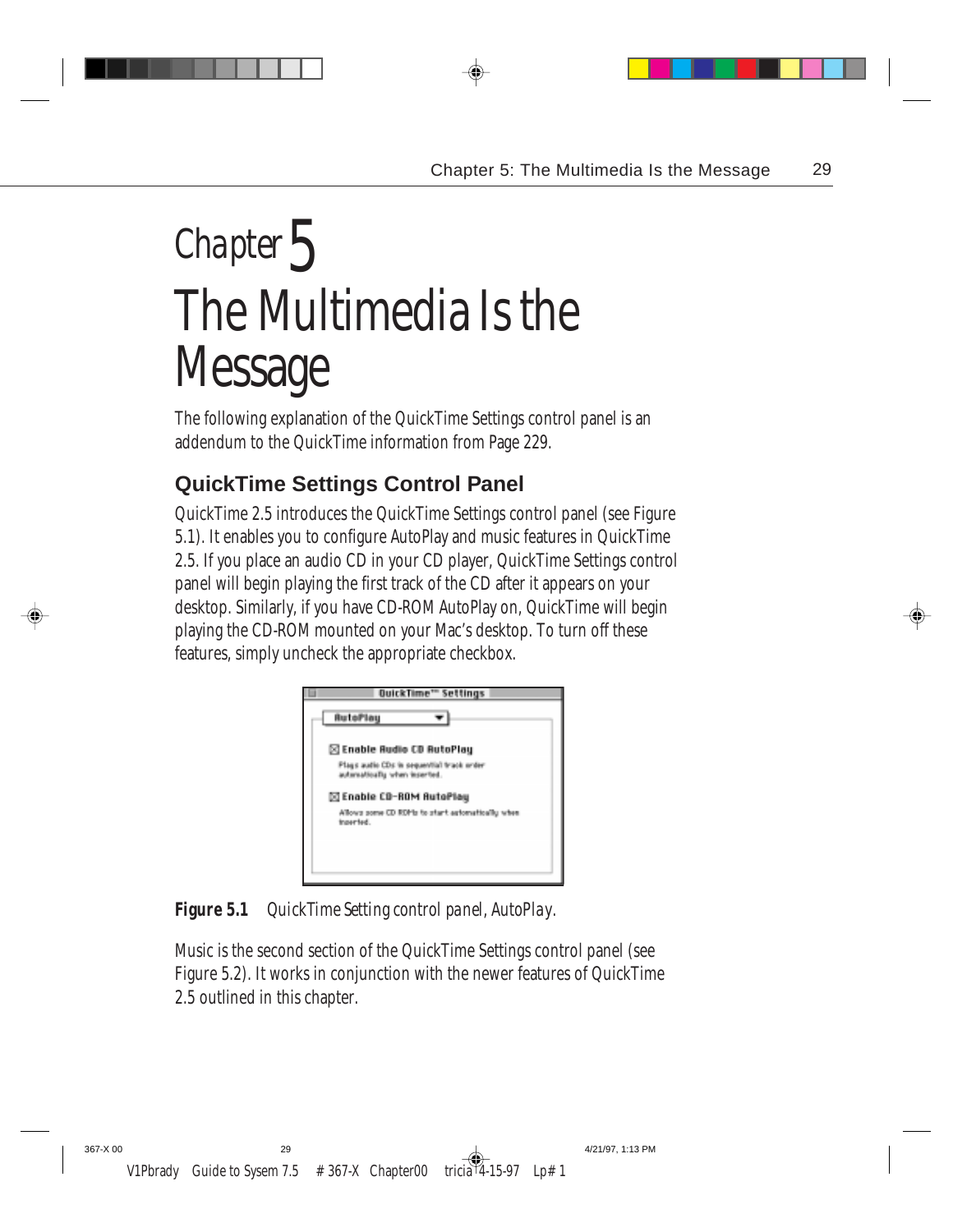|                     | <b>[2] QuickTime Music Synthesizer</b>                                                                         |  |
|---------------------|----------------------------------------------------------------------------------------------------------------|--|
|                     | General MIDI On Modem Port                                                                                     |  |
|                     | General MIDI On Printer Port                                                                                   |  |
| Plug-In Synthesizer |                                                                                                                |  |
| $\Box$ BMS          |                                                                                                                |  |
|                     | The Datek-Time Masto Suntheatory to pelected. For very<br>best results, disable virtual memory and setworking. |  |

*Figure 5.2 QuickTime Settings control panel, Music.*

#### **The Future System for the Future Multimedia Interface**

Page 254 contains a bullet list of System features for a minimum infrastructure for future Mac OS releases. Although most of the technologies listed on this page currently are supported in Mac OS 7.6, Apple has announced that PowerTalk, QuickDraw GX, and OpenDoc will not be apart of its future, long term system software architecture.

# *Chapter*<sup>6</sup> Networking versus Collaboration

# **The Future System for the Future Multimedia Interface**

Page 254 contains a bullet list of System features for a minimum infrastructure for future Mac OS releases. Although most of the technologies listed on this page currently are supported in Mac OS 7.6, Apple has announced that PowerTalk, QuickDraw GX, and OpenDoc will not be apart of its future, long term system software architecture.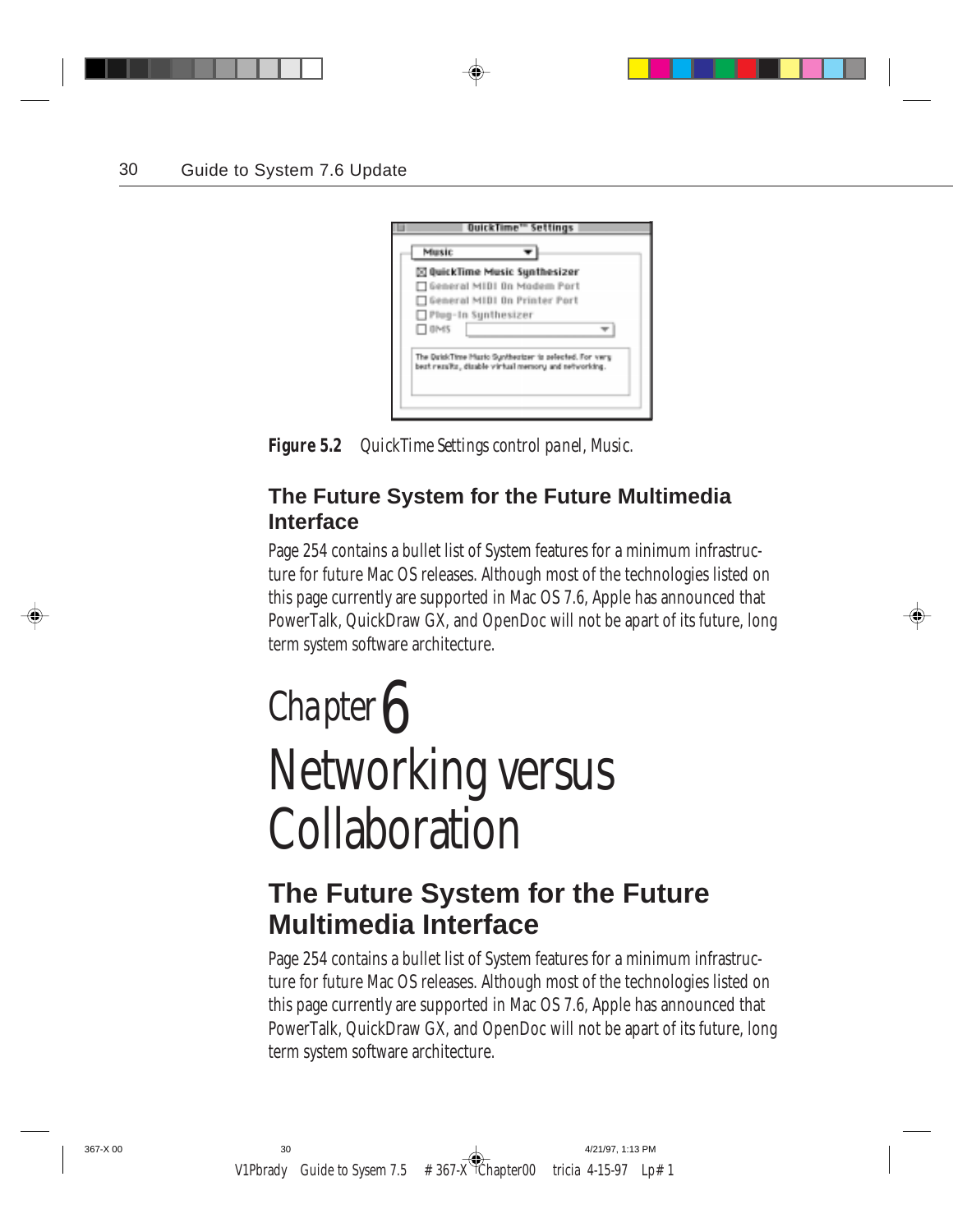31

# **Collaborative Competition**

PowerTalk is a key technology discussed on Page 259, paragraph 3 through Page 261 as part of System 7.5.5's networking and collaboration features. Although PowerTalk provided a valuable collaboration solution, it is not supported in Mac OS 7.6.

# **PowerShare Mail Server**

An incompatibility with Open Transport is referenced on Page 279, paragraph 3. The PowerShare Mail Server is only supported by System 7.5.5. PowerShare Mail Server and PowerTalk are not supported by Mac OS 7.6.

# **Apple Remote Access**

After the PowerShare Mail Server paragraph on Page 279, the following information is an addendum for Apple Remote Access 2.1, included with Mac OS 7.6, courtesy of Apple Computer.

Beginning with version 2.1 of the Apple Remote Access Client and the companion Personal Server product, modem scripts are no longer stored in the Extensions Folder. A new folder called "Modem Scripts" within the Extensions Folder is created by Apple Remote Access to hold modem scripts.

The Apple Remote Access Installer will move any existing scripts you may already have in your Extensions Folder to the new Modem Scripts folder in addition to placing scripts for all the modems listed above into the Modem Scripts folder.

Future remote access products from Apple will also use the Modem Scripts folder. However, there will be a transition period before other products are updated to use the new folder. Some existing products may install modem scripts into the Extensions Folder. If such a product is installed after Apple Remote Access 2.1, you will have to open your Extensions Folder and drag the scripts into the Modem Scripts folder in order for Apple Remote Access to recognize the script.

# **The Virtual Desktop**

The future of workgroup computing is discussed on Page 281, paragraph 2. Although the general concepts and problematic issues regarding workgroups are still valid in this section, the PowerTalk references do not apply to Mac OS 7.6.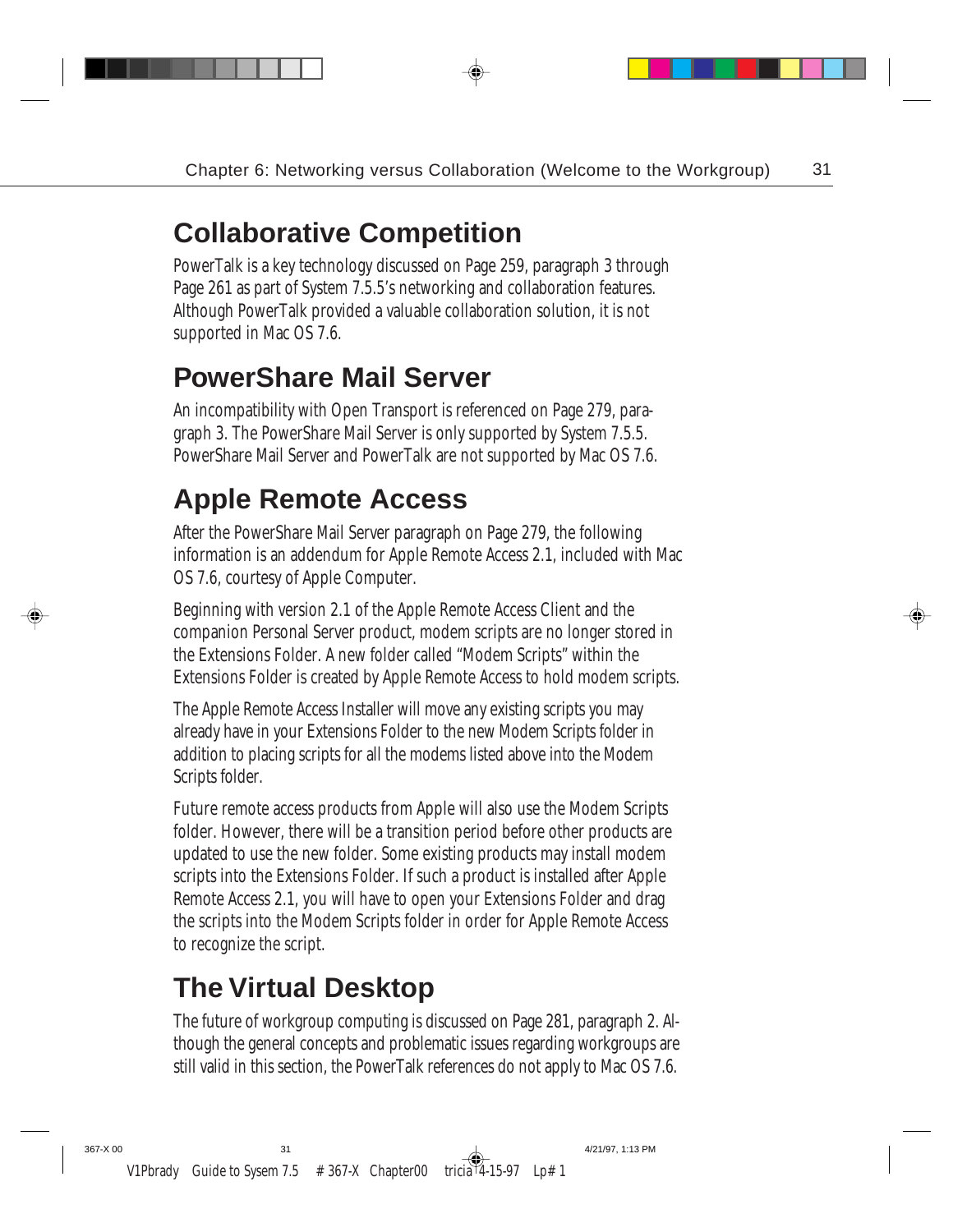# **OpenDoc 101**

Page 305, paragraph 2 commences a hearty comparison of OpenDoc and Microsoft's OLE 2.0 technology. Although OpenDoc is apart of Mac OS 7.6, and will continue to be supported by Apple through at least Mac OS 8, Apple has announced that OpenDoc will not be apart of its future operating systems, such as Rhapsody. In the meantime, you can use OpenDoc with Mac OS 7.6 and 8.0, along with CyberDog to get a better understanding of how object sharing works.

# **Sharing Alike: The Rebirth of AOCE**

Page 306, paragraph 3 through Page 323 inclusive is an in-depth discussion of PowerTalk features. Systems that support System 7.5.5 can continue to offer these collaborative features. PowerTalk, however, is not supported by Mac OS 7.6. Many of the features described in these pages may gradually be available via Internet or intranet-based solutions for Macs.

# **Summary**

System 7.5.5 consists of 14 floppies, or one CD-ROM, as mentioned on Page 325, paragraph 2. Mac OS 7.6 consists of 20 floppies for the system software and an additional 28 for OpenDoc, CyberDog, QuickDraw GX, QuickDraw 3D, Open Transport PPP, OpenDoc Essentials, and additional system software installers. References to PowerTalk in paragraph 5 of this page no longer apply to Mac OS 7.6.

# *Chapter*7 Improving Your Memory

Although the Memory control panel is discussed in Chapters 2 and 3, this section reviews it one more time. The Memory control panel can make a big difference in your Mac's overall performance as well as provide optimal conditions for applications and general computing productivity.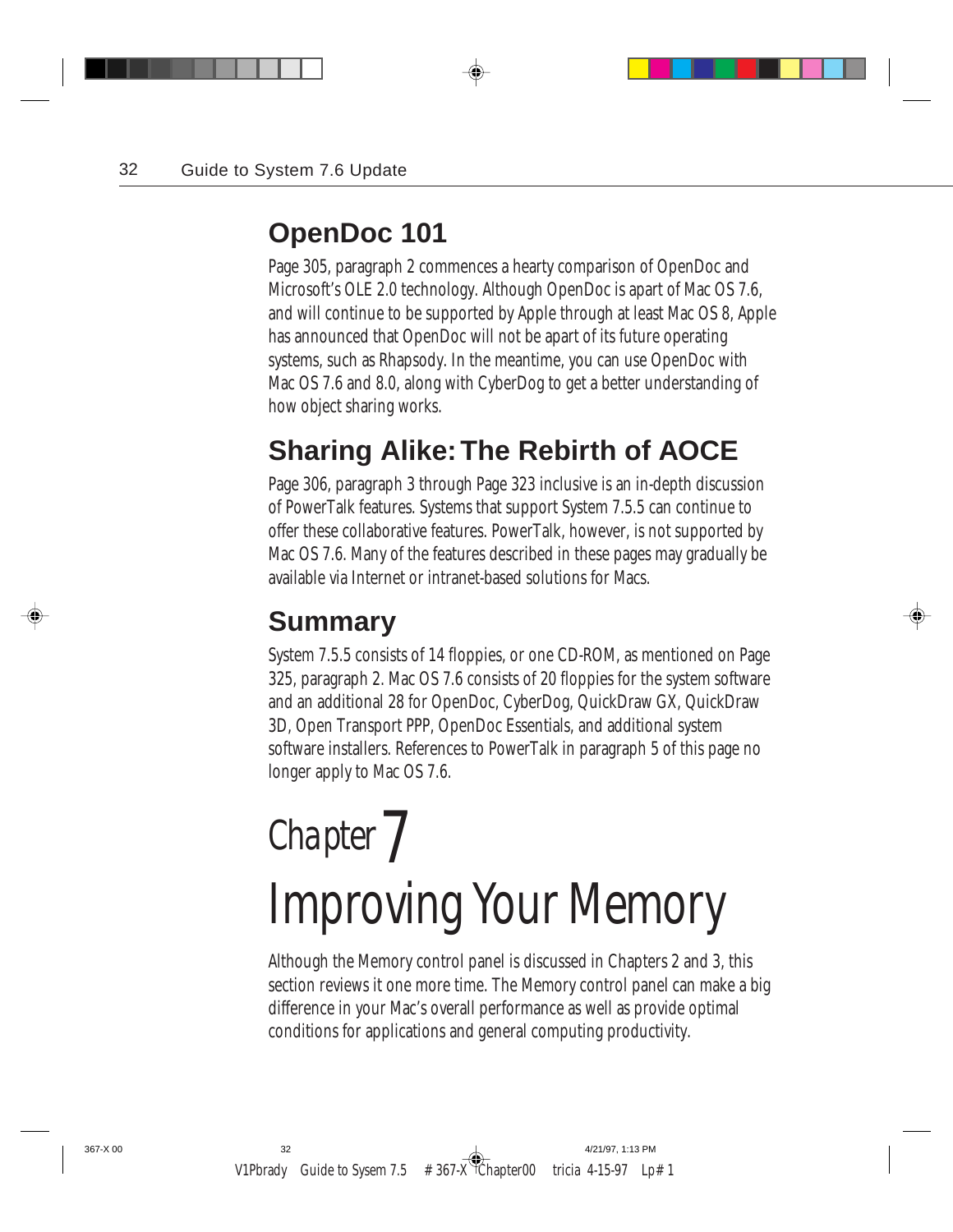## **The Disk Cache**

Memory control panel's Disk Cache is explained on Page 335. The end of paragraph 4 mentions 32-bit addressing as a means to identify a modern Mac. Mac OS 7.6 only supports 32-bit on the Macs it supports. So if your Mac runs Mac OS 7.6, it's a modern Mac.



*Figure 7.1 The Memory control panel. (Update of figure on Page 336.)*

# **Virtual Memory**

The ins and outs of virtual memory can be found on page 338. At the end of paragraph 1, the general processes of how virtual memory works are explained. In Mac OS 7.6, virtual memory takes up less system memory and has improved performance for launching and running applications. After a clean install of Mac OS 7.6, it is automatically turned on to 1MB more than the amount of physical memory if you have 16 or more megabytes of RAM. If you have less than 16MB, the amount of virtual memory will be twice as much as the RAM installed in your Mac.

# **32-bit versus 24-bit Addressing**

Memory addressing is defined in these two modes on Page 341, paragraph 4. 24-bit mode only allows the Mac to see a maximum of 8MB of RAM. All currently shipping Macs have at least 16MB of memory installed and only support 32-bit addressing mode. In Mac OS 7.6, 24-bit addressing is not supported.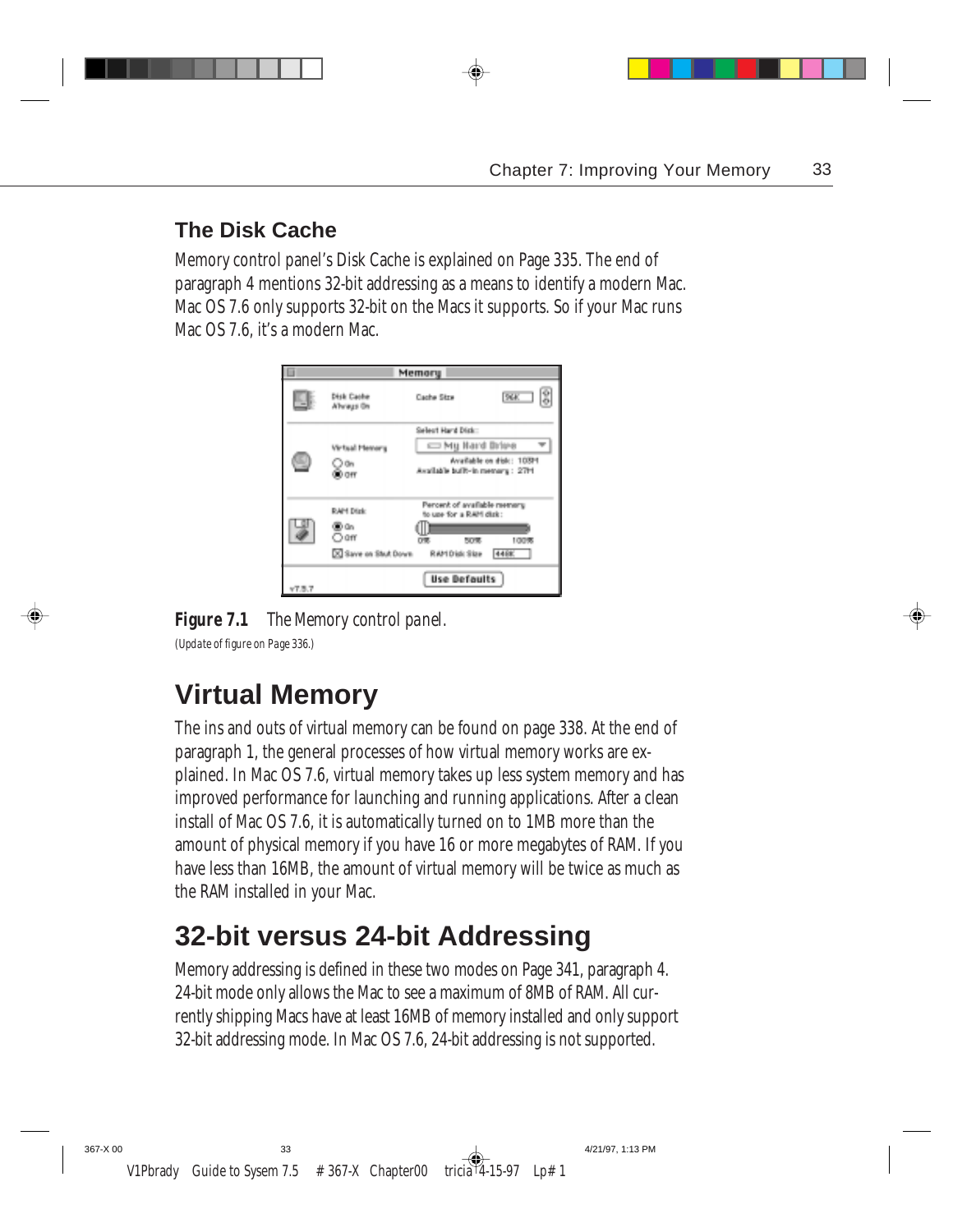# **MODE32**

MODE32, by Connectix, is mentioned on Page 343, paragraph 4. MODE32 allows 24-bit Macs, such as the Mac II, IIx, IIcx, SE/30, Plus, Portable, and SE to run in 32-bit mode. Because 24-bit mode is not supported by Mac OS 7.6, MODE 32 also is not supported.

# **Modern Memory Manager**

Turning off Modern Memory Manager from the Memory control panel, referenced on Page 346, paragraph 5, was one way of curing minor compatibility problems with Power Macs. On Power Macs, Modern Memory Manager provides native memory management. Unlike System 7.5.5, Modern Memory Manager cannot be turned 'off' with Mac OS 7.6.

# **RAM Disks**

The advantages of using RAM Disks on PowerBooks is explained on Page 348, paragraph 4. Mac OS 7.6 includes a checkbox for PowerBooks in the Memory control panel, which enables you to save your work if you shut down your Mac. The Memory control panel also has been updated to adjust disk cache or RAM Disk settings smarter than in previous Memory control panel versions.

## **Apple Drives**

Updating the driver on your Apple or third-party hard drive is a standard process that you should follow when upgrading your system software. Install Mac OS updates Apple internal hard drives. However, you must use the appropriate third-party software product to update any third-party drivers on non-Apple internal or external hard drives. On Page 354, paragraph 1, step 1, one Disks Tools floppy disk is described.

There are two Disk Tools floppy disks in Mac OS 7.6. Disk One is for 680x0 Macs (primarily), which use Apple's HD SC Setup. Disk Two is for Power Macs and Macs that use the Drive Setup application to update and format their internal SCSI or IDE hard drives. Disk Two contains Drive Setup Lite, which is based on Drive Setup 1.2.2, but reduced in file size so that it can fit on the floppy along with a bootable system folder. Both disks contain Disk First Aid 7.2.3.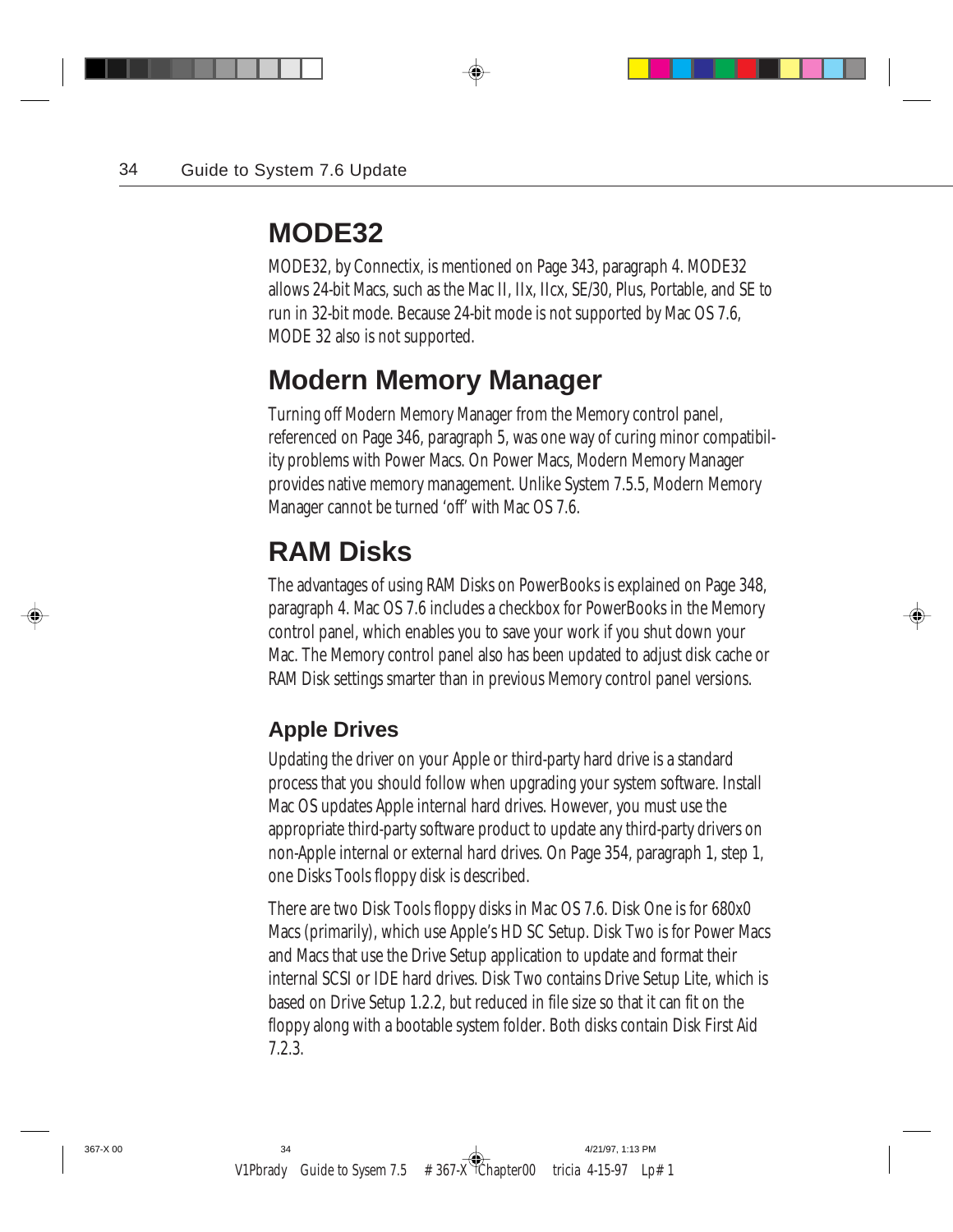## **IDE**

Most Mac models, beginning with the Quadra 630 and PowerBook 150 have IDE internal hard drives, as mentioned on Page 355, paragraph 2. Power Mac 52xx, 62xx, 53xx, 63xx, 54xx, 64xx, and Power Mac PowerBooks all have internal IDE drives whose drivers are supported by Apple's Drive Setup application. Macs that can run Mac OS 7.6 and have IDE drives can be updated and formatted using Apple's Drive Setup 1.2.2.

# *Chapter*8 Management Strategies for Mac OS 7.6

There are several processes discussed in this section, on Page 360, paragraph 4, that should still be followed for Mac OS 7.6. In addition to these, there are several Read Me documents included with Mac OS 7.6. Read the Installing Mac OS 7.6 Read Me document before using Install Mac OS 7.6. to install your system software.

#### **The Minimum Mac OS 7.6 Macintosh**

System 7.5.5 is only an update to System 7.5.3, as mentioned on Page 360, paragraph 5. Mac OS 7.6 is a complete Mac OS system installation package, not an update. Therefore a clean installation of Mac OS 7.6 is recommended. This may prevent some application settings from being in the System Folder after you complete the install.

## **The Official Version**

Apple's System 7.5.5 requirements are covered on Page 361, paragraph 1. These requirements changed for Mac OS 7.6. Apple says Mac OS 7.6 requires a 68030 or 68040 (excluding the SE/30, IIx and IIcx) or Power Macintosh with a minimum of 8MB of memory installed and 8MB of virtual memory in addition, for a total of 16MB of memory. PowerTalk information does not apply to Mac OS 7.6.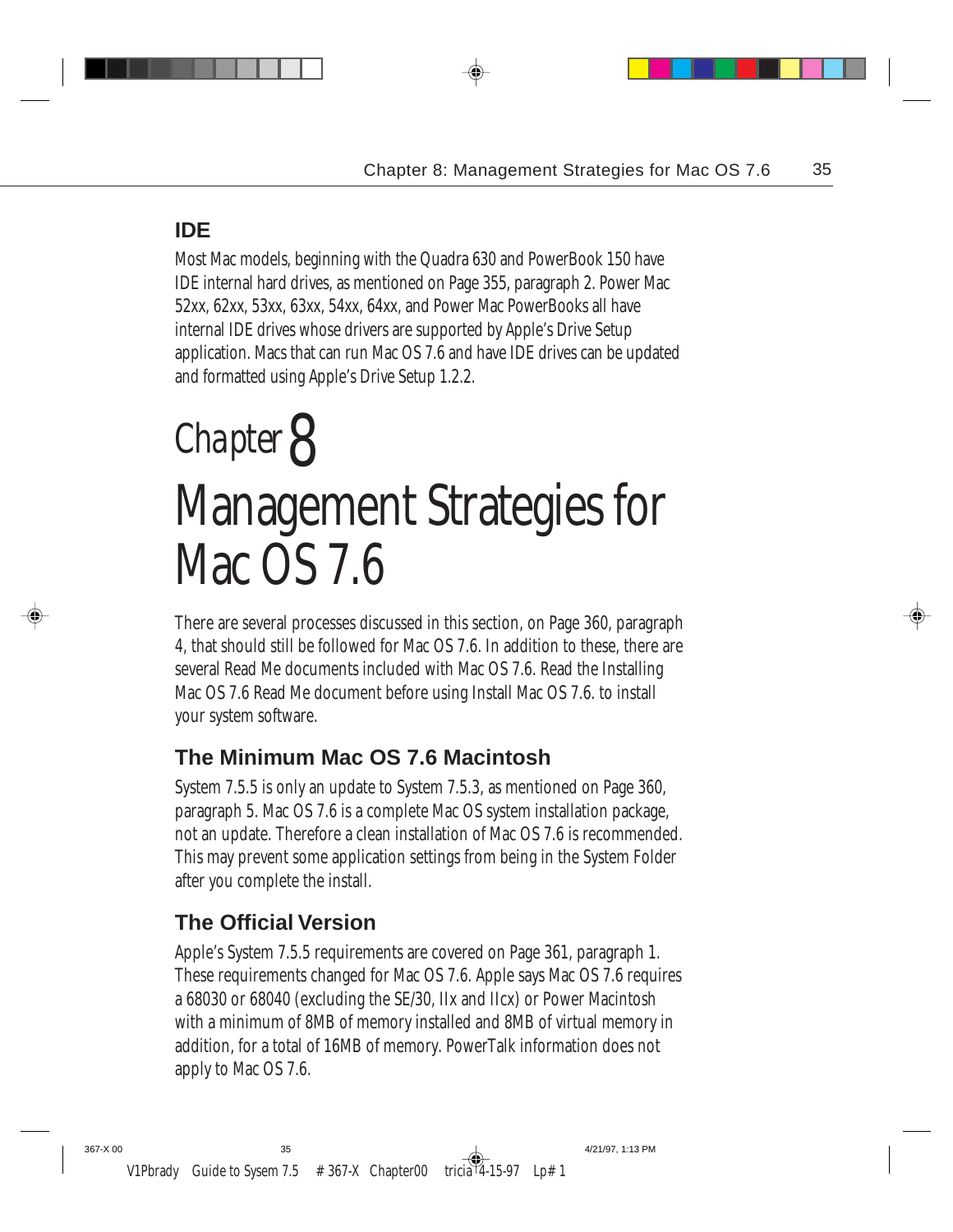#### **Before You Install**

Page 365, paragraph 4 mentions running Disk First Aid and HD SC Setup on each hard disk before installing system software. This advice should still be followed for Mac OS 7.6. The good news is that Disk First Aid is built into the Install Mac OS application. It runs prior to any of the software installers for Mac OS 7.6. Even better news is that Disk First Aid has been updated to version 7.2.3 in Mac OS 7.6 (see paragraph 5).

Apple's Installation Tips for System 7.5.5 are located on Page 367, paragraph 2. These have been updated for Mac OS 7.6 and are recommended reading for everyone prior to upgrading to Mac OS 7.6.

#### **Installation Tips from Apple**

(courtesy of Apple Computer)

#### **5xxx/6xxx Tester**

This program tests Performa and Power Macintosh 5200, 5300, 6200, and 6300 computers for a possible hardware problem. If you have a Performa or Power Macintosh 5200, 5300, 6200, or 6300 series computer, you should use the tester before installing Mac OS 7.6. See the document inside the Tester folder for instructions on using the tester.

IMPORTANT: The Power Macintosh or Performa 6360 does not have this hardware problem. If you have a Power Macintosh or Performa 6360, you do not need to use the tester program.

#### **AppleShare Software**

If you have AppleShare software version 3.6, 3.6.1, or 3.6.2, you should upgrade to version 3.6.3 before installing Mac OS 7.6 over a network. See the document inside the AppleShare folder for instructions.

#### **Disk First Aid**

You use the Disk First Aid program to test and repair your hard disk. To test a disk, follow these steps:

- **1.** Open the Disk First Aid program.
- **2.** In the screen that appears, click the icon of the disk you want to check.
- **3.** Click Verify to test the disk for problems.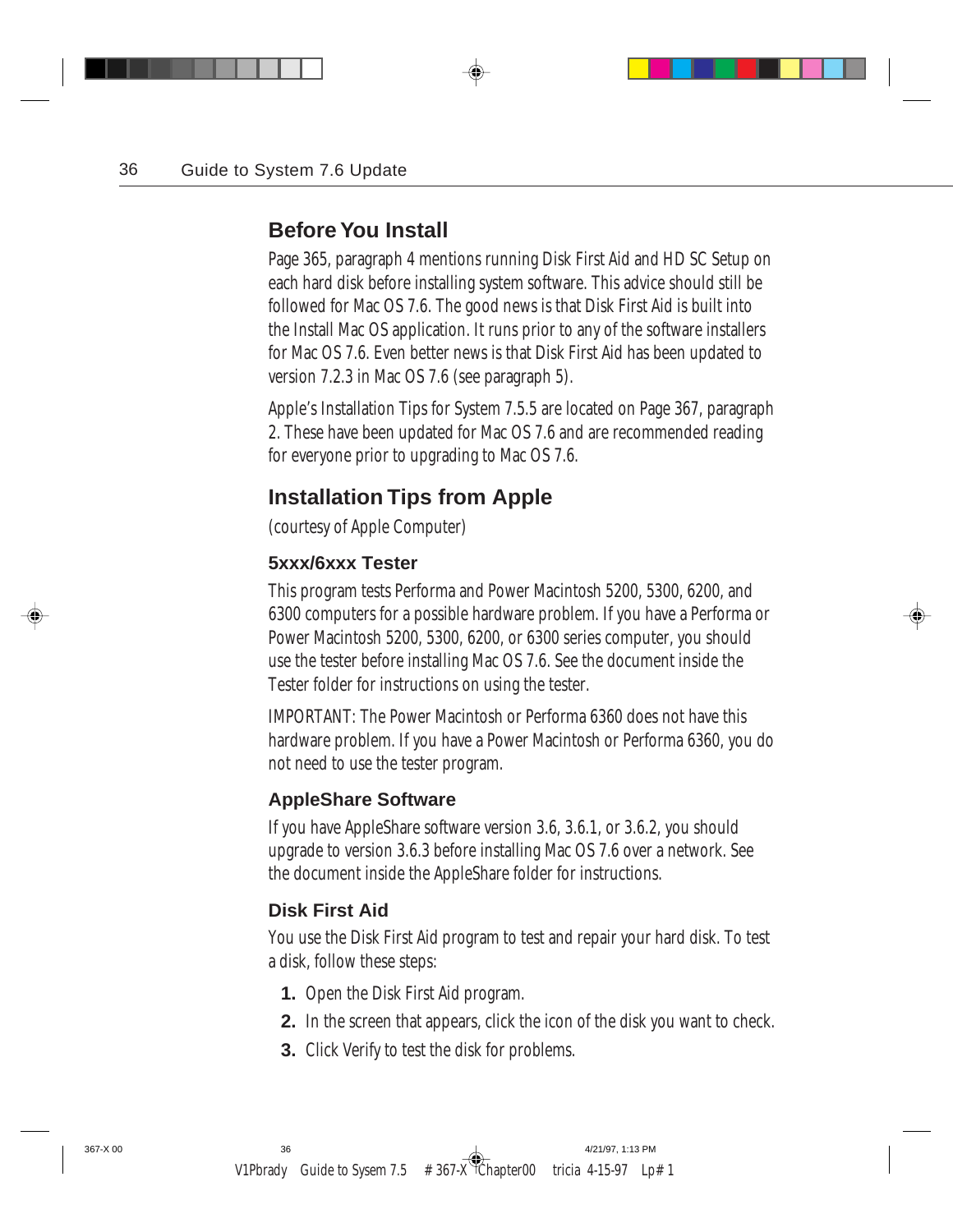#### **Drive Setup and HD SC Setup**

You use the Drive Setup or HD SC Setup programs to update your disk driver or to reinitialize a disk. You should update the drivers on your hard disks before installing system software.

The following computers should use the Drive Setup program:

All computers with PowerPC microprocessors

Macintosh LC 580

Macintosh LC 630

Macintosh LC 630 DOS Compatible

Macintosh Quadra 630 series computers

Macintosh Performa 580 series computers

Macintosh Performa 630 and 640 series computers

PowerBook 150 series computers

PowerBook 190 series computers

All other computers should use HD SC Setup.

Note for PowerBook 150 owners: You do not need to update the driver for your internal hard disk. That driver is contained in your computer's ROM. If you try using either utility program to update the driver, nothing will happen.

Note for Quadra owners with a PowerPC Upgrade Card: Drive Setup does not work with your upgrade card. You can use HD SC Setup to update your driver or initialize a disk, but you need to turn off the PowerPC upgrade card before using HD SC Setup.

To Update the disk driver with Drive Setup, follow these steps:

- **1.** Open the Drive Setup program.
- **2.** Click the disk whose driver you want to update.
- **3.** Choose Update Driver from the Functions menu.

To update the disk driver with HD SC Setup, follow these steps:

- **1.** Open the HD SC Setup program.
- **2.** Click Drive until the "volume name" is the name of the disk whose driver you want to update.
- **3.** Click Update.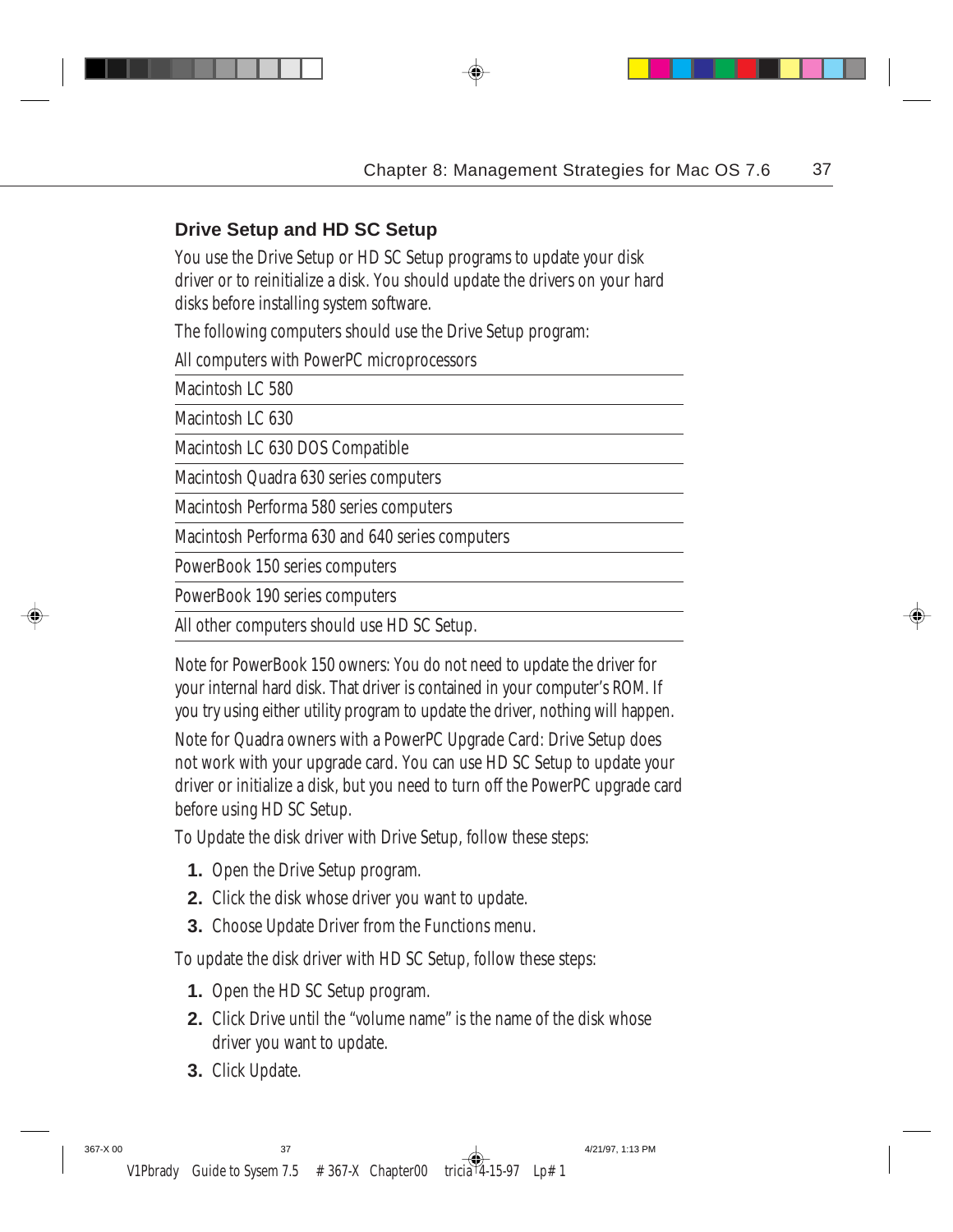WARNING: Before using Drive Setup or HD SC Setup to update your disk driver, make sure you turn off any disk protection software you may be using.

IMPORTANT: If the Update Driver command is dimmed, or if the disk name never appears when you click Drive, the problem disk is either not supported, or it's previously been updated with a non-Apple utility.

- If the disk isn't supported, check the instructions that came with your computer or disk to see if the manufacturer includes or recommends a disk utility, and use that utility to update the driver. To ensure a successful update, obtain the latest version of the utility.
- If you've updated or formatted the disk with a non-Apple utility, you'll need to use that utility again to perform the update. To ensure a successful update, obtain the latest version of the utility.

#### **Know the Terms**

Several Macintosh software terms are described starting on Page 371. These are brief explanations of the key components of System 7.5.5. Fortunately, almost all of these terms also apply to Mac OS 7.6 except for the three terms listed below.

**Macintosh Easy Open**, described on Page 373, is renamed to Mac OS Easy Open.

**Mac TCP**, described on Page 373, is not supported by Mac OS 7.6.

**PowerTalk**, described on Page 374, is not supported by Mac OS 7.6



# The Art and Science of **Troubleshooting**

A brief list of PowerTalk features for System 7.5.5 can be found on Page 404, paragraph 1. Although this information reflected PowerTalk's status at that time, PowerTalk is not supported by Mac OS 7.6.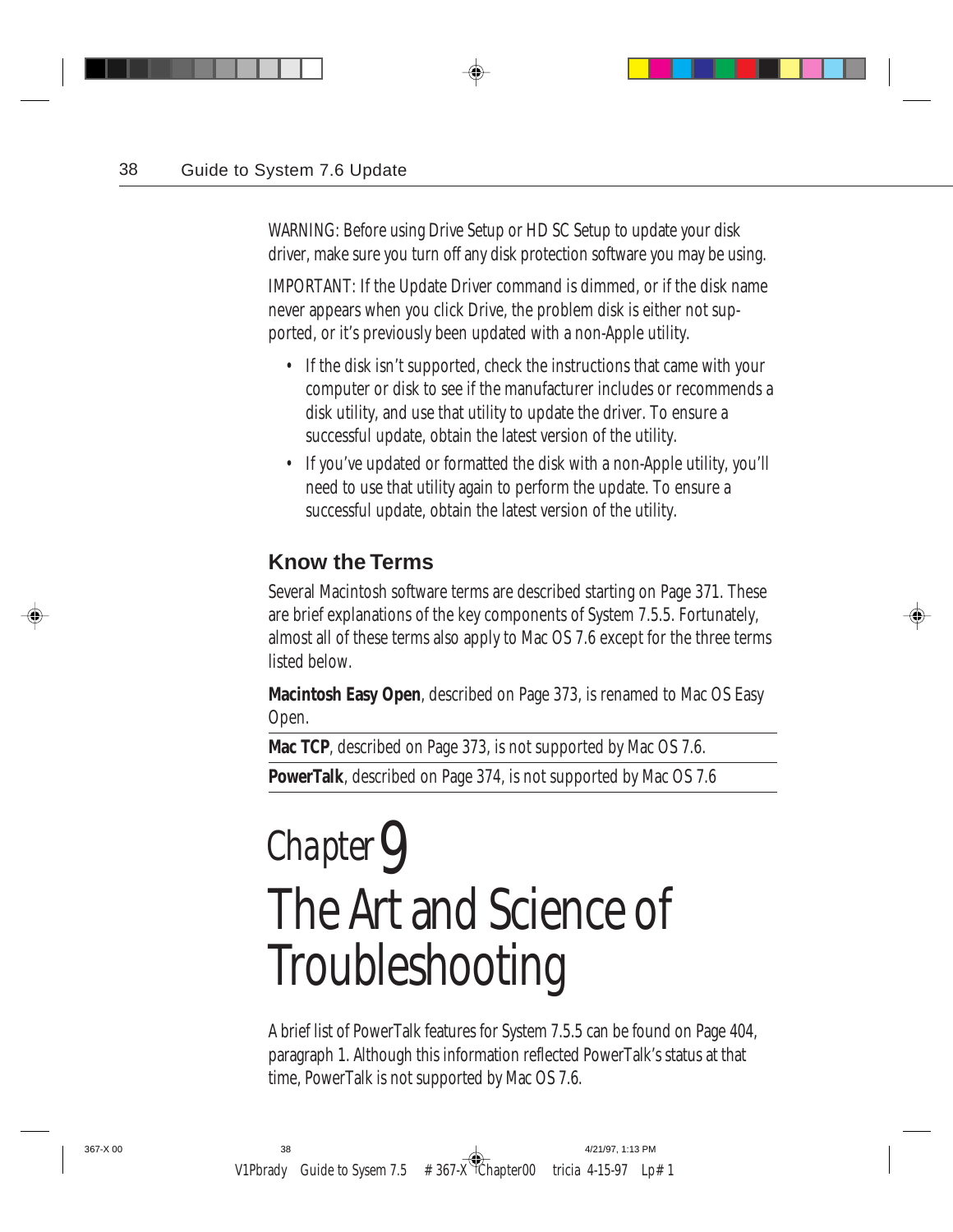# **Installation Troubleshooting**

Steps to minimize installation problems with System 7.5.5 are on Page 405. Step One says you have to have at least 4MB of RAM to upgrade to 7.5.5. Memory requirements for Mac OS 7.6 are 8MB of RAM minimum with an additional 8MB of virtual memory 'on' for a total of 16 MB. Alternatively, 16MB of RAM is a minimum requirement for running Mac OS 7.6.

If you are running low on memory for the system software install, select the Mac OS installer. This is located in the Software Installers folder. Using the Mac OS installer bypasses the Install Mac OS application, and only installs system software.

# **MacsBug and the ROM Monitor**

MacsBug is a system debugger available from APDA or on most Apple Developer CD-ROMs (see Page 411, paragraph 1). It is a widely used Mac development tool, however, most Mac users will never need to use this software. If you do, Mac OS 7.6 requires MacsBug 6.5.4 or later.

# **Nobody Knows the Troubles I've Seen**

The Mac Masters tip on Page 427 only applies to System 7.5.5. System Update 3.0 updated System 7.5 to System 7.5.1. Mac OS 7.6 has a 7.6.1 update. You should never run an update intended for System 7.5 on Mac OS 7.6. Similarly, the 7.6.1 update only supports Mac OS 7.6 and will not update a System 7.5 based System Folder.

## **The System 3.0 Update**

As with the Mac Masters tip above, the System Update information found on Page 427, paragraph 2 reiterates the importance of only running a system update for its intended Mac OS counterpart. System 3.0 Update is only for System 7.5, it does not work with Mac OS 7.6.

#### **How to Use the Shutdown Items Folder**

In addition to the Shutdown Items information provided on Page 430, here's a little more information new to Mac OS 7.6. Extensions Manager 4.0 will not display aliases located in the Shutdown Items folder.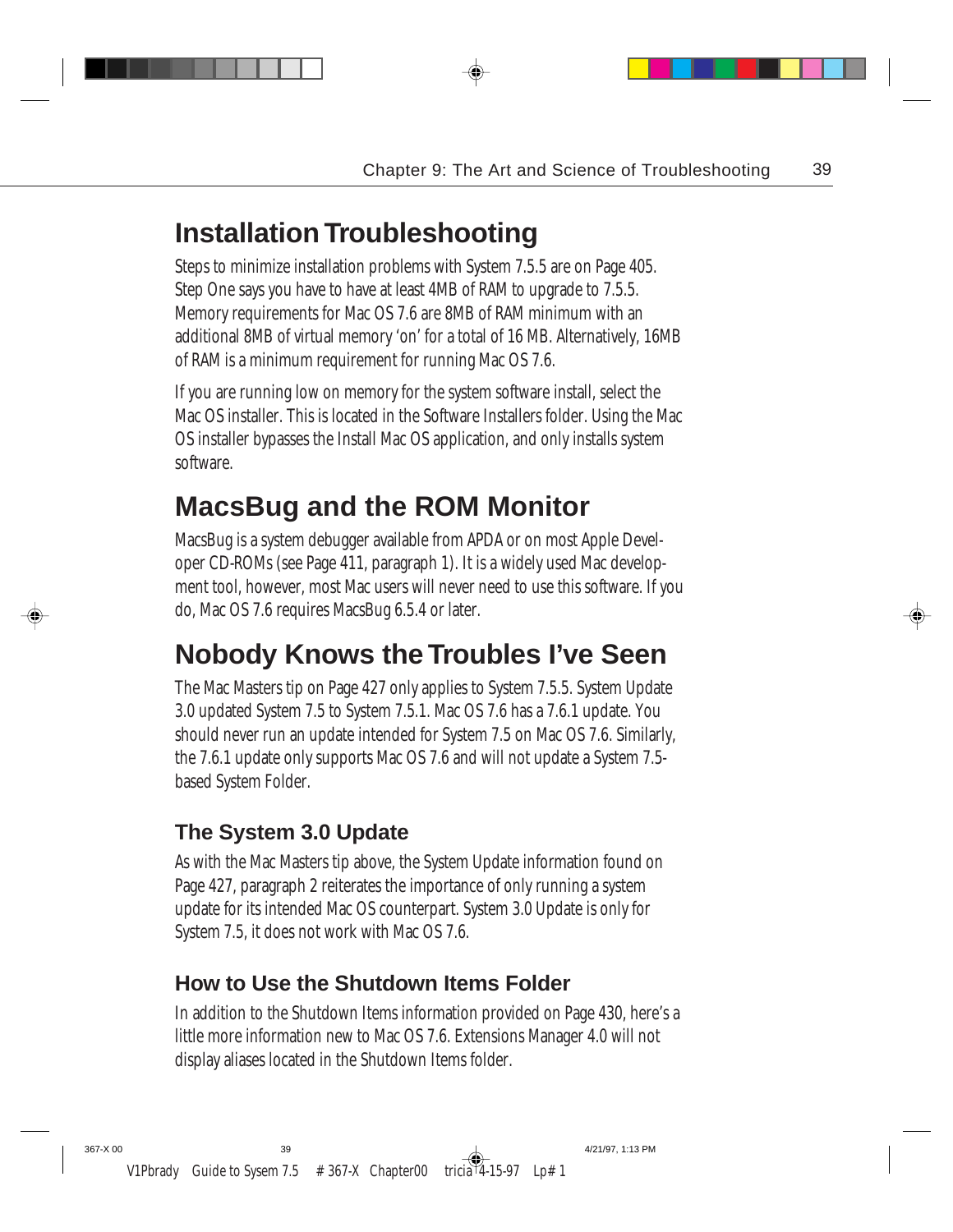

#### **How to Rebuild Your Desktop**

*Figure 9.1 Extensions Manager with Sets pop-up menu. (Update of the figure on Page 431.)*

Extensions Manager 3.0 as described on Page 431, Step 1 has a slightly different implementation of saving a set than Extensions Manager 4.0. Instead of using the menu in Extensions Manager 3.0, saving a set is built into Extensions Manager 4.0. Extensions Manager 4.0 saves sets automatically. Also, Macintosh Easy Open, mentioned on Page 431, step 3, is renamed Mac OS Easy Open.

#### **Express Modem Software**

Page 432, paragraph 4 advises you to reinstall your Express Modem software after a new system installation. Express Modem software is not included with Mac OS 7.6 installer. Express Modem software is apart of the Apple Telecom software package and can be downloaded from Apple's web site or ftp site.

#### **Disk Volumes Larger than 2 Gigabytes**

Mac OS 7.6 supports a single volume of 4GB on 68040 and Power Macs. System 7.5.5 only supported this feature on all Power Macs. The information found on Page 434, paragraph 1 no longer applies to Mac OS 7.6.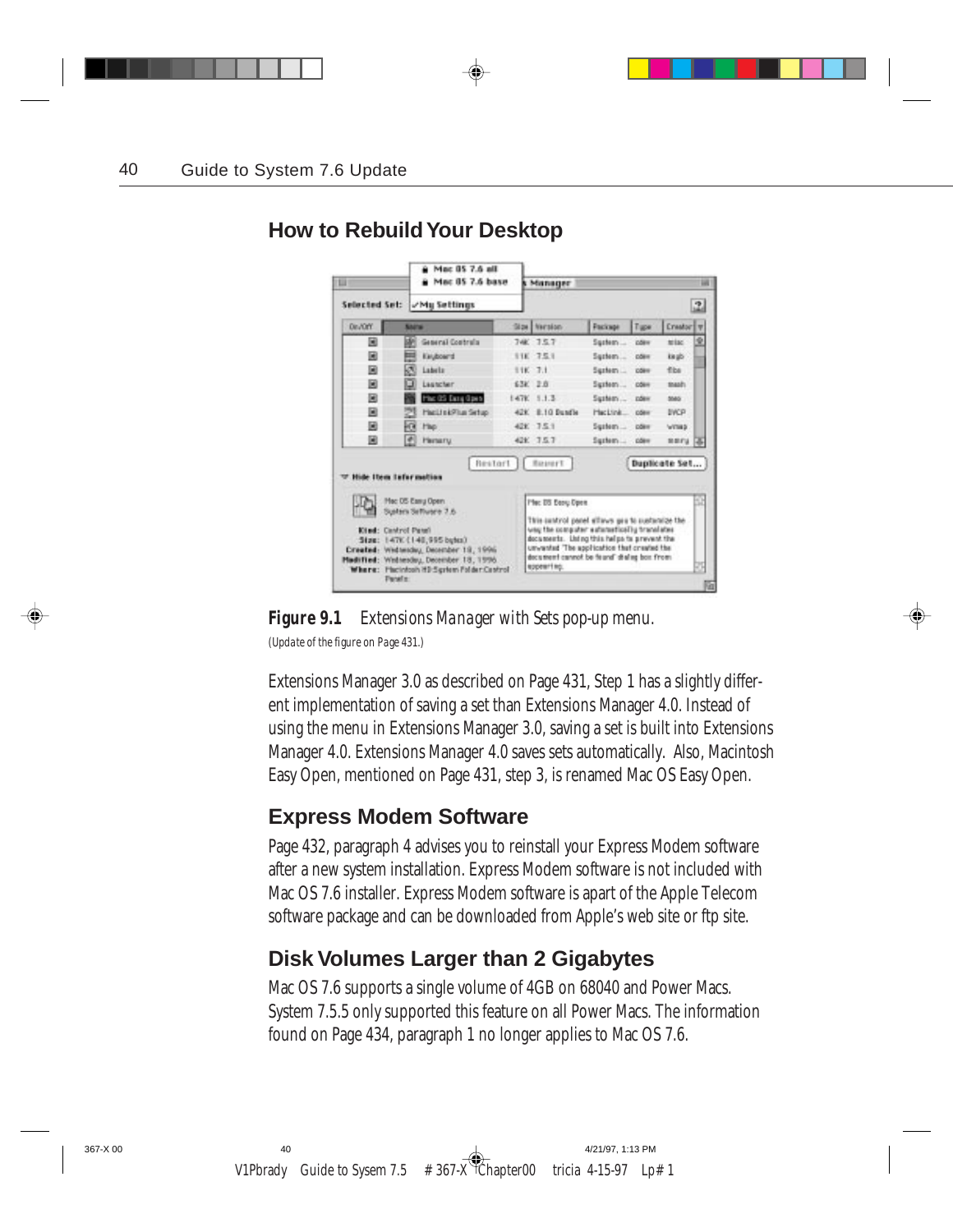#### **Printing Large Fonts with LaserWriter**

A specific problem with the LaserWriter 7.2 printer driver is on Page 434, last paragraph. Apple has released several revisions to the LaserWriter driver since version 7.2. Mac OS 7.6 contains LaserWriter 8, version 8.4.2 which is a newer version than LaserWriter 8.2.

#### **Help with the Japanese or Chinese Language Kit**

Versions 1.1 of the Japanese or Chinese Language Kits may have had problems with System 7.5.5 (see Page 437, paragraph 2). Mac OS 7.6 may also have compatibility problems with these language kits. Look for a language kit update on Apple's web site or ftp site.

#### **Known Problems and Compatibility Issues**

Here's a list of known problems with Mac OS 7.6, courtesy of Apple Computer. This information is an addendum to Page 439.

- PowerTalk is not compatible with Mac OS 7.6 PowerTalk mail, catalogs, the keychain, and other PowerTalk services are not available with Mac OS 7.6. See the Mac OS 7.6 installation manual for more information.
- OpenDoc, CyberDog, and LaserWriter 8.4 are not installed on computers with 68030 and 68040 microprocessors.

OpenDoc, CyberDog, and the LaserWriter 8.4 driver use a common piece of software called the CFM 68K Runtime Enabler. Apple has discovered a problem with the CFM 68K Runtime Enabler and is not including it with Mac OS 7.6. You cannot install OpenDoc, CyberDog, and the LaserWriter 8.4 driver on computers with 68030 and 68040 microprocessors. Additionally, other application programs that use the CFM 68K Runtime Enabler will not work on computers with 68030 or 68040 processors and Mac OS 7.6. Other Apple products that use the CFM 68K Runtime Enabler include Apple Telecom software, version 3.0 and later, and the Apple Media Tool.

A new version of CFM 68K is available with the Mac OS 7.6.1 update. Install this update to run OpenDoc, LaserWriter 8.4, and all other Apple software requiring CFM 68K in order to run on 68K Macs.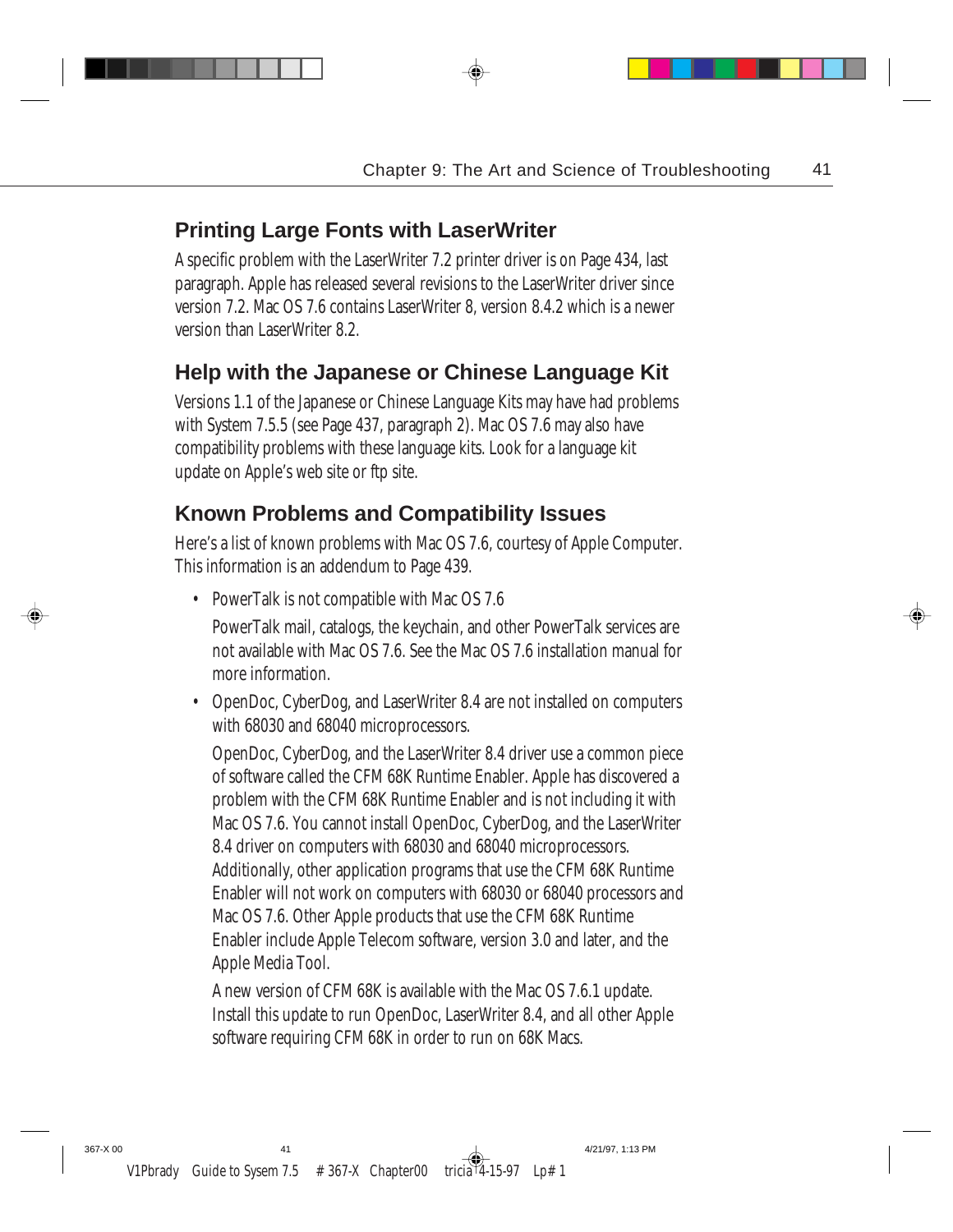- Select a printer driver even if you don't have a printer connected. If you don't have a printer connected, either locally or over a network, you should still select a printer driver in the Chooser. To select a printer driver, open the Apple ( ) menu and choose Chooser. Click a type of printer (for example, LaserWriter 8) in the box on the left side of the Chooser. If you don't select a driver, you could experience problems.
- Using AppleVision software on computers with 68040 processors and on computers with PowerPC processors that use the NuBus expansion bus after a clean installation of Mac OS 7.6.

Computers with 68040 processors and computers with PowerPC processors that use the NuBus expansion bus use AppleVision software version 1.0.2. If you do a clean installation of Mac OS 7.6, version 1.0.4 of the AppleVision software is installed. (If you do a normal installation, your AppleVision software is not touched, and you retain version 1.0.2.) AppleVision software version 1.0.4 was not meant for computers with 68040 processors or computers that use the NuBus expansion bus. You can still use your computer and monitor with version 1.0.4, but you won't be able to use all of your monitor's features. To regain all the features of your monitor software, reinstall your AppleVision software from its original disks.

• PowerBook 190, 190cs and 5300cs.

The PowerBook 190cs and 5300cs display may appear blank upon the first restart after installing Mac OS 7.6, as well as every time after resetting PRAM. This is because the power manager is being updated on the PowerBook. Restarting the PowerBook once more will result in a normal screen. To shut the PowerBook down safely, press the power button one time (which brings up the shutdown dialog) and then press return.

• Power Macintosh Upgrade Card users cannot use LaserWriter driver 8.4 in 68040 mode.

LaserWriter driver version 8.4, installed on PowerPC computers, will not work on computers with 68040 microprocessors. If you have a Power Macintosh Upgrade Card and switch between PowerPC and 68040 modes, you will not be able to print in 68040 mode unless you install LaserWriter driver version 8.3.4 instead of version 8.4. You can install this LaserWriter version by installing a universal system on your computer. (The universal system is a custom installation option.)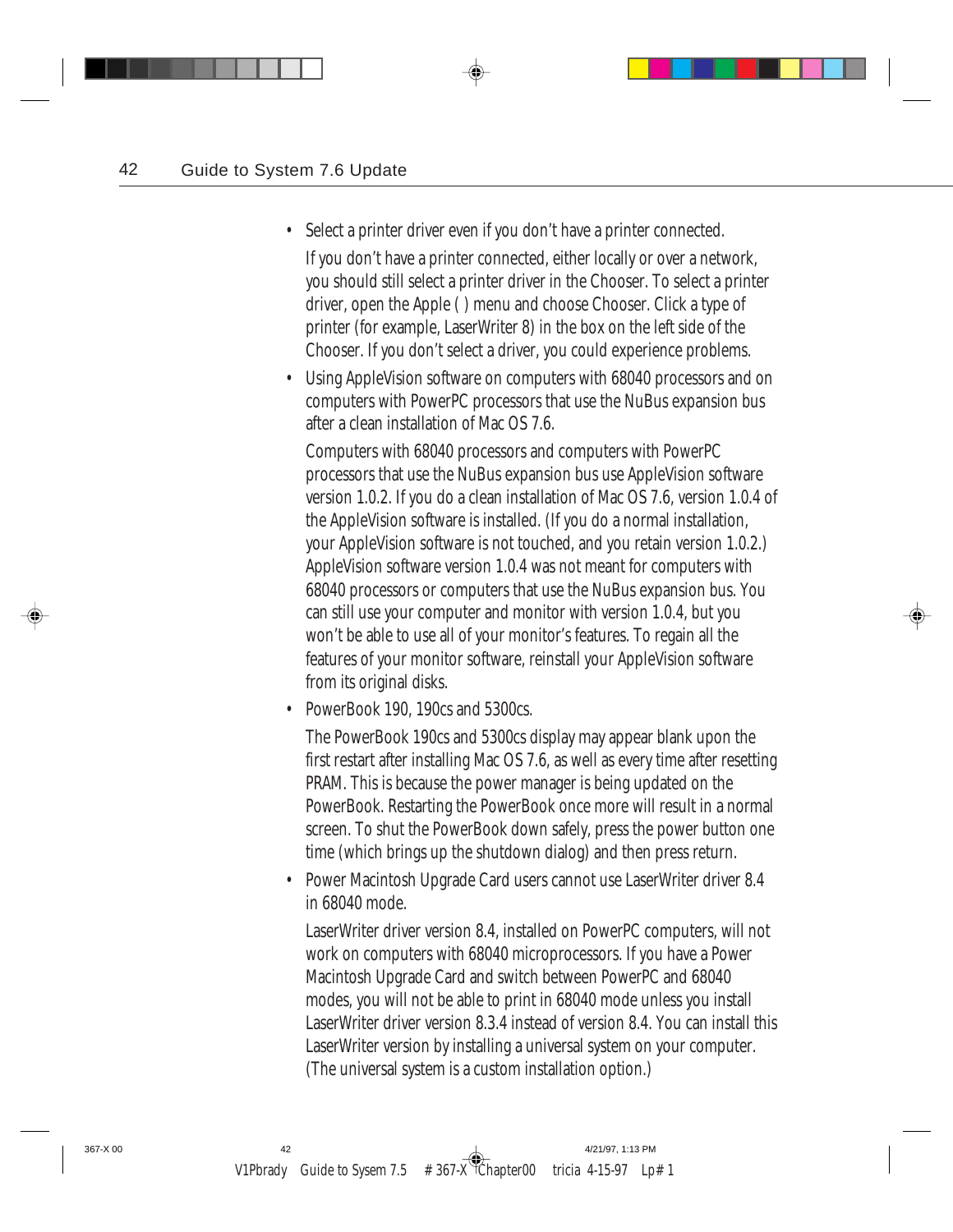Some features in LaserWriter version 8.4 are not available in version 8.3.4. In LaserWriter 8.3.4, you cannot print a PostScript file by dragging it to a desktop printer icon; you must use the Apple Printer Utility or the LaserWriter Utility. (One of these programs was included on the disks that came with your printer.) Also, in LaserWriter 8.3.4, you set up printers in the Chooser, not in the Printing menu.

• Printing with QuickDraw GX while using CyberDog.

Printing is not available with QuickDraw GX while using CyberDog (both QuickDraw GX and CyberDog are available with Mac OS 7.6). To work around this problem, save email messages and other CyberDog files as text, then print them using another application.

- Color OneScanner driver will not work with Virtual Memory turned on. If you are using an Apple Color OneScanner with Scanner extension version 4.1 or earlier, you need to turn off VM. Apple will have a new scanner driver available to address this problem as soon as possible.
- Macintosh Tutorial Part 1 will not work on computers with 68030 or 68040 processors.

Part 1 of the Macintosh Tutorial, version 1.2 will not work on computers with 68030 or 68040 processors and Mac OS 7.6. Part 2 of the Macintosh Tutorial will work normally.

• PC Compatibility software and Mac OS 7.6.

Mac OS 7.6 does not include PC Compatibility software. If you perform a clean installation of Mac OS 7.6, you will need to reinstall PC compatibility software.

• Apple Telecom software and Mac OS 7.6.

Mac OS 7.6 does not include Apple Telecom software. If you perform a clean installation of Mac OS 7.6, you will need to reinstall Apple Telecom software.

• Apple CD-ROM and non-Apple CD-ROM incompatibilities.

If your computer or CD-ROM drive is not manufactured by Apple, or you have an Apple CD-ROM drive which has been updated with a non-Apple driver, incompatibilities may result. To permit your CD-ROM drive to function correctly, remove "Apple CD-ROM" from the Extensions Folder, and reinstall the software to support your CD-ROM device.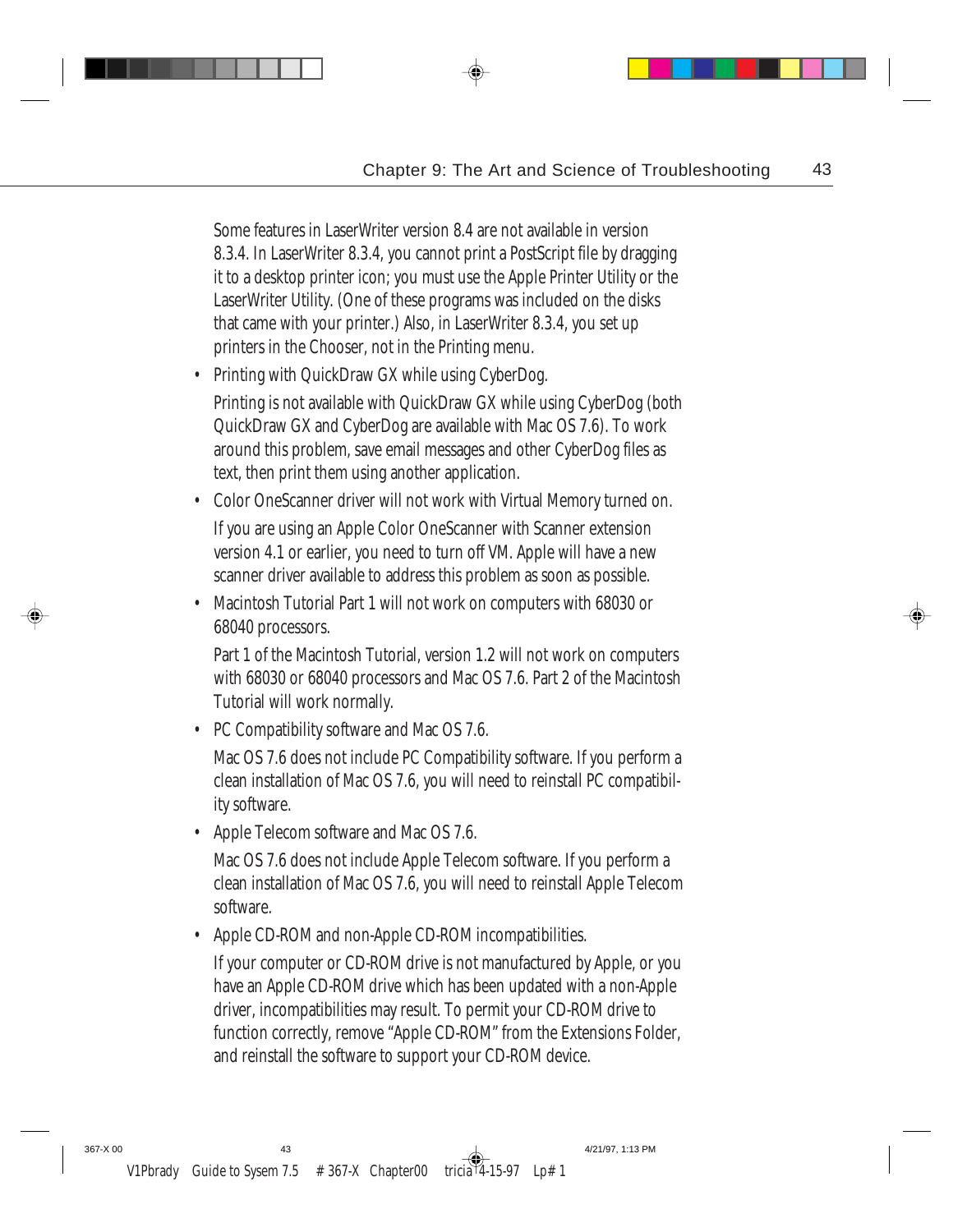• Macintosh Easy Open control panel renamed "Mac OS Easy Open" control panel.

Some software, including PC Compatibility software versions 1.5 and earlier, installs the Macintosh Easy Open control panel. If you install software that includes the Macintosh Easy Open control panel, remove it and use the Mac OS Easy Open control panel which is installed with Mac OS 7.6.

- Network Software Installer version 1.5.1 installs older version of AppleTalk. The Network Software Installer installs an earlier version of AppleTalk than the one included with Mac OS 7.6. If an earlier AppleTalk version is installed, Open Transport networking software will not work. Do not use the Network Software Installer after installing Mac OS 7.6.
- QuickTake 150 software installs old version of QuickTime PowerPlug. Mac OS 7.6 includes QuickTime PowerPlug version 2.5 for computers with PowerPC microprocessors. The QuickTake 150 installer replaces this with version 2.0. Remove the QuickTime PowerPlug file from your Extensions folder (inside the System Folder) before installing QuickTake 150 software. After the QuickTake software is installed, drag the PowerPlug file back to the Extensions folder.
- Switching between a LocalTalk network and a serial printer. If you use the same port to alternately connect to a LocalTalk network and a serial printer, the port is not always correctly released after you turn off AppleTalk to use the printer. If you have trouble printing after turning off AppleTalk, restart the computer.
- Using the QuickDraw GX Installer when Adobe Acrobat is installed. If you use the QuickDraw GX Installer to either install or remove QuickDraw GX and your computer has Adobe Acrobat installed, Acrobat will display a message about missing fonts each time the computer is restarted. Reinstall or turn off Acrobat to stop the warning message. (Turning off QuickDraw GX in the Extensions Manager will not solve the problem.)
- Using Open Transport PPP with other versions of PPP. If you use other versions of PPP (such as MacPPP), settings for each control panel must be updated separately. If an application (such as the Dialer application included with the Apple Internet Connection Kit) makes changes to one control panel, the other must be updated manually. The Apple Internet Connection Kit Dialer will only work with MacPPP.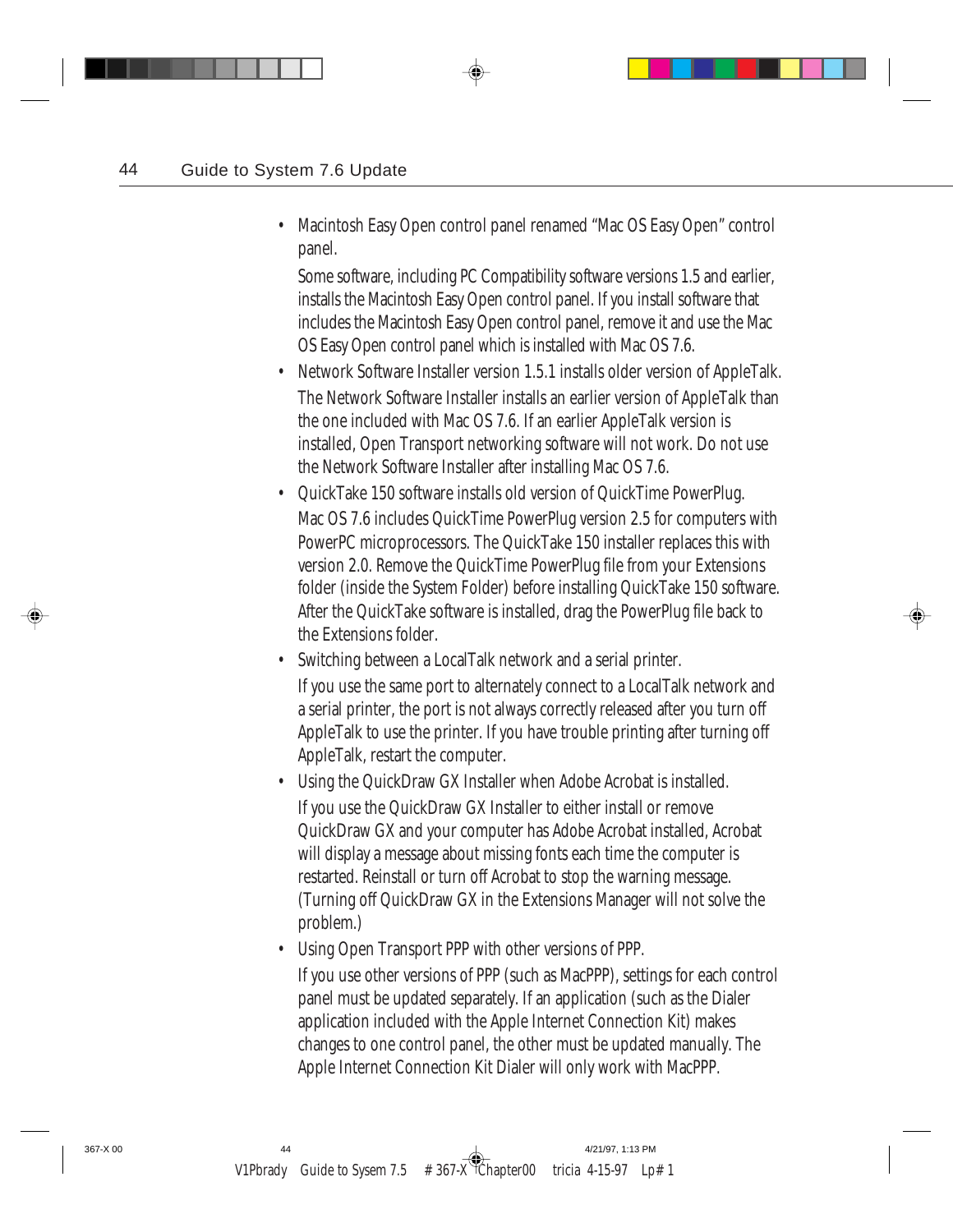• Quadra owners with a PowerPC Upgrade Card.

The Drive Setup disk utility does not work with your upgrade card. You can use HD SC Setup to update your driver or initialize a disk, but you need to turn off the PowerPC upgrade card before using HD SC Setup. If you need to start up your computer from a Disk Tools floppy disk, either turn off the upgrade card and use the Disk Tools 1 disk, or make a copy of the Disk Tools 2 disk and replace Drive Setup with HD SC Setup. Then start up your computer with the new Disk Tools 2 you just created.

• Apple HD SC Setup should not be used to update the driver after using Drive Setup.

After a hard drive has been initialized with Drive Setup, do not update the driver with HD SC Setup.

• OpenDoc ODFLibrary and non-Apple installers.

Some non-Apple applications and OpenDoc part editors require a later version of the OpenDoc ODFLibrary than the one installed with Mac OS 7.6. In some cases, the installers for these products may not replace the older version of ODFLibrary with the newer version they require. If a newly installed OpenDoc product doesn't work, remove the ODFLibrary file from the Editors folder inside the System Folder, then reinstall the product. This should cause the product's installer to install the correct ODFLibrary. If the product still fails to work, contact the manufacturer.

• Apple Menu Options, General Controls, and Views control panels restored to default values.

These control panels are restored to their default values after installing Mac OS 7.6. If you have made changes to either of these control panels, you will need to restore your settings. The Empty Trash warning is also turned back on.

- Macintosh Guide has been renamed "Mac OS Guide." This change appears in the Guide (question mark) menu when the Finder and Energy Saver control panel are active, but not when some other control panels are active. All instances of Macintosh Guide will be renamed in a future release.
- Aliases in Extensions Manager.

The Extensions Manager control panel does not display aliases. If you have aliases in the Startup Items folder or the Shutdown Items folder, you can't turn off those items using the Extensions Manager.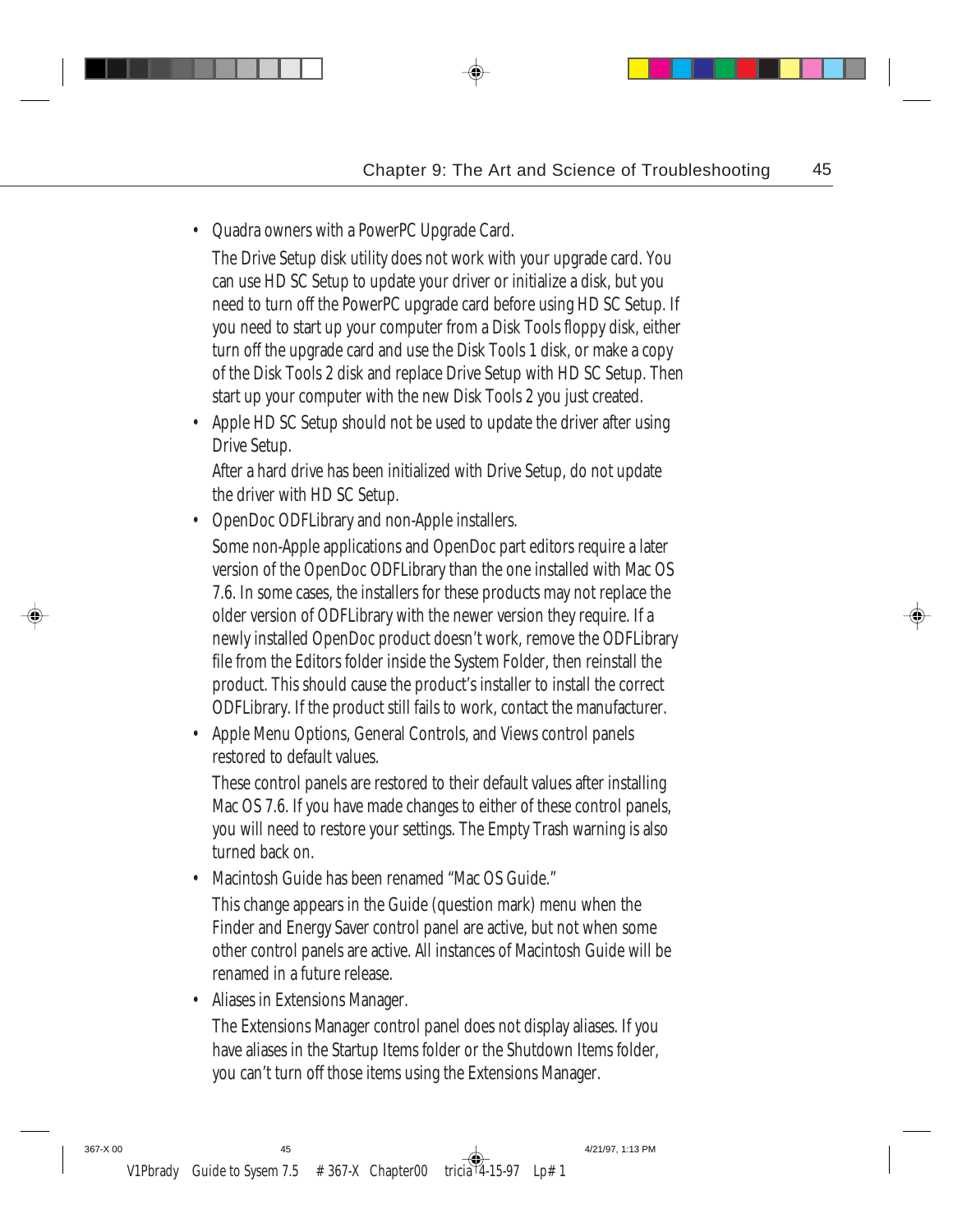- Using Assistant Toolbox with desktop computers. If you use the Assistant Toolbox extension (for portable computers) on a desktop computer, the contents of your RAM disk will be lost when you shut down your computer. Apple is working on a solution to this problem.
- Apple System Profiler program displays incomplete information. With the exception of internal ATA hard disks, Apple System Profiler does not display information about non-SCSI devices, including PC Cards, ATA devices, and ATAPI devices.
- Using Desktop Shortcut feature of Aladdin Desktop Tools with Mac OS 7.6. With Shortcut, when you are in an Open or Save dialog box, you should be able click any Finder window and see that window's contents in the Open or Save dialog box's scrolling list. This feature does not work with Mac OS 7.6. Aladdin Systems expects to release an update to address the issue.

# *Chapter*10 We All Need More Help, So Here's How to Get It

Table 10.1 on Page 445 contains a variety of Sources of System 7.5.5 Help. Keep in mind that most of these sources will also support Mac OS 7.6. References to PowerTalk, however, are not applicable to Mac OS 7.6.

# **Getting Collaborative**

PowerTalk collaboration is compared to OpenDoc and third-party collaboration solutions on Page 454, paragraph 1. References to PowerTalk, in this section on collaborative software are not supported by Mac OS 7.6. However, OpenDoc and other collaboration technologies continue to apply to Mac OS 7.6.

## **Mac OS 7.6 Major Features**

The built-in collaborative services through PowerTalk software, on Page 458 (second bullet) item are only found with System 7.5.5. PowerTalk and Collaborative services are not supported in Mac OS 7.6.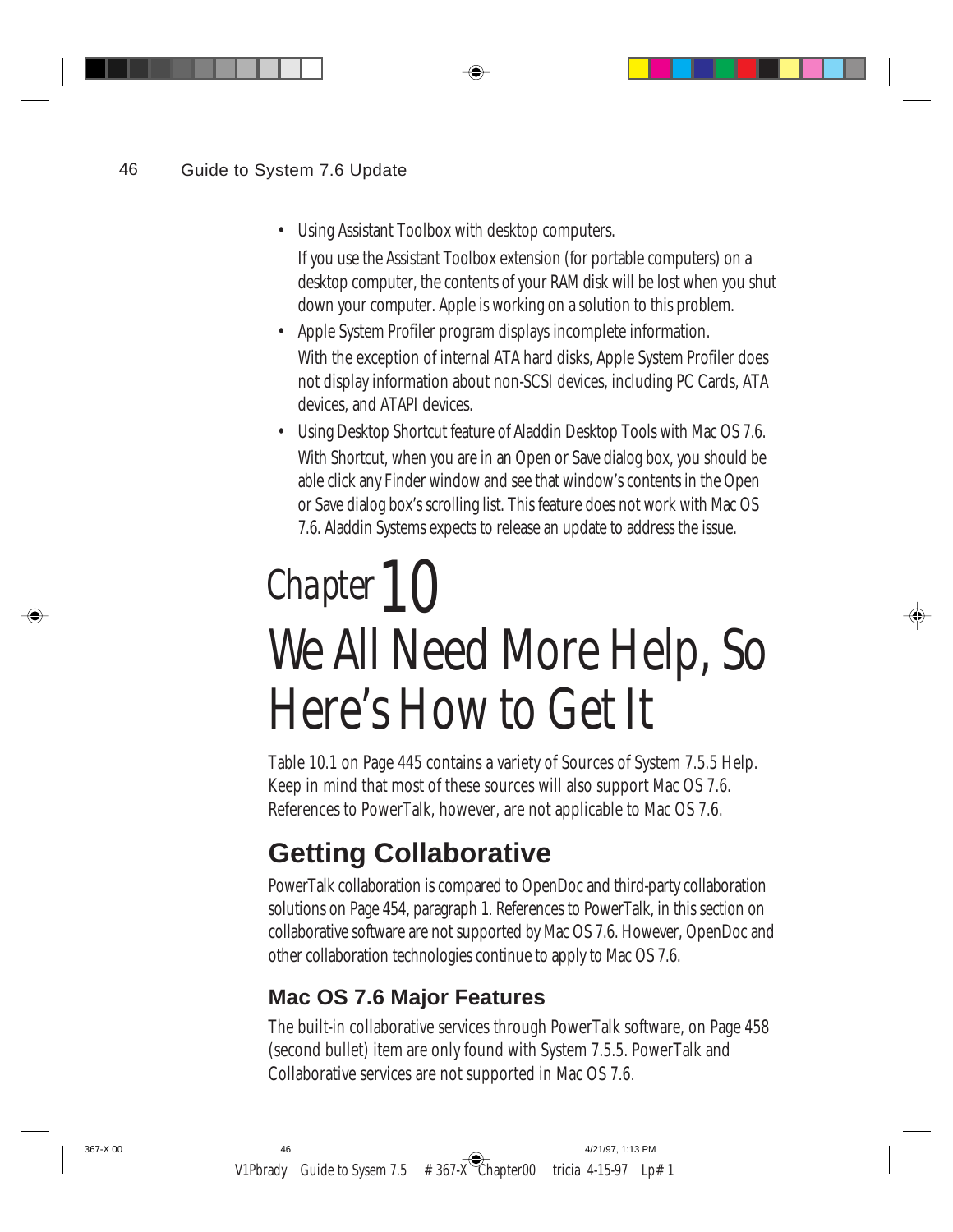Additional new features for Mac OS 7.6 include:

- Extensions Manager 4.0 provides a better interface for managing extensions
- Install Mac OS includes access to all Mac OS 7.6 software installers in one easy-to-use application

# **Crabb's Final Exam**

On Page 460, Item number 10, question Number 10 of Crabb's Final Exam asks "Does Finder 7.5.5 give you a new interface?" To clarify this question for Mac OS 7.6, System 7.5.5 contains Finder 7.5.5. Mac OS 7.6 contains Finder 7.5.6. The answer on Page 461 applies to both Finder versions.

# *Appendix* A Apple Guide and Guide **Maker**

Apple Guide 2.1 provides guide support for OpenDoc parts. For more detailed information on how to create guides for OpenDoc parts, visit Apple's Developer World Web site at www.apple.com. This information is an addendum to Appendix A, which ends on Page 476.

# *Appendix* B PlainTalk and Text-to-Speech

Most information provided in Appendix B, beginning with Page 478, continues to be true for Mac OS 7.6. Mac OS 7.6 contains Text-to-Speech 1.5, which consists primarily of bug fixes and enhancements to PlainTalk 1.4.1. The newest feature is the Talking Alerts option in the Speech control panel. For information about English Text-to-Speech, see the Read Me